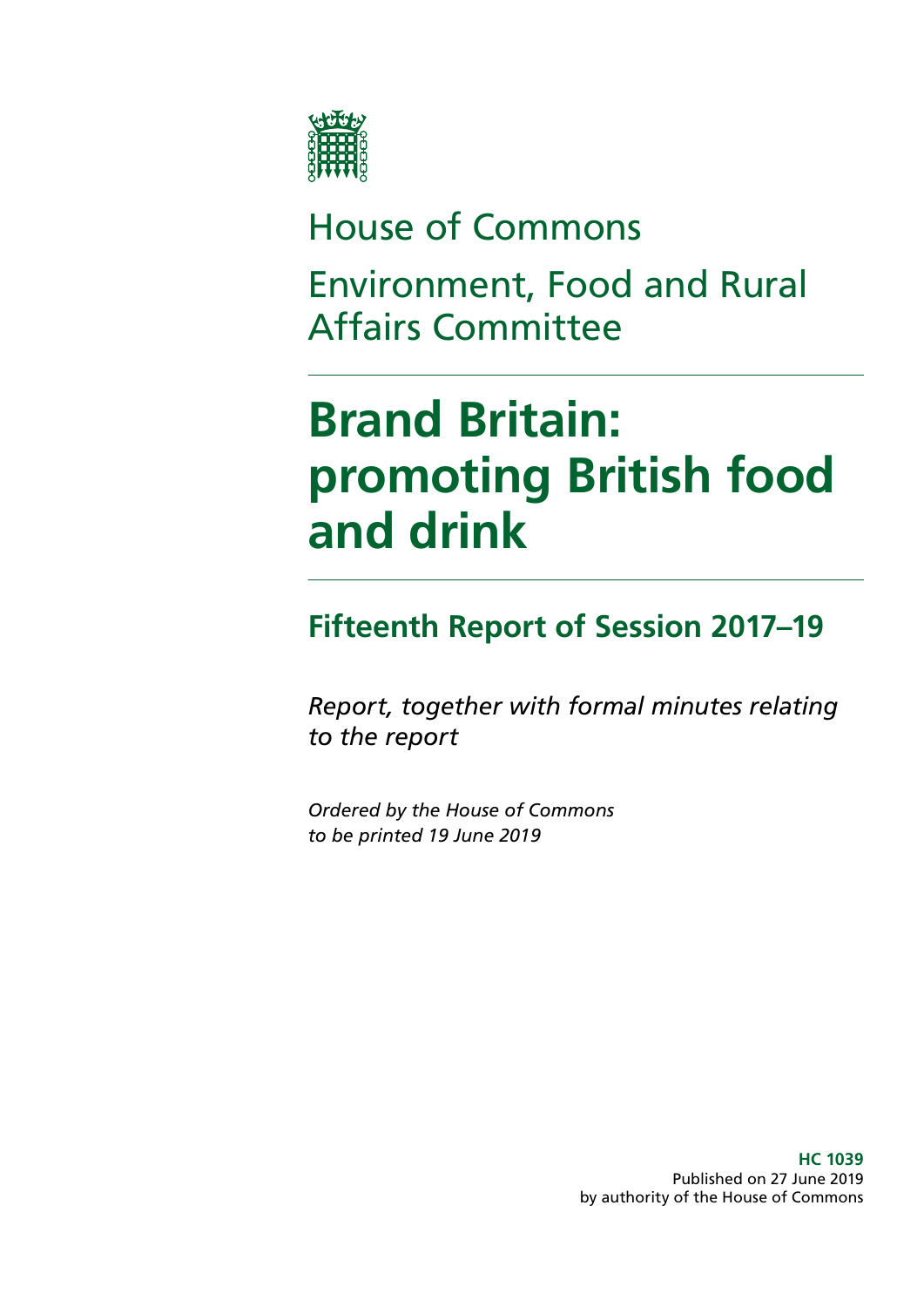### **The Environment, Food and Rural Affairs Committee**

The Environment, Food and Rural Affairs Committee is appointed by the House of Commons to examine the expenditure, administration and policy of the Department for Environment, Food and Rural Affairs and associated public bodies.

#### **Current membership**

[Neil Parish MP](https://www.parliament.uk/biographies/commons/neil-parish/4072) (*Conservative, Tiverton and Honiton*) (Chair) [Alan Brown MP](https://www.parliament.uk/biographies/commons/alan-brown/4470) (*Scottish National Party, Kilmarnock and Loudoun*) [John Grogan MP](https://www.parliament.uk/biographies/commons/john-grogan/382) (*Labour, Keighley*) [Dr Caroline Johnson MP](https://www.parliament.uk/biographies/commons/dr-caroline-johnson/4592) (*Conservative, Sleaford and North Hykeham*) [Kerry McCarthy MP](https://www.parliament.uk/biographies/commons/kerry-mccarthy/1491) (*Labour, Bristol East*) [Sandy Martin MP](https://www.parliament.uk/biographies/commons/sandy-martin/4678) (*Labour, Ipswich*) [Mrs Sheryll Murray MP](https://www.parliament.uk/biographies/commons/mrs-sheryll-murray/4100) (*Conservative, South East Cornwall*) [David Simpson MP](https://www.parliament.uk/biographies/commons/david-simpson/1597) (*Democratic Unionist Party, Upper Bann*) [Angela Smith MP](https://www.parliament.uk/biographies/commons/angela-smith/1564) (*Independent, Penistone and Stocksbridge*) [Julian Sturdy MP](https://www.parliament.uk/biographies/commons/julian-sturdy/4079) (*Conservative, York Outer*)

#### **Powers**

The Committee is one of the departmental select committees, the powers of which are set out in House of Commons Standing Orders, principally in SO No 152. These are available on the internet via [www.parliament.uk.](https://www.parliament.uk/)

#### **Publications**

© Parliamentary Copyright House of Commons 2019. This publication may be reproduced under the terms of the Open Parliament Licence, which is published at [www.parliament.uk/copyright](https://www.parliament.uk/copyright/).

Committee reports are published on the Committee's website at [www.parliament.uk/efracom](https://www.parliament.uk/business/committees/committees-a-z/commons-select/environment-food-and-rural-affairs-committee/) and in print by Order of the House.

Evidence relating to this report is published on the inquiry publications page of the [Committee's website.](https://www.parliament.uk/business/committees/committees-a-z/commons-select/environment-food-and-rural-affairs-committee/inquiries/parliament-2017/brand-britain-17-19/publications/)

#### **Committee staff**

Ian Blair (Committee Assistant), Ian Bradshaw (Committee Clerk), Jonathan Finlay (Committee Specialist), Andy French (Committee Specialist), James Hockaday (Senior Committee Assistant), Xameerah Malik (Senior Committee Specialist), Annabel Russell (Committee Assistant), Ben Street (Second Clerk), Joe Williams (Media Officer).

#### **Contacts**

All correspondence should be addressed to the Clerk of the Environment, Food and Rural Affairs Committee, House of Commons, London SW1A 0AA. The telephone number for general enquiries is 020 7219 7341; the Committee's email address is [efracom@parliament.uk](mailto:efracom%40parliament.uk?subject=).

You can follow the Committee on Twitter using [@Commons](https://twitter.com/CommonsEFRA)EFRA.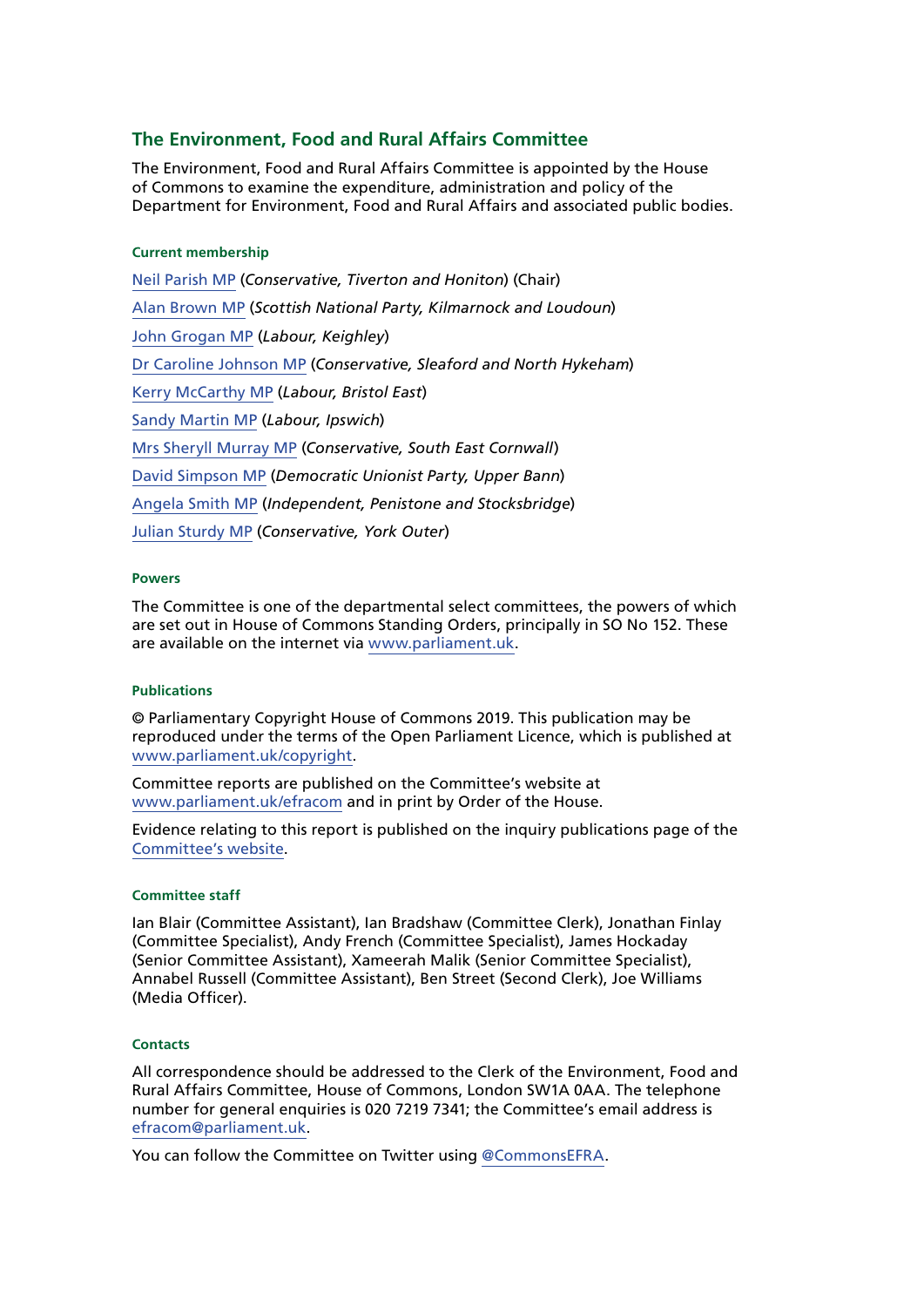### **Contents**

| <b>Summary</b>                         |                                                                  | 3              |
|----------------------------------------|------------------------------------------------------------------|----------------|
|                                        | <b>Introduction</b>                                              | 5              |
| 1                                      | <b>British consumers</b>                                         | 6              |
|                                        | Perceptions of British food and drink                            | 6              |
|                                        | Country of origin labelling                                      | $\overline{7}$ |
|                                        | Red Tractor assurance schemes                                    | 8              |
| $\mathbf{2}$                           | <b>International markets</b>                                     | 10             |
|                                        | Consumer perceptions of British food and drink                   | 10             |
|                                        | Food is GREAT campaign                                           | 12             |
|                                        | Assurance schemes                                                | 14             |
|                                        | <b>Geographical Indications</b>                                  | 15             |
| 3                                      | <b>Export support</b>                                            | 19             |
|                                        | <b>Tradeshow Access Programme</b>                                | 21             |
|                                        | In-market specialist support                                     | 23             |
| 4                                      | <b>Future strategy</b>                                           | 27             |
| <b>Conclusions and recommendations</b> |                                                                  | 28             |
| <b>Formal minutes</b>                  |                                                                  | 32             |
|                                        | <b>Witnesses</b>                                                 | 33             |
|                                        | <b>Published written evidence</b>                                | 34             |
|                                        | List of Reports from the Committee during the current Parliament | 36             |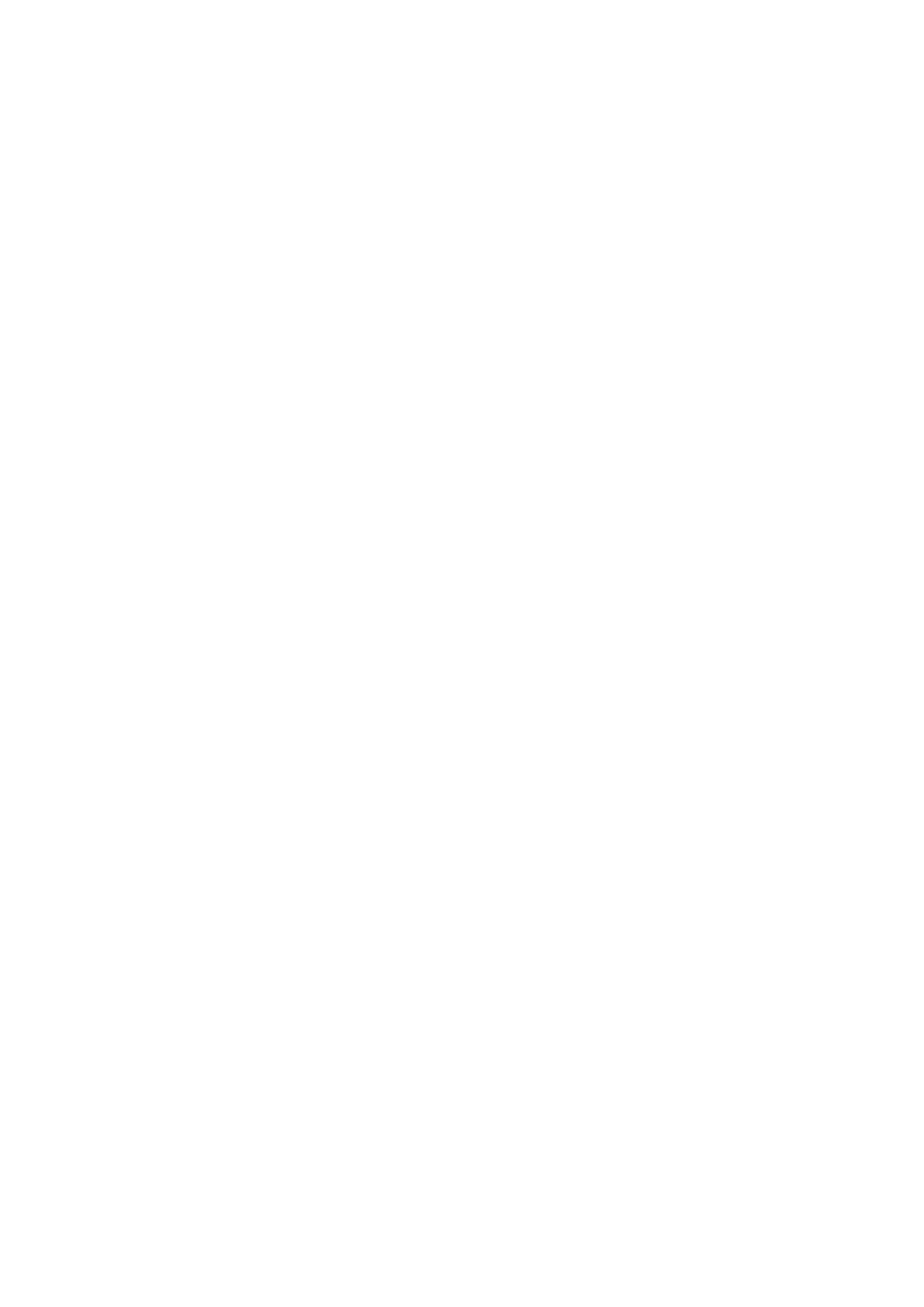### <span id="page-4-0"></span>Summary

Food and drink manufacturing is the UK's largest manufacturing sector, contributing £28.2 billion to the economy annually. In 2018, food and drink exports were worth £22.6 billion. Trade is therefore vital for the food and farming industries. Our inquiry explored whether enough was being done to promote British food and drink, at home and abroad.

In the domestic market, research shows that origin is important to some British consumers, but purchasing behaviour is primarily driven by price. Food's origin can be found on the label, but less often for processed food. The Government should introduce requirements for the origin of characterising ingredients in processed foods to be specified on labels, for example, the origin of the poultry in a chicken curry. This would enable those consumers who prefer to buy British to make informed choices.

Awareness of British food and drink is low in international markets. This provides an opportunity for improvement, particularly if promotion is tailored to the values of each market, for example emphasising the safety of British food in China. However, more research is required to work out the best ways to promote British products overseas and increase exposure to British food. Recognising this gap, the Agriculture and Horticulture Development Board (AHDB) has made commendable efforts to provide international market intelligence. We also support the Food and Drink Federation (FDF) proposals for a market research unit, which ought to provide insights to enable the Government and exporting businesses to promote and market British products more effectively.

The AHDB currently conducts market research across both domestic and international markets. It is not clear if this dual responsibility is the most effective arrangement. The current review of the AHDB should consider whether the balance of funding between domestic and international market intelligence and promotion is fit for the future. AHDB should also assess if more needs to be done to promote to the domestic market. Furthermore, the Government should also consider the case for splitting responsibility for domestic and overseas promotion, so these two, different, important markets are not competing for resources from the same pot.

We heard concerns that not enough is being done to support companies that want to export. International trade shows are crucial to promoting British food and drink abroad. The Government's Tradeshow Access Programme (TAP), which provides support to business to attend trade shows abroad, is seen by industry as an important way for companies, particularly SMEs, to promote their businesses and break into new markets We therefore welcome the increased focus on SME participation in TAP. However, TAP spend on food and drink has declined by 10 per cent since 2017/18, as part of an ongoing trend of decreased funding and the rules on accessing grants have become more restrictive. Given the Government's export ambitions, the Tradeshow Access Programme should be reviewed urgently, in consultation with industry and trade associations. Funding should be potentially increased as part of the upcoming Spending Review.

We were satisfied that the Government is on track to meet its modest target to increase food exports to £23 billion by 2020. The UK Food and Drink International Action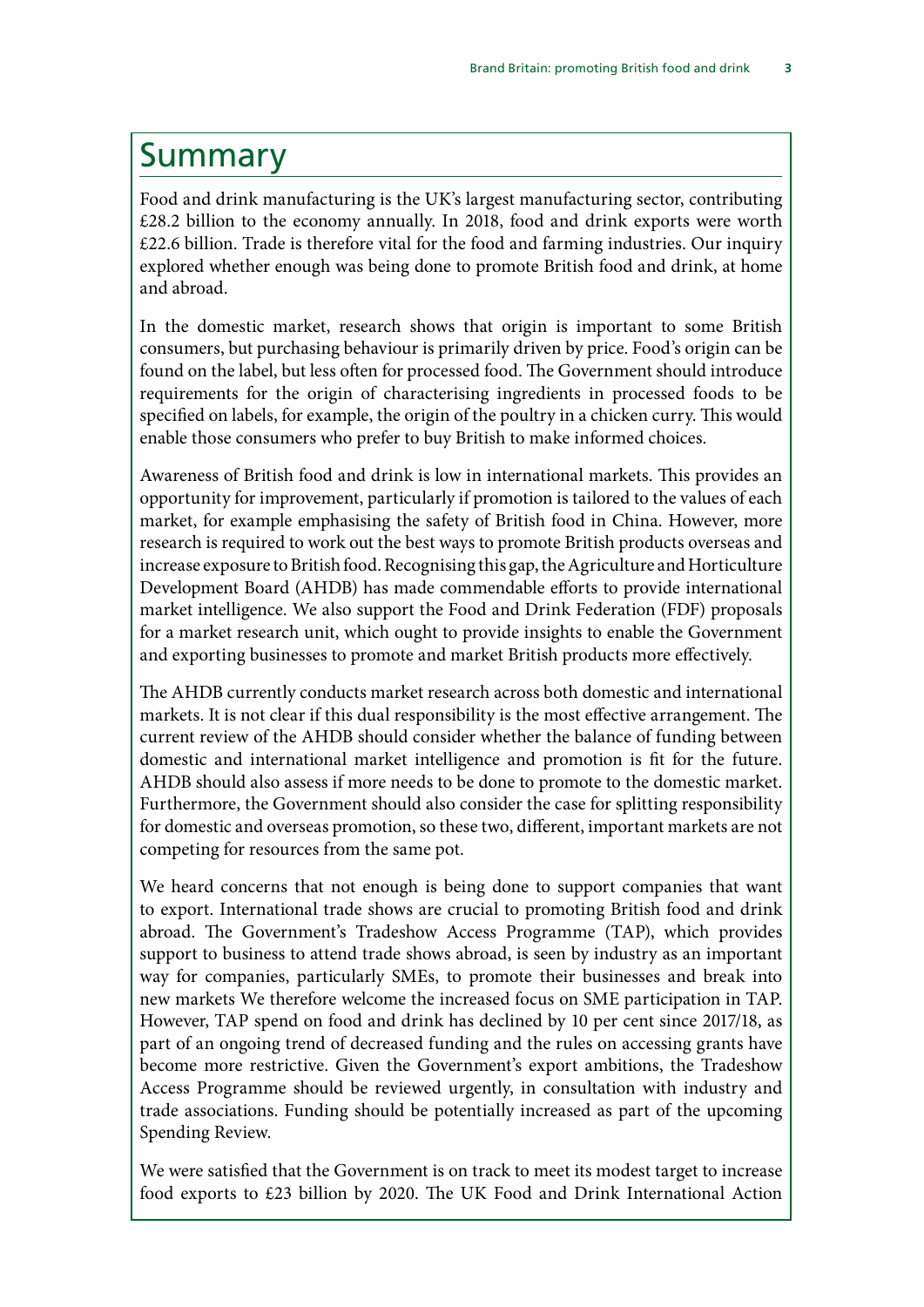Plan (IAP) 2016–2020 should be reviewed and updated immediately, with a new plan published for 2021–2025. A key focus of the next IAP should be on improving export activities of SMEs. The next IAP should also be accompanied by a more ambitious target for the value of food exports.

While progress is being made in some areas, we are concerned that the Government is not being ambitious or strategic enough in its approach to marketing and export activities. The food and drink industry has recognised what needs to be done to increase export activities via its proposed Food and Drink Manufacturing Sector Deal. The Government should approve this Sector Deal immediately and confirm a timetable for its implementation. Market access and increasing exports do not happen overnight, and action must be taken urgently.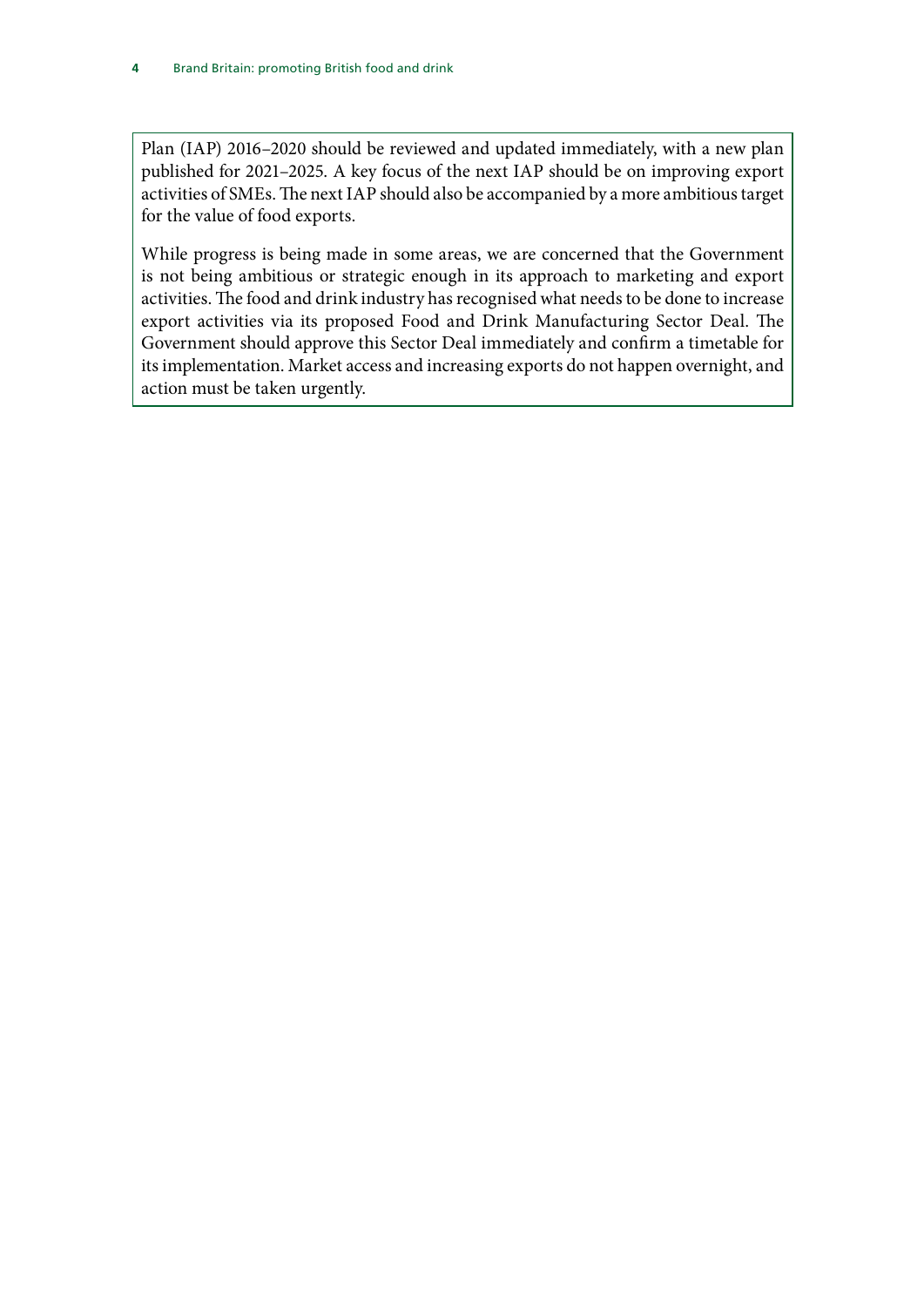### <span id="page-6-0"></span>Introduction

1. The UK's food and farming industry generates over £110 billion a year and employs one in eight people in the UK.<sup>1</sup> Food and drink manufacturing is the UK's largest manufacturing sector, contributing  $£28.2$  billion to the economy annually.<sup>2</sup> Around 96 per cent of businesses in food and drink manufacturing are small and medium enterprises (SMEs) and the sector is geographically widespread across the UK. $<sup>3</sup>$  As well as feeding the</sup> domestic market, the food industry also exports goods; in 2018, food and drink exports were worth £22.6 billion, even though only around 17 per cent of food and drink companies export.<sup>4</sup> The European Union (EU) is the UK's single largest trading partner, accounting for £13.9 billion, or 61 per cent, of these exports.<sup>5</sup> Trade is therefore economically vital for the food and farming industry.

2. We examined how Brexit might affect trade in our February 2018 report *Brexit: Trade in food*, which focused on trade under World Trade Organization (WTO) rules, in the event that the UK and EU did not reach a trade agreement.<sup>6</sup> During that inquiry we heard that more resources should be invested in marketing the UK abroad.<sup>7</sup> We decided to scrutinise this and related questions in more detail. Our inquiry into Brand Britain: Promoting and marketing British food and drink was therefore launched in May 2018.<sup>8</sup> We received 49 written submissions and held four evidence sessions between January and March 2019, having been delayed by the necessity of scrutinising the Agriculture Bill, Fisheries Bill and draft Environment (Principles and Governance) Bill. We would like to thank everyone who contributed to our inquiry.

3. This Report is structured as follows: Chapter 1 considers the promotion and marketing of British food and drink in the UK. Chapter 2 examines promotion and marketing of British food and drink overseas. Chapter 3 focuses on export support and Chapter 4 on future strategy.

<sup>1</sup> Environment, Food and Rural Affairs Committee, Third Report of Session 2017–19, [Brexit: Trade in food](https://publications.parliament.uk/pa/cm201719/cmselect/cmenvfru/348/348.pdf), HC 348, para 1

<sup>2</sup> Food and Drink Federation*, [THE FOOD AND DRINK INDUSTRY: Economic contribution and growth](https://www.fdf.org.uk/publicgeneral/FDF-GT-Exec-Summary.pdf)  [opportunities](https://www.fdf.org.uk/publicgeneral/FDF-GT-Exec-Summary.pdf)*, July 2018, p 2

<sup>3</sup> Food and Drink Federation, *[THE FOOD AND DRINK INDUSTRY: Economic contribution and growth](https://www.fdf.org.uk/publicgeneral/FDF-GT-Exec-Summary.pdf)  [opportunities](https://www.fdf.org.uk/publicgeneral/FDF-GT-Exec-Summary.pdf)*, July 2018, p 3

<sup>4</sup> Food and Drink Federation, ['Exports snapshot Q4 2018',](https://www.fdf.org.uk/exports-2018-q4.aspx) accessed June 2019; [Q146](http://data.parliament.uk/writtenevidence/committeeevidence.svc/evidencedocument/environment-food-and-rural-affairs-committee/brand-britain-promoting-and-marketing-british-food-and-drink/oral/95478.html) [Dominic Goudie]

<sup>5</sup> Food and Drink Federation, ['Exports snapshot Q4 2018',](https://www.fdf.org.uk/exports-2018-q4.aspx) accessed June 2019

<sup>6</sup> Environment, Food and Rural Affairs Committee, Third Report of Session 2017–19, [Brexit: Trade in food](https://publications.parliament.uk/pa/cm201719/cmselect/cmenvfru/348/348.pdf), HC 348

<sup>7</sup> Environment, Food and Rural Affairs Committee, Third Report of Session 2017–19, [Brexit: Trade in food](https://publications.parliament.uk/pa/cm201719/cmselect/cmenvfru/348/348.pdf), HC 348, para 122

<sup>8</sup> Environment, Food and Rural Affairs Committee, '[Brand Britain inquiry launched'](https://www.parliament.uk/business/committees/committees-a-z/commons-select/environment-food-and-rural-affairs-committee/news-parliament-2017/brand-britain-inquiry-launched-17-19/), 14 May 2018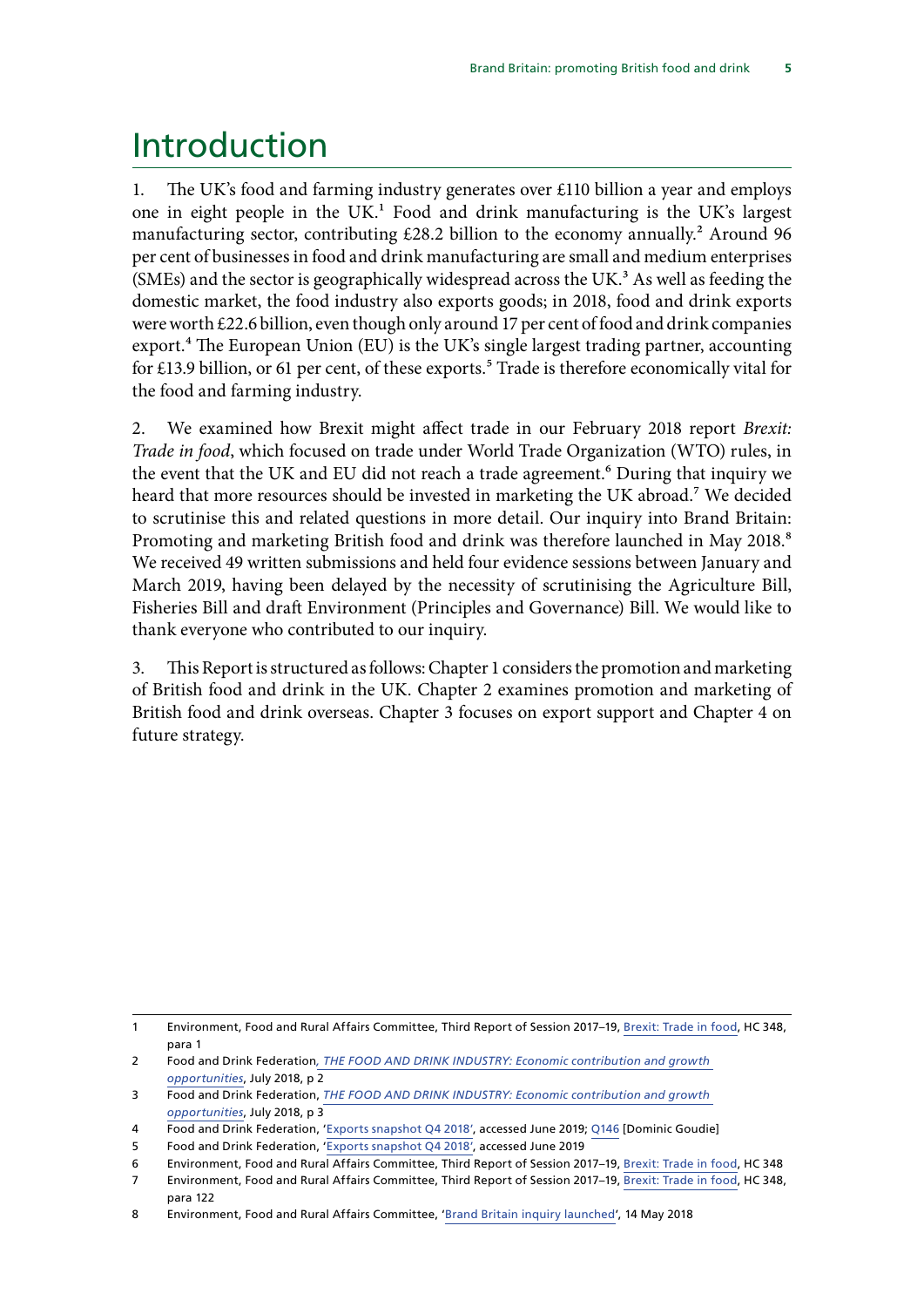## <span id="page-7-0"></span>**1** British consumers

### **Perceptions of British food and drink**

4. Many surveys have been carried out to identify what appeals to British consumers when choosing food products. The Agriculture and Horticulture Development Board (AHDB) report in May 2018 "revealed that almost 70% of shoppers want to see more British food in stores and almost three in four would buy more British food if it demonstrated it was better value".<sup>9</sup> Research by the Institute of Grocery Distribution (IGD) has found that "just under a half of shoppers state that it has become more important to buy products that support local or British producers now the UK is leaving the EU".10

5. However, when surveyed, although British shoppers demonstrated a preference for buying British, they were also very price-conscious.<sup>11</sup> The National Farmers' Union (NFU) stated that "cost wins out over country of origin" and that "if the cost of British food increased […] by 25%, six in ten (60%) would stop buying British and instead get the equivalent from abroad".<sup>12</sup>

6. Furthermore, "British" may be "shorthand for other product/production attributes that shoppers value (e.g. local benefits, fresh, authentic, sustainable)".13 In particular, "there is a strong association between 'British' and 'quality'" and "58 per cent of shoppers agreed that British or local helps to identify products as higher quality" in the categories of fresh produce, fresh meat and fish, and dairy.<sup>14</sup> Jim Moseley, CEO of Red Tractor Assurance, told us that:

> If you ask shoppers the question, "What is important to you when you buy food?" the immediate answer will always be price and quality. […] a lot of people will then go on to talk about how, by quality, they mean provenance, authenticity, safety and traceability.15

He added that "lots of people will say that British is great because it supports British farmers, it is probably fresher and it has done fewer road miles".<sup>16</sup> However, when it came to other markets, particularly English-speaking markets such as the USA or New Zealand, "if the price is right", there is no barrier for consumers to buy products from those markets.<sup>17</sup>

### 7. **Research shows that origin is important to some British consumers, but purchasing behaviour is primarily driven by price.**

17 [Q99](http://data.parliament.uk/writtenevidence/committeeevidence.svc/evidencedocument/environment-food-and-rural-affairs-committee/brand-britain-promoting-and-marketing-british-food-and-drink/oral/95478.html)

<sup>9</sup> Agriculture and Horticulture Development Board ([BFD0013\)](http://data.parliament.uk/writtenevidence/committeeevidence.svc/evidencedocument/environment-food-and-rural-affairs-committee/brand-britain-promoting-and-marketing-british-food-and-drink/written/84571.html), para 50; The ADHB is a levy-funded "independent go-to source of trustworthy information and evidence-based research" that aims to help "the industry understand and deliver what consumers will trust and buy". AHDB levies are paid by farmers, growers and others in the supply chain, see AHDB, ['Levy information'](https://ahdb.org.uk/levy-information), accessed June 2019

<sup>10</sup> AHDB, *[Consumer insights](https://media.ahdb.org.uk/media/Default/Consumer%20and%20Retail%20Insight%20Images/CI_BuyBritish_WEB_2018-05-17a.pdf)*, (May 2018), p 2

<sup>11</sup> Agriculture and Horticulture Development Board ([BFD0013\)](http://data.parliament.uk/writtenevidence/committeeevidence.svc/evidencedocument/environment-food-and-rural-affairs-committee/brand-britain-promoting-and-marketing-british-food-and-drink/written/84571.html), para 49

<sup>12</sup> National Farmers' Union [\(BFD0016](http://data.parliament.uk/writtenevidence/committeeevidence.svc/evidencedocument/environment-food-and-rural-affairs-committee/brand-britain-promoting-and-marketing-british-food-and-drink/written/84592.html)), para 46

<sup>13</sup> AHDB, *[Consumer insights](https://media.ahdb.org.uk/media/Default/Consumer%20and%20Retail%20Insight%20Images/CI_BuyBritish_WEB_2018-05-17a.pdf)*, (May 2018), p 2

<sup>14</sup> AHDB, *[Consumer insights](https://media.ahdb.org.uk/media/Default/Consumer%20and%20Retail%20Insight%20Images/CI_BuyBritish_WEB_2018-05-17a.pdf)*, (May 2018), p 3

<sup>15</sup> [Q97](http://data.parliament.uk/writtenevidence/committeeevidence.svc/evidencedocument/environment-food-and-rural-affairs-committee/brand-britain-promoting-and-marketing-british-food-and-drink/oral/95478.html)

<sup>16</sup> [Q98](http://data.parliament.uk/writtenevidence/committeeevidence.svc/evidencedocument/environment-food-and-rural-affairs-committee/brand-britain-promoting-and-marketing-british-food-and-drink/oral/95478.html)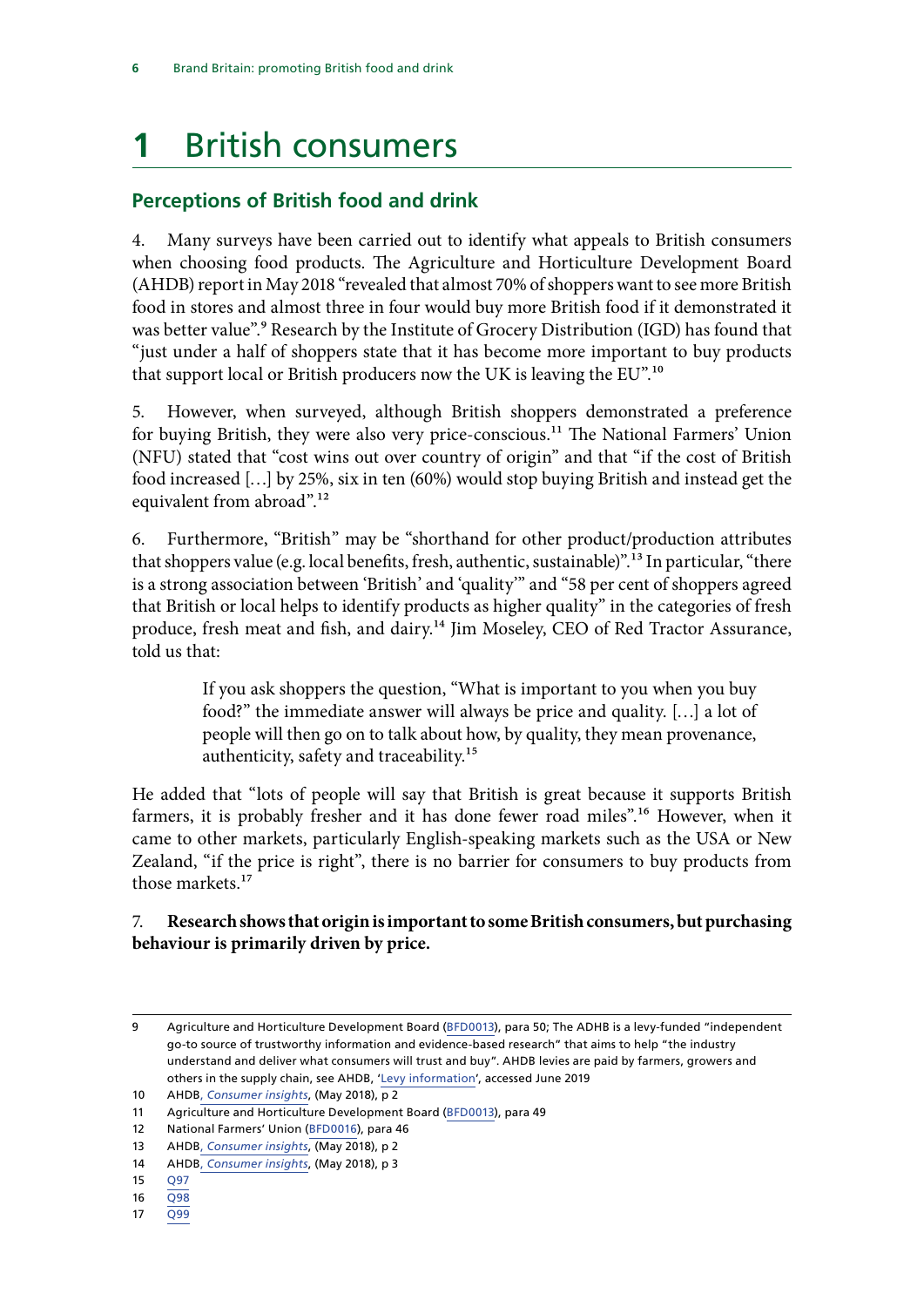### <span id="page-8-0"></span>**Country of origin labelling**

8. The most direct method of informing consumers about the origin of their food in a retail context is the information provided on packaging and labels. While it is relatively straightforward to label "the origin of a cut of meat or a piece of fruit", it is more complicated for "manufactured goods containing multiple ingredients", as Dominic Goudie, Policy Manager for Exports at the Food and Drink Federation (FDF), explained:

> when you have multi-ingredient products in small packaging, which already face so many demands around labelling of nutrition requirements, adding origin for each and every ingredient becomes very challenging. […] some of these producers are changing sourcing throughout the year. Printing new labels each time you change the source becomes very difficult to do.<sup>18</sup>

Ruth Edge, Chief Food Chain Adviser at the NFU, argued that "the characterising ingredient is the most important part".19 For example:

> if you have a chicken curry, the NFU would like to see it being very clear where the chicken is from, especially if it is named on the label. We would not want to see every ingredient on a pizza, because that is ludicrous, but it would be good for consumers to be able to see the origin of those characterising ingredients.20

Jim Moseley, Red Tractor, raised the potential for blockchain (a publicly-visible, decentralised electronic ledger $^{21}$ ) to enable scanning of "the QR code or barcode and see absolutely where every ingredient has come from", although he noted that "the technology is a little way off at the moment".<sup>22</sup>

9. We scrutinised country of origin labelling during our *Brexit: Trade in food* inquiry.23 EU regulations on country of origin labelling "allow for meat products to be labelled with the country where the last significant change in production took place—and not necessarily where the animal had spent its entire life".<sup>24</sup> We recommended that the Government improved country of origin labelling following the UK's departure from the EU, so that consumers were informed about the food that they were eating.<sup>25</sup> During this inquiry, David Rutley MP, Parliamentary Under-Secretary of State for Food and Animal Welfare (hereafter referred to as the Food Minister) stated that "as we leave the EU, there will be opportunities in terms of food labelling and how we can help make that more transparent".26 He explained that "while we are in the EU, we do have state aid rules" which "make it more complicated about how we can promote product and produce by origin".27

26 [Q262](http://data.parliament.uk/writtenevidence/committeeevidence.svc/evidencedocument/environment-food-and-rural-affairs-committee/brand-britain-promoting-and-marketing-british-food-and-drink/oral/98000.html)

<sup>18</sup> [Q105](http://data.parliament.uk/writtenevidence/committeeevidence.svc/evidencedocument/environment-food-and-rural-affairs-committee/brand-britain-promoting-and-marketing-british-food-and-drink/oral/95478.html)

<sup>19</sup> [Q108](http://data.parliament.uk/writtenevidence/committeeevidence.svc/evidencedocument/environment-food-and-rural-affairs-committee/brand-britain-promoting-and-marketing-british-food-and-drink/oral/95478.html)

<sup>20</sup> [Q108](http://data.parliament.uk/writtenevidence/committeeevidence.svc/evidencedocument/environment-food-and-rural-affairs-committee/brand-britain-promoting-and-marketing-british-food-and-drink/oral/95478.html)

<sup>21</sup> Treasury Committee, Twenty-Second Report of Session 2017–19, [Crypto-assets,](https://publications.parliament.uk/pa/cm201719/cmselect/cmtreasy/910/910.pdf) HC 910, para 4

<sup>22</sup> [Q108](http://data.parliament.uk/writtenevidence/committeeevidence.svc/evidencedocument/environment-food-and-rural-affairs-committee/brand-britain-promoting-and-marketing-british-food-and-drink/oral/95478.html)

<sup>23</sup> Environment, Food and Rural Affairs Committee, Third Report of Session 2017–19, [Brexit: Trade in food](https://publications.parliament.uk/pa/cm201719/cmselect/cmenvfru/348/348.pdf), HC 348, paras 129–133

<sup>24</sup> Environment, Food and Rural Affairs Committee, Third Report of Session 2017–19, [Brexit: Trade in food](https://publications.parliament.uk/pa/cm201719/cmselect/cmenvfru/348/348.pdf), HC 348, para 130

<sup>25</sup> Environment, Food and Rural Affairs Committee, Third Report of Session 2017–19, [Brexit: Trade in food](https://publications.parliament.uk/pa/cm201719/cmselect/cmenvfru/348/348.pdf), HC 348, para 133

<sup>27</sup> [Q262](http://data.parliament.uk/writtenevidence/committeeevidence.svc/evidencedocument/environment-food-and-rural-affairs-committee/brand-britain-promoting-and-marketing-british-food-and-drink/oral/98000.html)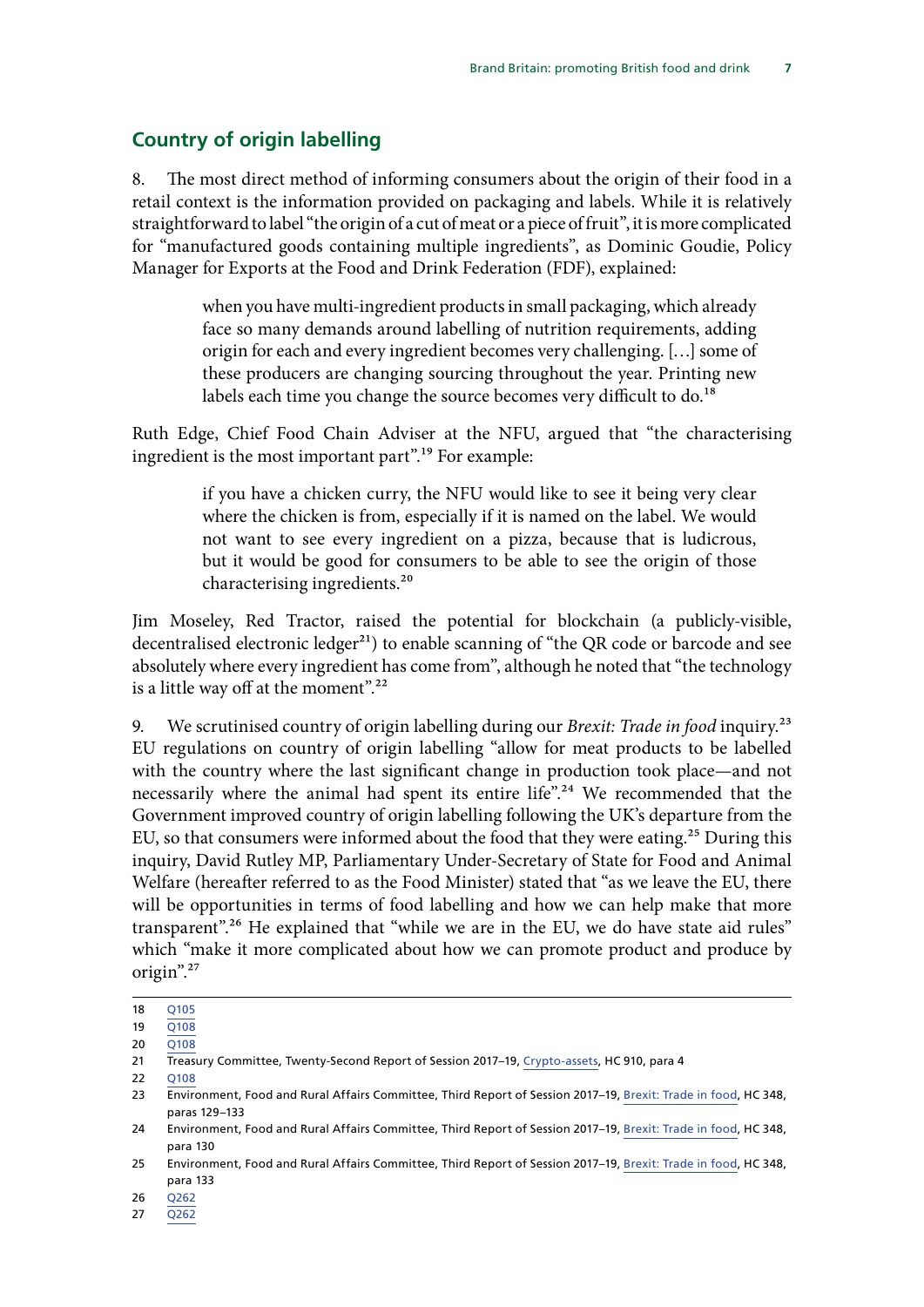<span id="page-9-0"></span>10. *The Government should introduce requirements for the origin of characterising ingredients in food products to be specified on labels. This would enable consumers to make informed choices.*

11. *The Government should explore the potential of blockchain and similar technology to increase transparency and traceability in the food supply chain. This could be useful for consumers when buying food and drink products with multiple ingredients and where ingredients may have crossed international borders during processing.*

### **Red Tractor assurance schemes**

12. Food assurance schemes help to provide guarantees that food has been produced to particular standards.<sup>28</sup> In the UK, such schemes are run as product certification schemes accredited by the United Kingdom Accreditation Service (UKAS).<sup>29</sup> These schemes use regular independent inspections to check that members are meeting specific standards.<sup>30</sup> Producers meeting the standards are able to display a logo on their food products as a signal of quality to consumers.<sup>31</sup> The Food Standards Agency (FSA) monitors whether communications and claims made by assurance schemes are accurate.<sup>32</sup>

13. Red Tractor is, according to the Government, "the leading quality kitemark in the UK".<sup>33</sup> The Red Tractor logo "can be found on over £13.5 [billion] worth of British food & drink products" and "the scheme spans every sector of agriculture except for eggs and fish".<sup>34</sup> Red Tractor told the Committee that:

> British consumers are concerned about the safety and traceability of their food and the way it has been produced. In an era of increasing labelling complexity and concerns over food produced to lower standards, they are looking for simple, independent signposts that they can trust.<sup>35</sup>

Research it had commissioned found that "over two thirds (69%) of UK primary shoppers recognise the logo and around 58% state that the logo positively influences their food purchasing decisions".36

14. Red Tractor has specific standards for: chicken; pork; beef and lamb; dairy; and fresh produce and crops.<sup>37</sup> In relation to traceability, Red Tractor stipulates that all chickens, pigs, cattle and sheep "must be born, reared and slaughtered in the UK" for products to display the Red Tractor logo.<sup>38</sup> Other standards relate to animal welfare, use of antibiotics and environmental protection.<sup>39</sup> Red Tractor assurance that meat and poultry are British is not explicit at the point of purchase; only the logo usually appears on food products.

<sup>28</sup> Food Standards Agency, ['Food certification and assurance schemes'](https://www.gov.uk/guidance/kitemarks-in-farmed-meat-and-produce), accessed June 2019

<sup>29</sup> Food Standards Agency, ['Food certification and assurance schemes'](https://www.gov.uk/guidance/kitemarks-in-farmed-meat-and-produce), accessed June 2019

<sup>30</sup> Food Standards Agency, ['Food certification and assurance schemes'](https://www.gov.uk/guidance/kitemarks-in-farmed-meat-and-produce), accessed June 2019

<sup>31</sup> Food Standards Agency, ['Food certification and assurance schemes'](https://www.gov.uk/guidance/kitemarks-in-farmed-meat-and-produce), accessed June 2019

<sup>32</sup> Food Standards Agency, ['Food certification and assurance schemes'](https://www.gov.uk/guidance/kitemarks-in-farmed-meat-and-produce), accessed June 2019

<sup>33</sup> Food Standards Agency, ['Food certification and assurance schemes'](https://www.gov.uk/guidance/kitemarks-in-farmed-meat-and-produce), accessed June 2019

<sup>34</sup> Red Tractor Assurance [\(BFD0040](http://data.parliament.uk/writtenevidence/committeeevidence.svc/evidencedocument/environment-food-and-rural-affairs-committee/brand-britain-promoting-and-marketing-british-food-and-drink/written/86049.html)), executive summary

<sup>35</sup> Red Tractor Assurance [\(BFD0040](http://data.parliament.uk/writtenevidence/committeeevidence.svc/evidencedocument/environment-food-and-rural-affairs-committee/brand-britain-promoting-and-marketing-british-food-and-drink/written/86049.html)), executive summary

<sup>36</sup> Red Tractor Assurance [\(BFD0040](http://data.parliament.uk/writtenevidence/committeeevidence.svc/evidencedocument/environment-food-and-rural-affairs-committee/brand-britain-promoting-and-marketing-british-food-and-drink/written/86049.html)), para 9

<sup>37</sup> Assured Food Standards, '[Standards chart](https://www.redtractor.org.uk/what-we-do/standards-chart)', accessed June 2019

<sup>38</sup> Assured Food Standards, '[Standards chart](https://www.redtractor.org.uk/what-we-do/standards-chart)', accessed June 2019

<sup>39</sup> Assured Food Standards, '[Standards chart](https://www.redtractor.org.uk/what-we-do/standards-chart)', accessed June 2019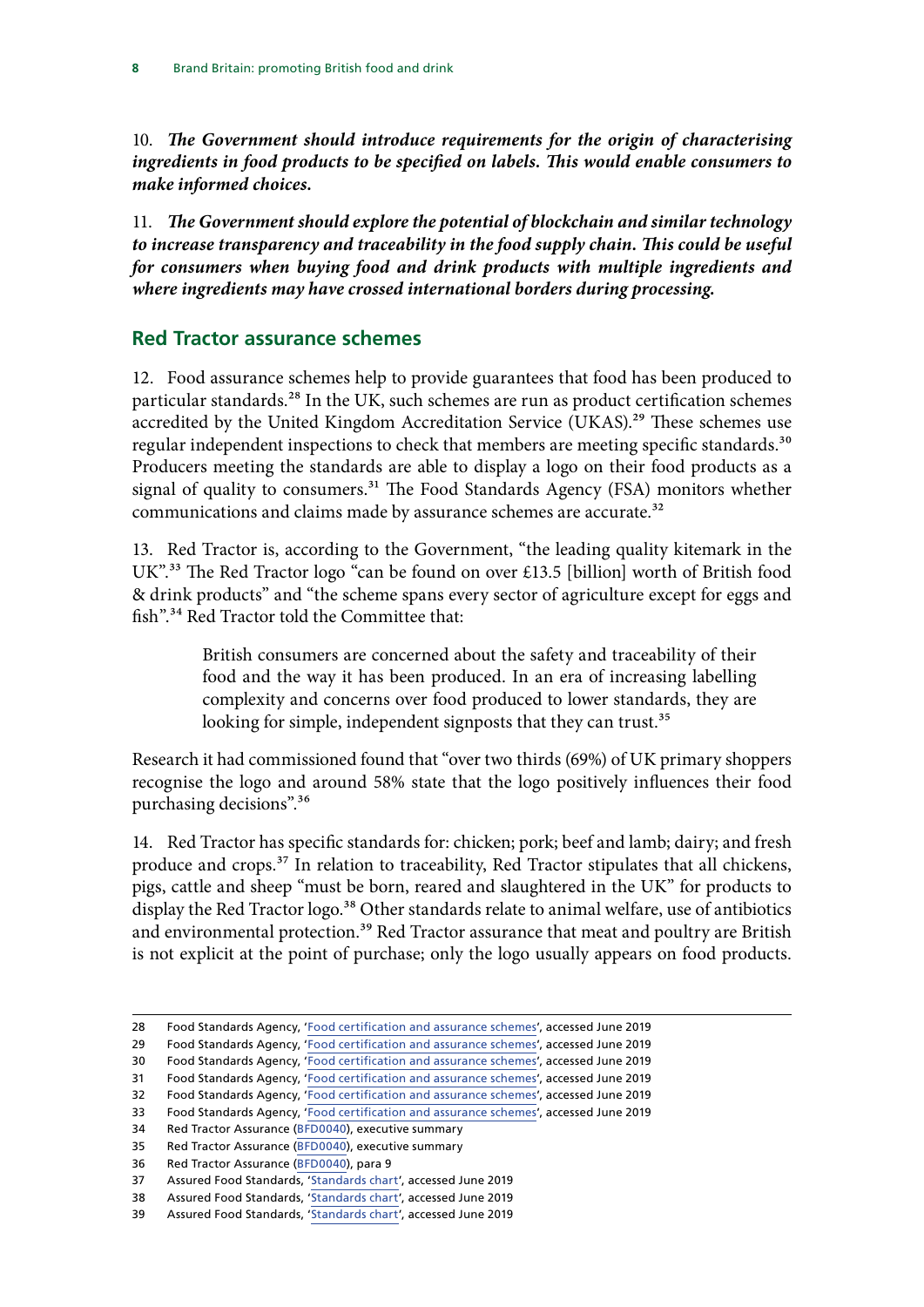The NFU considered that although the majority of consumers recognised the logo, "the standards that sit behind this marque need to be explained to consumers".<sup>40</sup> We asked Jim Moseley, CEO of Red Tractor Assurance, about this and he responded:

> We started a campaign last September, which was spearheaded on national TV. […] We have limited funds, so it was only on air for about five weeks, but we intend to continue it this year, probably with three bursts of activity and then a lot of activity on social and in print. All of it is designed to increase understanding among consumers of what it is that Red Tractor does and therefore what benefit it has for them.<sup>41</sup>

15. Jim Moseley told us that "post advertising, the awareness of Red Tractor is higher than Fairtrade" and that 61 per cent of main shoppers "say they are positively inclined to purchase" if they see the Red Tractor logo.<sup>42</sup> He stated that "if you have a pork chop and a Red Tractor pork chop, we have clear evidence that people will trade to the Red Tractor product".43

16. The Food Minister told us that Red Tractor "has received some really outstanding international recognition for the work it does" and "stands high in international benchmarking and is setting world-leading standards".44

17. **Red Tractor provides an assurance for British consumers about the traceability and British origin of meat and poultry.** *Some efforts have been made by Red Tractor*  to increase consumer awareness of the underlying standards and these promotional *activities should continue. We suggest that Red Tractor should also assess the impact of its logo and further promotional activities on actual purchasing behaviour rather than just consumer surveys.*

18. The potential role of Red Tractor and assurance schemes in international marketing is explored in the next chapter.

<sup>40</sup> National Farmers' Union [\(BFD0016](http://data.parliament.uk/writtenevidence/committeeevidence.svc/evidencedocument/environment-food-and-rural-affairs-committee/brand-britain-promoting-and-marketing-british-food-and-drink/written/84592.html)), para 47

<sup>41</sup> [Q104](http://data.parliament.uk/writtenevidence/committeeevidence.svc/evidencedocument/environment-food-and-rural-affairs-committee/brand-britain-promoting-and-marketing-british-food-and-drink/oral/95478.html)

<sup>42</sup> [Q111](http://data.parliament.uk/writtenevidence/committeeevidence.svc/evidencedocument/environment-food-and-rural-affairs-committee/brand-britain-promoting-and-marketing-british-food-and-drink/oral/95478.html)

<sup>43</sup> [Q111](http://data.parliament.uk/writtenevidence/committeeevidence.svc/evidencedocument/environment-food-and-rural-affairs-committee/brand-britain-promoting-and-marketing-british-food-and-drink/oral/95478.html)

<sup>44</sup> [Q284](http://data.parliament.uk/writtenevidence/committeeevidence.svc/evidencedocument/environment-food-and-rural-affairs-committee/brand-britain-promoting-and-marketing-british-food-and-drink/oral/98000.html)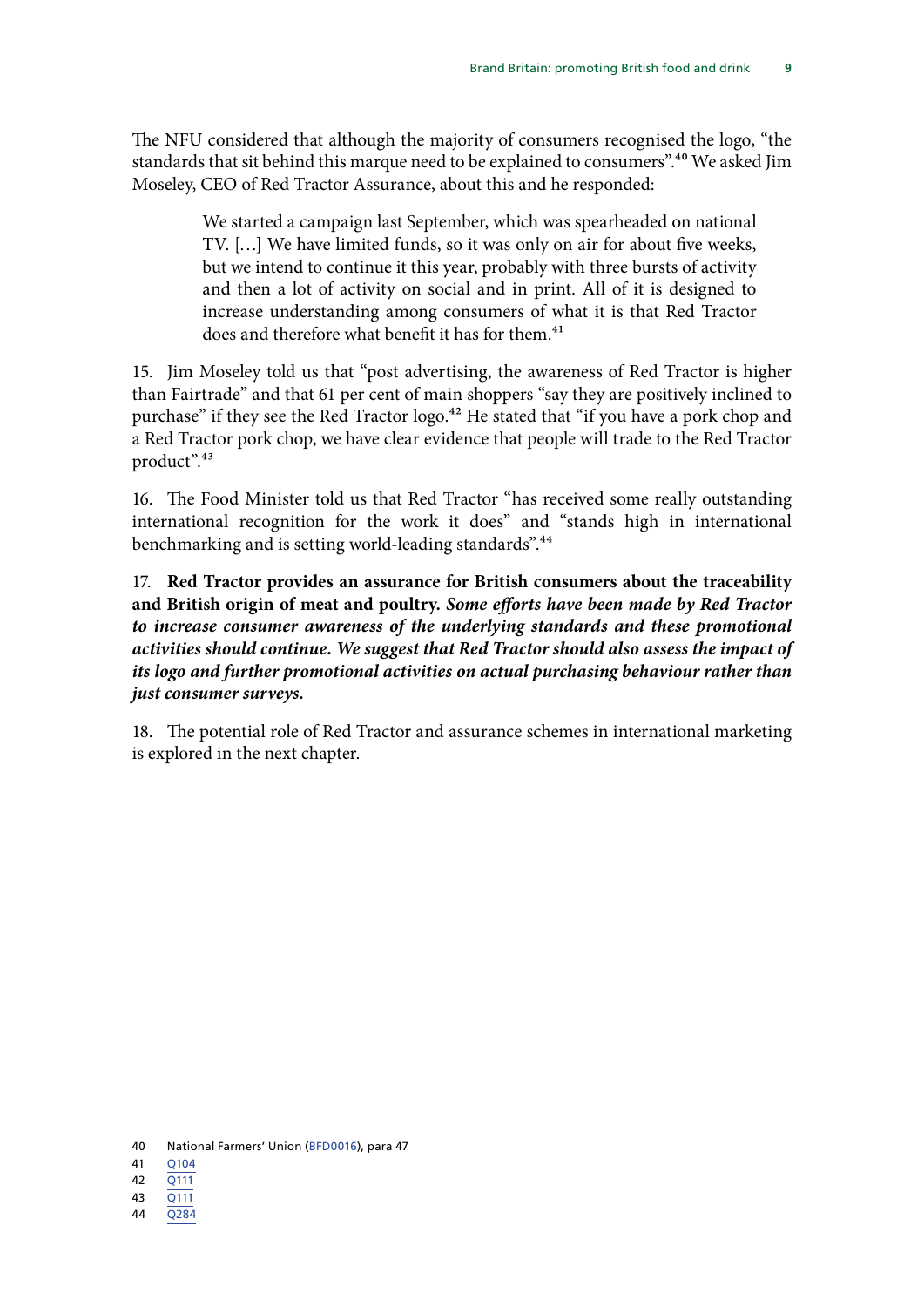## <span id="page-11-0"></span>**2** International markets

### **Consumer perceptions of British food and drink**

19. The UK exports agricultural commodities, but the Food and Drink Federation's (FDF) export statistics show that in 2018, the top five UK food and drink products exported (by value) were whisky, chocolate, cheese, salmon and wine.<sup>45</sup> The FDF stated that "the quality, trust, heritage and innovation of our food and drink products are all major strengths, and resonate with middle class consumers in rapidly developing countries, where food and drink is typically the entry point for those seeking a more westernised lifestyle".<sup>46</sup> However, "British origin products are still very niche".47 The AHDB reported that "general awareness of British food is fairly low" in overseas markets, highlighting "the necessity for exposure to products and clear branding to drive awareness and build brand reputation".<sup>48</sup>

20. The AHDB's April 2018 report on International Consumer Buying Behaviour stated that "we cannot simply rely on the Union flag and Big Ben to 'sell' British produce in a complex and fragmented series of consumer markets".49 AHDB consumer research in 2017 asked "what was most important to consumers when choosing the food they purchase" (see Figure 1). $50$ 



### Figure 1: The two most common priorities when choosing food5<sup>1</sup>

45 Food and Drink Federation, ['Exports snapshot Q4 2018',](https://www.fdf.org.uk/exports-2018-q4.aspx) accessed June 2019

47 National Farmers' Union [\(BFD0016](http://data.parliament.uk/writtenevidence/committeeevidence.svc/evidencedocument/environment-food-and-rural-affairs-committee/brand-britain-promoting-and-marketing-british-food-and-drink/written/84592.html)), para 16 **choosing food**

48 Agriculture and Horticulture Development Board ([BFD0013\)](http://data.parliament.uk/writtenevidence/committeeevidence.svc/evidencedocument/environment-food-and-rural-affairs-committee/brand-britain-promoting-and-marketing-british-food-and-drink/written/84571.html), para 9 retailers, supplying to end consumers, will be looking for

49 AHDB, *[International Consumer Buying Behaviour](https://projectblue.blob.core.windows.net/media/Default/Market%20Insight/Horizon_InterConsumer-march2018.pdf)*, (March 2018), p 4 **Source: AHDB/Red Tractor – ICM International Consumer Perceptions Referend Conducts** 2017

50 AHDB, *[International Consumer Buying Behaviour](https://projectblue.blob.core.windows.net/media/Default/Market%20Insight/Horizon_InterConsumer-march2018.pdf)*, (March 2018), p 5

**Example 3**<br>**S1 AHDB,** *[International Consumer Buying Behaviour](https://projectblue.blob.core.windows.net/media/Default/Market%20Insight/Horizon_InterConsumer-march2018.pdf)*, (March 2018), p 5 **buy,** <u>international consumer</u>

<sup>46</sup> Food and Drink Federation ([BFD0021](http://data.parliament.uk/writtenevidence/committeeevidence.svc/evidencedocument/environment-food-and-rural-affairs-committee/brand-britain-promoting-and-marketing-british-food-and-drink/written/84661.html)),para 12 Figure 2. **The two most common priorities when**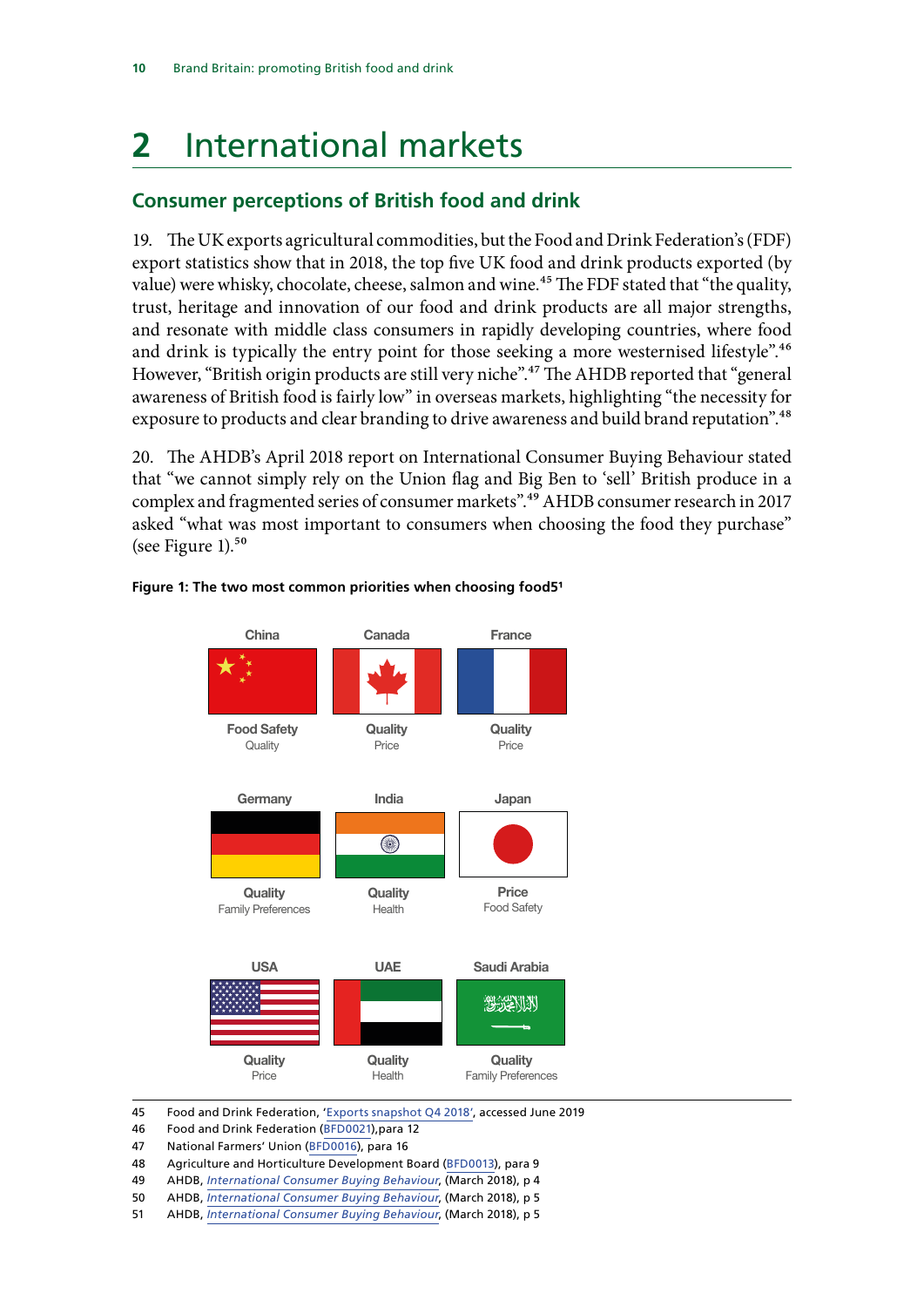In seven out of the nine countries surveyed, "quality" was the most important factor, but for China and Japan, "food safety" was the first and second priority respectively.<sup>52</sup> The AHDB attributed this to recent food safety scares in China and food contamination concerns following the Fukushima nuclear incident in Japan.<sup>53</sup> As with British consumers, there are differing views on what constitutes "quality", and this also varies by food category.54 For example, German consumers judge the quality of meat by appearance, taste and origin, whereas for Indian consumers, meat quality was judged by health benefit, food safety and expiration date.55 The British Meat Processors Association (BMPA) stated that because quality means different things in different countries, "messaging needs to be tailored accordingly".<sup>56</sup> The BMPA added that the British "have a reputation for stringent regulation and high standards and these may well be more effective attributes to promote in many markets".57 This is because "responsible food supply chains are highly valued overseas and very important to satisfy food safety concerns in countries such as China and Japan".<sup>58</sup>

21. The FDF has submitted a Sector Deal proposal to the Department for Business, Energy and Industrial Strategy (BEIS) for negotiation.<sup>59</sup> It proposed the establishment of a "Market Research Unit that produces market and sector intelligence reports […] to support export prioritisation".<sup>60</sup> The FDF stated that "there is market failure in the provision of market research to support export prioritisation" and that "large food and drink businesses gamble on new markets as it is cheaper to fail than to pay for research".<sup>61</sup> We asked Phil Hadley, International Market Development Director at the AHDB, whether the proposed market research unit suggested a failure in AHDB's market intelligence efforts and he told us that AHDB's "market intelligence work has been domestic focused" and that this had been successful in tracking UK consumer trends and buying patterns.<sup>62</sup> He added that:

> If the question is about whether it has failed in the international market, it is only in the last 12 or 18 months that we have begun to cast the net a little wider, recognising there are gaps on the international front that we could learn more about and, therefore, tailor our international work more effectively. […] It is a new stream of work for us, so I do not think it is a failure, but we recognise it is a gap that was not being filled that we should.<sup>63</sup>

22. We launched this inquiry to explore what work could be done to promote British products overseas, as well as to consolidate the domestic market. Quality Meat Scotland

62 [Q208](http://data.parliament.uk/writtenevidence/committeeevidence.svc/evidencedocument/environment-food-and-rural-affairs-committee/brand-britain-promoting-and-marketing-british-food-and-drink/oral/96752.html)

<sup>52</sup> AHDB, *[International Consumer Buying Behaviour](https://projectblue.blob.core.windows.net/media/Default/Market%20Insight/Horizon_InterConsumer-march2018.pdf)*, (March 2018), p 5

<sup>53</sup> AHDB, *[International Consumer Buying Behaviour](https://projectblue.blob.core.windows.net/media/Default/Market%20Insight/Horizon_InterConsumer-march2018.pdf)*, (March 2018), p 5

<sup>54</sup> AHDB, *[International Consumer Buying Behaviour](https://projectblue.blob.core.windows.net/media/Default/Market%20Insight/Horizon_InterConsumer-march2018.pdf)*, (March 2018), p 5

<sup>55</sup> AHDB, *[International Consumer Buying Behaviour](https://projectblue.blob.core.windows.net/media/Default/Market%20Insight/Horizon_InterConsumer-march2018.pdf)*, (March 2018), p 14

<sup>56</sup> British Meat Processors Association ([BFD0035\)](http://data.parliament.uk/writtenevidence/committeeevidence.svc/evidencedocument/environment-food-and-rural-affairs-committee/brand-britain-promoting-and-marketing-british-food-and-drink/written/84809.html), p 1

<sup>57</sup> British Meat Processors Association ([BFD0035\)](http://data.parliament.uk/writtenevidence/committeeevidence.svc/evidencedocument/environment-food-and-rural-affairs-committee/brand-britain-promoting-and-marketing-british-food-and-drink/written/84809.html), p 1

<sup>58</sup> British Meat Processors Association ([BFD0035\)](http://data.parliament.uk/writtenevidence/committeeevidence.svc/evidencedocument/environment-food-and-rural-affairs-committee/brand-britain-promoting-and-marketing-british-food-and-drink/written/84809.html), p 1

<sup>59</sup> Food and Drink Federation, '[Food and Drink Manufacturing Sector Deal Proposal'](https://www.fdf.org.uk/food-and-drink-manufacturing-sector-deal.aspx), accessed June 2019; [Sector](https://www.gov.uk/government/publications/industrial-strategy-sector-deals/introduction-to-sector-deals)  [Deals](https://www.gov.uk/government/publications/industrial-strategy-sector-deals/introduction-to-sector-deals) are partnerships between the government and industry on sector-specific issues that can "create significant opportunities to boost productivity, employment, innovation and skills". There are currently nine sector deals (Life Sciences, Automotive, Creative Industries, Artificial Intelligence, Construction, Nuclear, Aerospace, Rail and Offshore Wind. See Department for Business, Energy and Industrial Strategy, ['Introduction](https://www.gov.uk/government/publications/industrial-strategy-sector-deals/introduction-to-sector-deals)  [to Sector Deals](https://www.gov.uk/government/publications/industrial-strategy-sector-deals/introduction-to-sector-deals)', accessed June 2019

<sup>60</sup> Food and Drink Federation, '[Food and Drink Manufacturing Sector Deal Proposal'](https://www.fdf.org.uk/food-and-drink-manufacturing-sector-deal.aspx), accessed June 2019

<sup>61</sup> Food and Drink Federation ([BFD0021](http://data.parliament.uk/writtenevidence/committeeevidence.svc/evidencedocument/environment-food-and-rural-affairs-committee/brand-britain-promoting-and-marketing-british-food-and-drink/written/84661.html)), para 3

<sup>63</sup> [Q208](http://data.parliament.uk/writtenevidence/committeeevidence.svc/evidencedocument/environment-food-and-rural-affairs-committee/brand-britain-promoting-and-marketing-british-food-and-drink/oral/96752.html)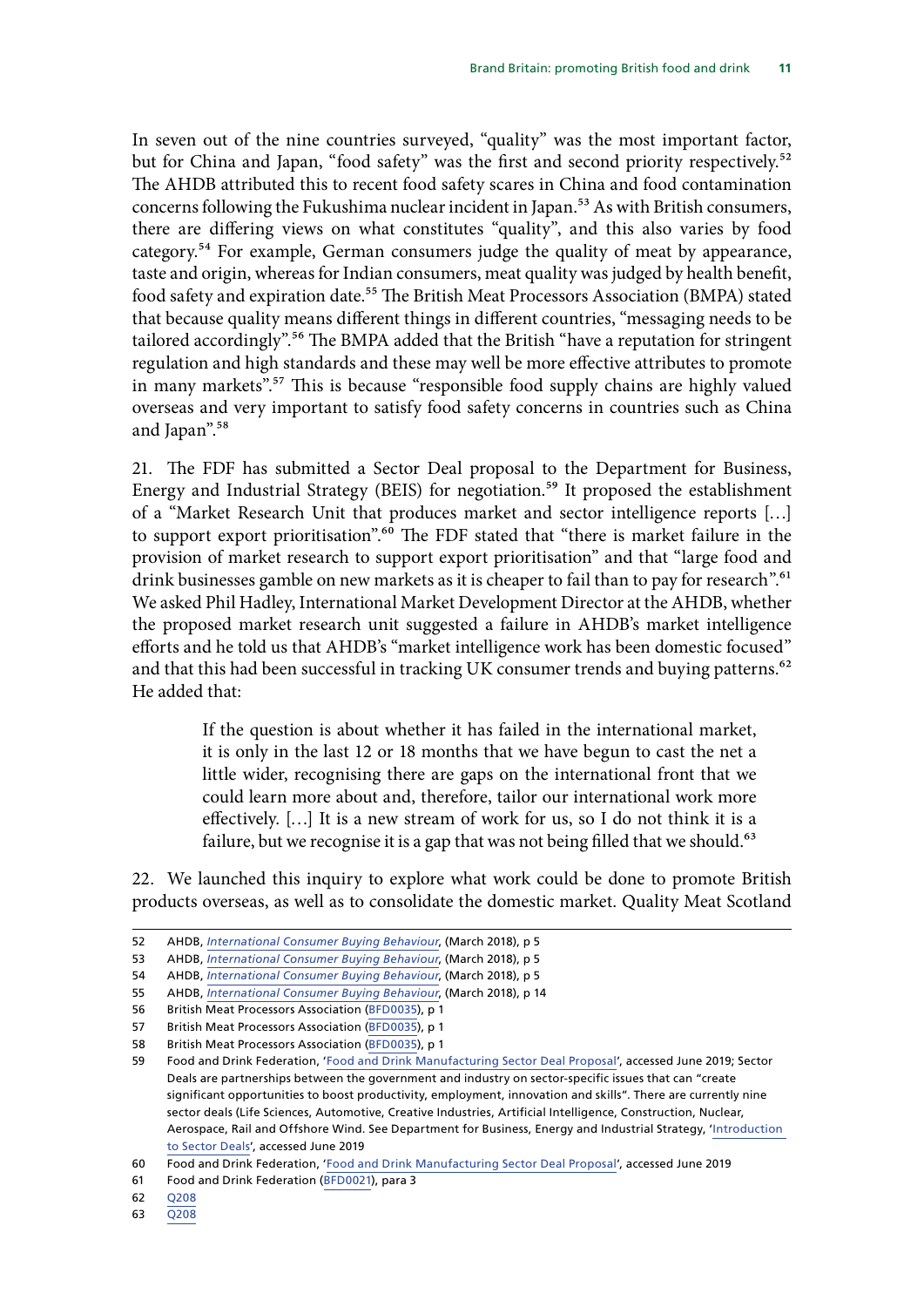<span id="page-13-0"></span>noted that "GB plc brand tends to be positively recognised in some former Empire/ Commonwealth nations but less in other countries".<sup>64</sup> In the tourism sector, marketing has been developed in a manner that recognises national and regional identities under overarching British branding, through the tourism boards VisitBritain, VisitEngland, VisitScotland and Visit Wales.<sup>65</sup>

23. **Research suggests that awareness of British food and drink is low in international markets. This provides an opportunity for improvement, particularly if promotion is tailored to the values of each market, for example emphasising the safety of British food in China.** *More research should be done into some overseas markets to work out the best way to promote British products overseas and ensure greater exposure to British food***.**

24. **International market research to support exports is lacking, and this has been recognised by the Agriculture and Horticulture Development Board (AHDB) and industry. We commend the efforts of the AHDB in increasing its focus on international market intelligence and support the Food and Drink Federation's (FDF) proposed market research unit. Because the AHDB and FDF support different parts of the food and drink industry, these efforts should be complementary. However, this should not be taken as a given and it would be useful for businesses if market research was coordinated.** *T he Government and AHDB must work closely with the FDF to develop and support the new market research unit. The market research unit ought to provide insights to enable the Government and exporting businesses to promote and market British products more effectively.*

25. **More should be done to increase overseas consumer exposure to British food and drink. We recognise that this needs to be done sensitively and in a way that enables nations of the UK to retain their separate identities - as has been done with the tourist boards, VisitBritain, VisitEngland, VisitScotland and Visit Wales.**

### **Food is GREAT campaign**

26. In October 2016, Defra published the UK Food and Drink - International Action Plan 2016-2020 (IAP).<sup>66</sup> The IAP detailed "the activities which both Government and industry are committed to delivering over the next five years in order to accelerate UK export growth and boost the confidence and ambition of those wishing to export".<sup>67</sup> The Government's ambition was to raise "the value of UK exports by an additional £2.9 billion" over the five years, from £20.1 billion in 2016 to £23 billion in 2020.<sup>68</sup> The nine priority markets were: Australia and New Zealand; Mexico and Latin America; France; Germany;

<sup>64</sup> Quality Meat Scotland (QMS) [\(BFD0036\)](http://data.parliament.uk/writtenevidence/committeeevidence.svc/evidencedocument/environment-food-and-rural-affairs-committee/brand-britain-promoting-and-marketing-british-food-and-drink/written/84819.html), para 3

<sup>65</sup> VisitBritain, '[Structure of tourism in Britain'](https://www.visitbritain.org/structure-tourism-britain), accessed June 2019

<sup>66</sup> Department of Business, Energy and Industrial Strategy, *[UK Food and Drink - International Action Plan 2016–](https://assets.publishing.service.gov.uk/government/uploads/system/uploads/attachment_data/file/560786/food-drink-export-action-plan-2016-2020.pdf) [2020](https://assets.publishing.service.gov.uk/government/uploads/system/uploads/attachment_data/file/560786/food-drink-export-action-plan-2016-2020.pdf)*, (October 2016)

<sup>67</sup> Department of Business, Energy and Industrial Strategy, *[UK Food and Drink - International Action Plan 2016–](https://assets.publishing.service.gov.uk/government/uploads/system/uploads/attachment_data/file/560786/food-drink-export-action-plan-2016-2020.pdf) [2020](https://assets.publishing.service.gov.uk/government/uploads/system/uploads/attachment_data/file/560786/food-drink-export-action-plan-2016-2020.pdf)*, (October 2016), p 2

<sup>68</sup> Department of Business, Energy and Industrial Strategy, *[UK Food and Drink - International Action Plan](https://assets.publishing.service.gov.uk/government/uploads/system/uploads/attachment_data/file/560786/food-drink-export-action-plan-2016-2020.pdf)  [2016–2020](https://assets.publishing.service.gov.uk/government/uploads/system/uploads/attachment_data/file/560786/food-drink-export-action-plan-2016-2020.pdf)*, (October 2016), p 6; Government Communication Service, ['Congratulations to DEFRA for winning](https://gcs.civilservice.gov.uk/news/congratulations-to-defra-for-winning-campaign-of-the-month/)  [Campaign of the Month'](https://gcs.civilservice.gov.uk/news/congratulations-to-defra-for-winning-campaign-of-the-month/), August 2018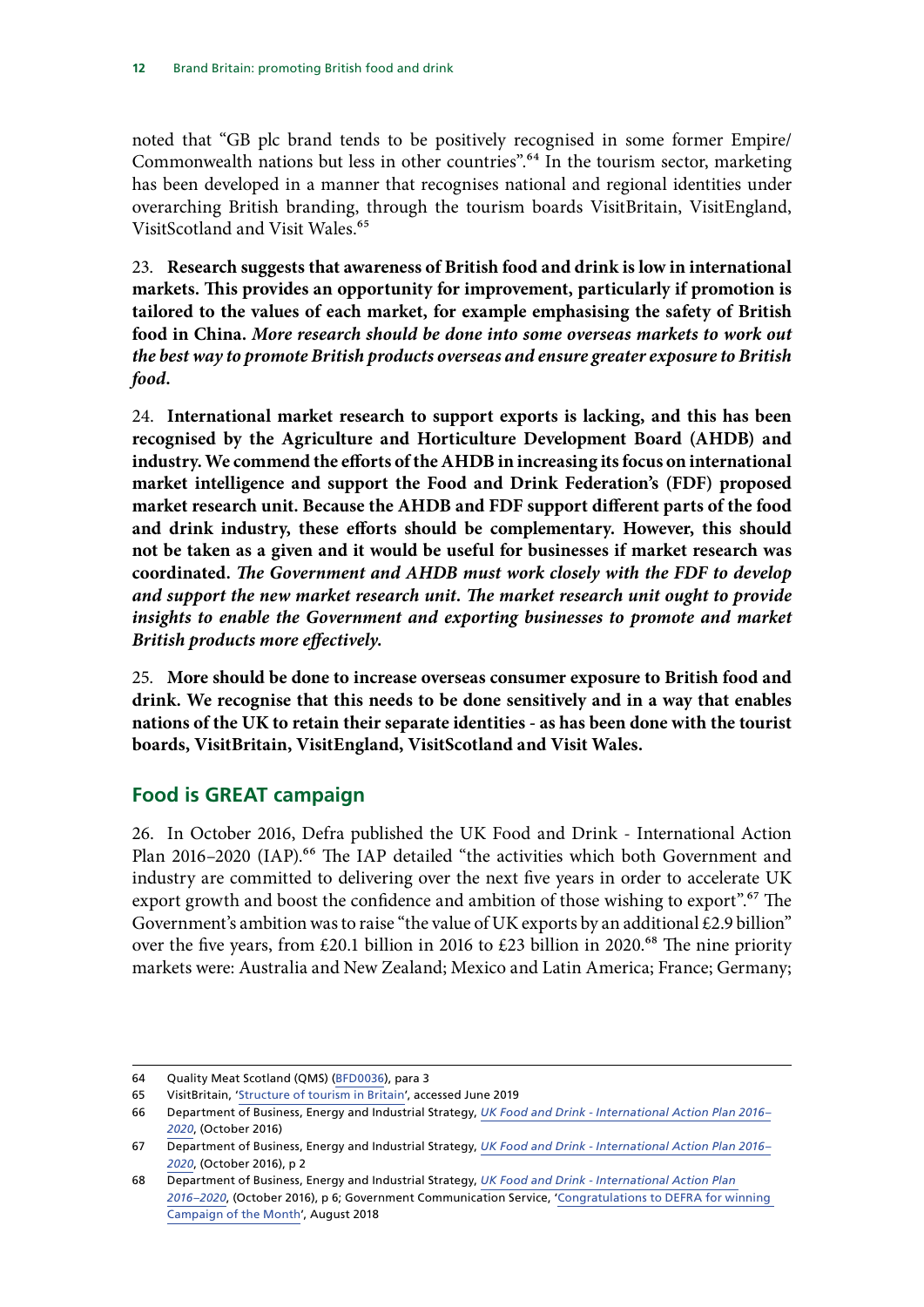India; Japan; USA and Canada, China; and UAE and Gulf.<sup>69</sup> Despite these ambitions, the FDF told us that "only 50 per cent of active food and drink exporters were aware of this plan".70

27. In 2017, "Defra, working in collaboration with the Department for International Trade (DIT), VisitBritain and the Foreign and Commonwealth Office (FCO), developed the stand-alone Food is GREAT campaign to underpin the IAP and raise the profile of the UK's excellent food and drink exports".<sup>71</sup> Defra explained that "the campaign had a budget of £1.25m in 2017/18, rising to £1.5m in 2018/9".72 Focusing on China and the USA in its first year, the main objectives of the Food is GREAT Campaign were to:

- a) Build global demand for UK food and drink among international businesses in key markets;
- b) Build global awareness and demand for UK food and drink among international consumers in key markets; and
- c) Increase export ambition among UK food and drink businesses.<sup>73</sup>

Activities included the development of a "Food is GREAT hospitality toolkit which is shared with the British embassy network worldwide", working "with public and private stakeholders to promote UK produce overseas" and the use of "high-impact content and materials to promote UK food and drink internationally", including films and infographics.<sup>74</sup>

28. Dairy UK considered that "the Government needs to project a clear brand image of UK food and drink as a whole" and the GREAT campaign "provides a useful foundation from which companies can promote their own individual brands".75 Sandra Sullivan from the Food and Drink Exporters Association (FDEA) explained that its members "typically are companies that are exporting branded products" which "would be sold into multiple retailers in a high quality premium market", making it "really important that there is promotion in those markets to raise awareness of Britain and to sell our qualities".76 She considered that "things like the GREAT campaign are very good at getting general awareness of Britain out there" but added that "what we have to do within the food industry is to make sure that we are really pushing the quality, the safety and the traceability of our food so that we become first choice for a lot of these markets as they become more affluent".<sup>77</sup> The Provision Trade Federation, an industry body representing processors and traders in a range of staple dairy, meat and fishery products, stated that the campaign:

> does provide an effective vehicle for promoting generic British foods and drink though it should only be utilised when it is appropriate to increase confidence in British produce. Generic marketing will never replace

77 [Q7](http://data.parliament.uk/writtenevidence/committeeevidence.svc/evidencedocument/environment-food-and-rural-affairs-committee/brand-britain-promoting-and-marketing-british-food-and-drink/oral/94920.html)

<sup>69</sup> Department of Business, Energy and Industrial Strategy, *[UK Food and Drink - International Action Plan 2016–](https://assets.publishing.service.gov.uk/government/uploads/system/uploads/attachment_data/file/560786/food-drink-export-action-plan-2016-2020.pdf) [2020](https://assets.publishing.service.gov.uk/government/uploads/system/uploads/attachment_data/file/560786/food-drink-export-action-plan-2016-2020.pdf)*, (October 2016), pp 6–8

<sup>70</sup> Food and Drink Federation ([BFD0021](http://data.parliament.uk/writtenevidence/committeeevidence.svc/evidencedocument/environment-food-and-rural-affairs-committee/brand-britain-promoting-and-marketing-british-food-and-drink/written/84661.html)), para 6

<sup>71</sup> Defra [\(BFD0038\)](http://data.parliament.uk/writtenevidence/committeeevidence.svc/evidencedocument/environment-food-and-rural-affairs-committee/brand-britain-promoting-and-marketing-british-food-and-drink/written/85451.html), para 1

<sup>72</sup> Defra [\(BFD0038\)](http://data.parliament.uk/writtenevidence/committeeevidence.svc/evidencedocument/environment-food-and-rural-affairs-committee/brand-britain-promoting-and-marketing-british-food-and-drink/written/85451.html), para 1

<sup>73</sup> Defra [\(BFD0038\)](http://data.parliament.uk/writtenevidence/committeeevidence.svc/evidencedocument/environment-food-and-rural-affairs-committee/brand-britain-promoting-and-marketing-british-food-and-drink/written/85451.html), para 1

<sup>74</sup> Defra [\(BFD0038\)](http://data.parliament.uk/writtenevidence/committeeevidence.svc/evidencedocument/environment-food-and-rural-affairs-committee/brand-britain-promoting-and-marketing-british-food-and-drink/written/85451.html), para 2

<sup>75</sup> DAIRY UK ([BFD0027](http://data.parliament.uk/writtenevidence/committeeevidence.svc/evidencedocument/environment-food-and-rural-affairs-committee/brand-britain-promoting-and-marketing-british-food-and-drink/written/84721.html)), para 5

<sup>76</sup> [Q7](http://data.parliament.uk/writtenevidence/committeeevidence.svc/evidencedocument/environment-food-and-rural-affairs-committee/brand-britain-promoting-and-marketing-british-food-and-drink/oral/94920.html)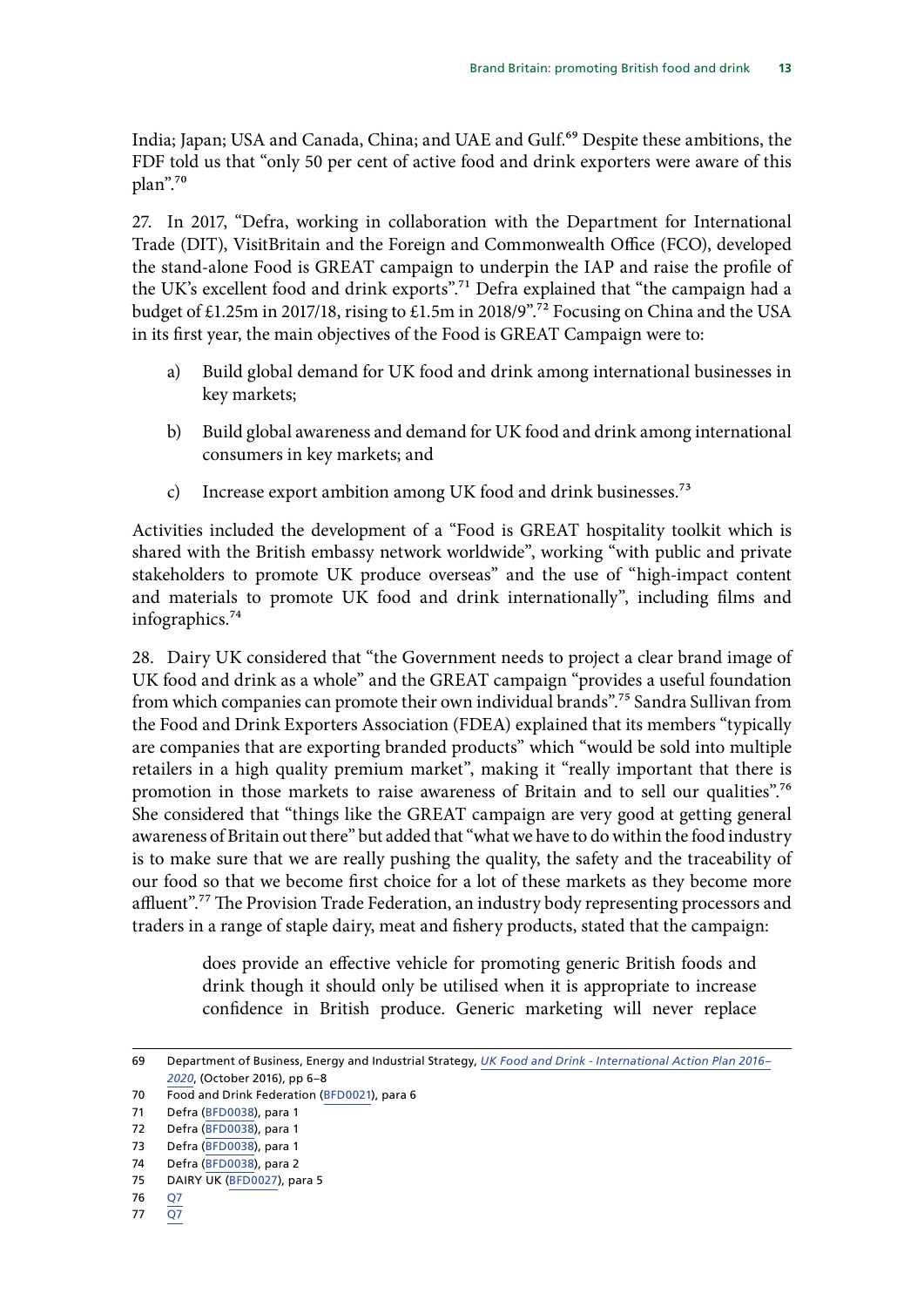<span id="page-15-0"></span>targeted marketing, branding and advertising and as such this campaign will only ever raise general awareness rather than increase specific sales. The responsibility for this lies with commercial companies.<sup>78</sup>

29. We asked Graham Stuart MP, Minister for Investment at the Department for International Trade (DIT), whether the Government would meet its ambitions to increase food exports by £2.9 billion by 2020, from £20.1 billion in 2016 to £23 billion 2020.<sup>79</sup> He stated that "we are at £22.5 billion, I think, in the latest numbers".<sup>80</sup> He added that "food and drink is one of the areas where there is the greatest potential" but "it is fragmented and it is dominated by SMEs, which creates barriers".<sup>81</sup> Export support for SMEs is addressed in the next chapter.

30. **We are satisfied that the Government is on track to meet its target to increase food**  exports to £23 billion by 2020. However, £23 billion was a modest target. *The UK Food and Drink International Action Plan (IAP) 2016–2020 should be reviewed and updated immediately, with a new plan published for 2021–2025. We consider that a key focus of the next IAP should be on improving export activities of SMEs. The next IAP should be accompanied by a more ambitious target for the value of food exports.*

### **Assurance schemes**

31. We were interested in the role of assurance schemes, such as Red Tractor, in marketing and promoting British food abroad. Phil Hadley, International Market Development Director, AHDB, pointed out that Red Tractor "has been a domestic marketing tool".<sup>82</sup> It is therefore unsurprising that "foreign markets are unfamiliar with the Red Tractor as a brand and the concept of an assurance scheme is not widely understood".<sup>83</sup> However, the NFU considered that "both organic dairy and Red Tractor dairy resonate with consumers in third countries" and that "Red Tractor independent assurance is a strong asset in China, for example, where there is big appetite for fresh dairy products".<sup>84</sup> Dairy UK cautioned that "care has to be taken to ensure that Red Tractor standards are sufficiently high to be promoted in certain markets" that might have "comparable or even higher standards".<sup>85</sup> Ray Smith, Agriculture, Food and Drink Counsellor, British Embassy Beijing, stated that:

> There is definitely space for a standard that the Chinese would see as being a recognised standard for safety. Whether that is Red Tractor is a wider question. I do not think Red Tractor is currently known in China and you may be better off working with Chinese authorities to create a standard that fits with what China is looking for on food safety, and then bringing that in as a new standard, which is introduced with a logo that is recognised for China and resonates with China.<sup>86</sup>

- 80 **O307**
- 81 [Q308](http://data.parliament.uk/writtenevidence/committeeevidence.svc/evidencedocument/environment-food-and-rural-affairs-committee/brand-britain-promoting-and-marketing-british-food-and-drink/oral/98000.html)
- 82 [Q240](http://data.parliament.uk/writtenevidence/committeeevidence.svc/evidencedocument/environment-food-and-rural-affairs-committee/brand-britain-promoting-and-marketing-british-food-and-drink/oral/96752.html) [Dr Phil Hadley]
- 83 DAIRY UK ([BFD0027](http://data.parliament.uk/writtenevidence/committeeevidence.svc/evidencedocument/environment-food-and-rural-affairs-committee/brand-britain-promoting-and-marketing-british-food-and-drink/written/84721.html)), para 26
- 84 National Farmers' Union [\(BFD0016](http://data.parliament.uk/writtenevidence/committeeevidence.svc/evidencedocument/environment-food-and-rural-affairs-committee/brand-britain-promoting-and-marketing-british-food-and-drink/written/84592.html)), para 18

86 [Q175](http://data.parliament.uk/writtenevidence/committeeevidence.svc/evidencedocument/environment-food-and-rural-affairs-committee/brand-britain-promoting-and-marketing-british-food-and-drink/oral/96752.html)

<sup>78</sup> Provision Trade Federation ([BFD0043](http://data.parliament.uk/writtenevidence/committeeevidence.svc/evidencedocument/environment-food-and-rural-affairs-committee/brand-britain-promoting-and-marketing-british-food-and-drink/written/91953.html)), para 17

<sup>79</sup> Government Communication Service, '[Congratulations to DEFRA for winning Campaign of the Month](https://gcs.civilservice.gov.uk/news/congratulations-to-defra-for-winning-campaign-of-the-month/)', August 2018

<sup>85</sup> DAIRY UK ([BFD0027](http://data.parliament.uk/writtenevidence/committeeevidence.svc/evidencedocument/environment-food-and-rural-affairs-committee/brand-britain-promoting-and-marketing-british-food-and-drink/written/84721.html)), para 27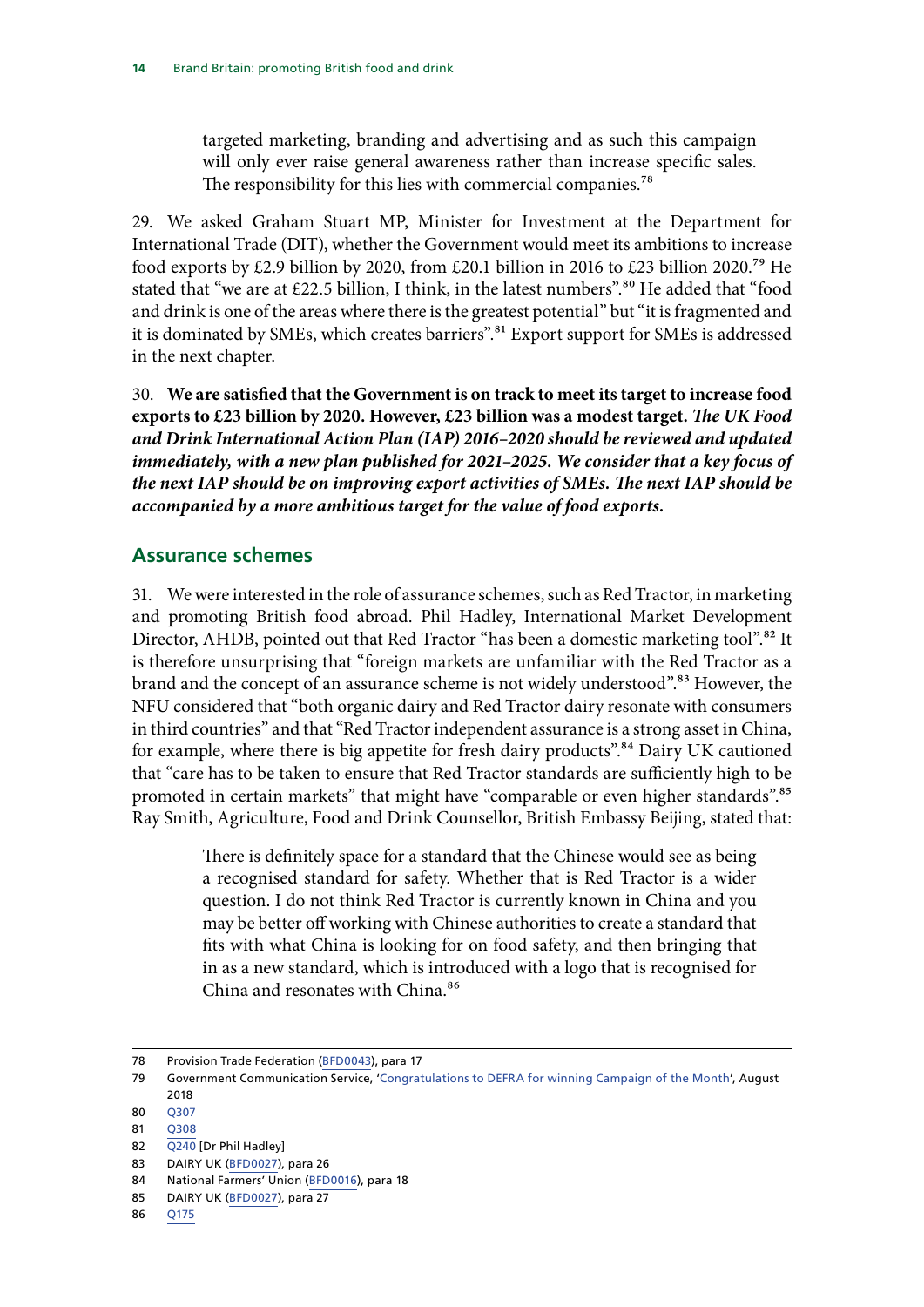<span id="page-16-0"></span>32. Phil Hadley was concerned that "one single logo across the globe might not achieve maximum objectives in multiple individual countries" and suggested that "if the decision were made for Red Tractor to move towards more international markets, they would have to pick the markets in which they wanted to be present [and] road test some mock-ups of what a logo would look like to see if it had presence".<sup>87</sup>

33. Defra told us last year that it had "started exploring what a Gold Standard for food and farming quality might deliver, including how it could acknowledge the full range of assurance schemes available to producers and consumers to meet their needs".<sup>88</sup> It added that "a key area of this work will be looking at how the standard can drive exports to new markets".<sup>89</sup> The Food Minister explained that:

> there are multiple layers in which people want to look at assurance and look at labelling. What we are doing is carrying out some work to try to create an architecture or a framework with common metrics, so that can then either provide focus for something that we take forward within Defra or, more likely, we can use working in collaboration with existing or new assurance schemes with other third parties and other stakeholders, to create a more joined-up landscape of assurance. This is a very important and in-depth piece of work about trying to get to grips with what those metrics should  $he^{90}$

34. The Food Minister praised Red Tractor for standing "high in international benchmarking and […] setting world-leading standards" but was non-committal over Red Tractor's potential role in the Government's wider export strategy.<sup>91</sup>

35. **Red Tractor appears to be working well as a domestic assurance scheme, but consideration needs to be given to whether this assurance scheme could be used to promote British products overseas. The Government should explore a variety of different options to effectively promote British food and drink overseas. A "one size fits all" approach will not work across different countries.**

36. **Defra told us a year ago that it was working on a "gold standard" for food and farming quality. Although Brexit preparations have understandably delayed much of Defra's work, we are nonetheless disappointed that little progress appears to have been made on this, given the importance of increasing UK exports to the Government's**  economic and trade strategy post-Brexit. The current deadline for EU Exit is 31 October. *By December 2019, Defra should provide us with a detailed update on the development of the "gold standard" including what metrics it would be based on. We would like to see greater collaboration between Defra, AHDB, Red Tractor, other assurance schemes and other food and drink organisations to promote British products overseas.*

### **Geographical Indications**

37. Geographical Indications (GIs) are used to identify a product as originating in the territory of a particular country, region or locality where its quality, reputation or other

<sup>87</sup> [Q243](http://data.parliament.uk/writtenevidence/committeeevidence.svc/evidencedocument/environment-food-and-rural-affairs-committee/brand-britain-promoting-and-marketing-british-food-and-drink/oral/96752.html)

<sup>88</sup> Defra [\(BFD0038\)](http://data.parliament.uk/writtenevidence/committeeevidence.svc/evidencedocument/environment-food-and-rural-affairs-committee/brand-britain-promoting-and-marketing-british-food-and-drink/written/85451.html), para 8

<sup>89</sup> Defra [\(BFD0038\)](http://data.parliament.uk/writtenevidence/committeeevidence.svc/evidencedocument/environment-food-and-rural-affairs-committee/brand-britain-promoting-and-marketing-british-food-and-drink/written/85451.html), para 8

<sup>90</sup> [Q283](http://data.parliament.uk/writtenevidence/committeeevidence.svc/evidencedocument/environment-food-and-rural-affairs-committee/brand-britain-promoting-and-marketing-british-food-and-drink/oral/98000.html)

<sup>91</sup> [Q284](http://data.parliament.uk/writtenevidence/committeeevidence.svc/evidencedocument/environment-food-and-rural-affairs-committee/brand-britain-promoting-and-marketing-british-food-and-drink/oral/98000.html)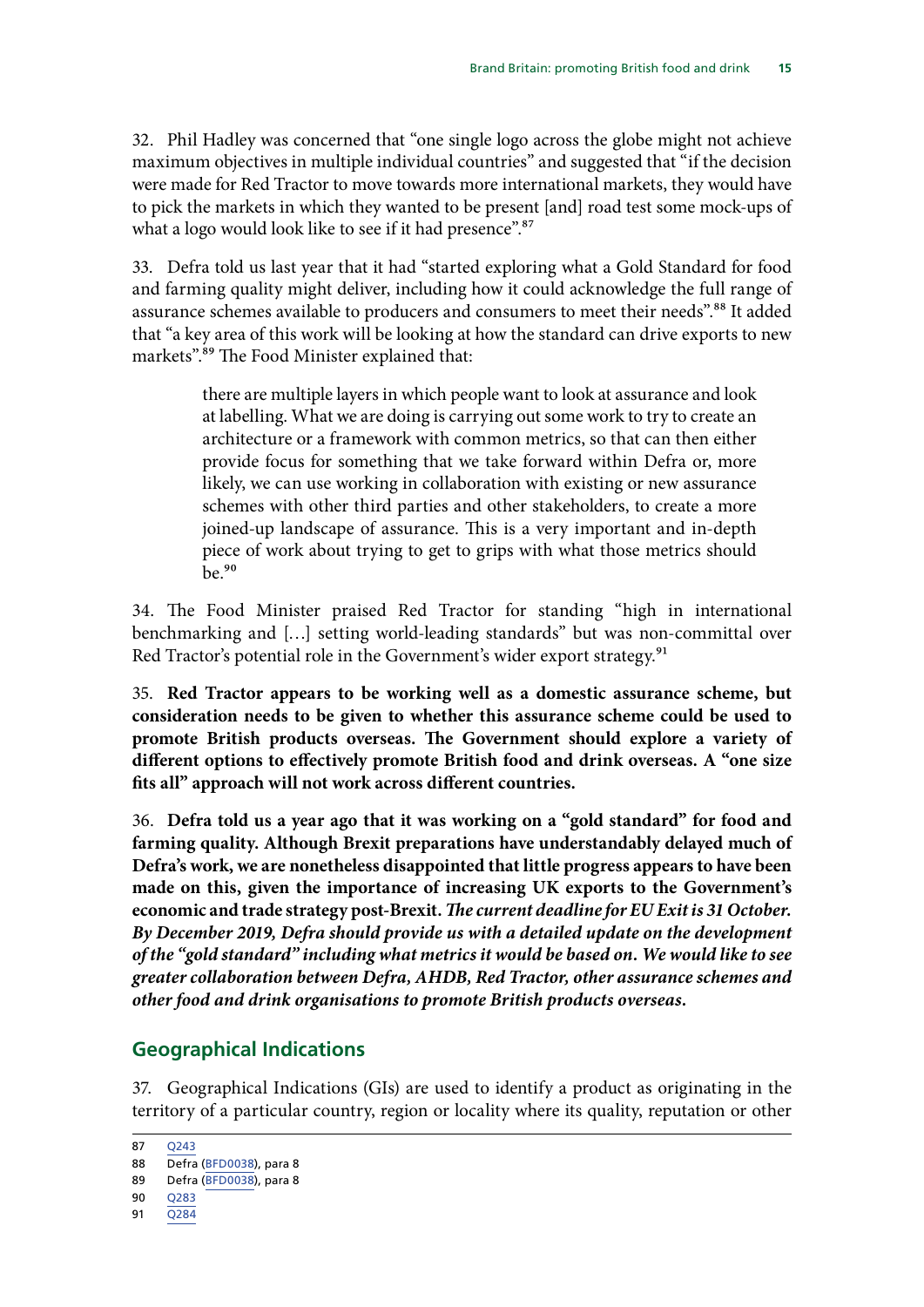characteristic is linked to its geographical origin.<sup>92</sup> The AHDB stated that "agricultural producers in the EU can use Geographical Indications (GIs) to try to differentiate their products in domestic and international markets to help improve their competitiveness and profitability" and that "once registered at European level, a named food or drink originating either from the EU or outside the EU will be given legal protection against imitation throughout the EU".<sup>93</sup> The [AHDB](http://data.parliament.uk/writtenevidence/committeeevidence.svc/evidencedocument/environment-food-and-rural-affairs-committee/brand-britain-promoting-and-marketing-british-food-and-drink/written/84571.pdf) explained that the three protected schemes are:

- a) Protected Designation of Origin (PDO), which must be produced, processed and prepared in one defined area and have distinct characteristics from this area (for example, the distinctive taste of Stilton Cheese is attributed to the climatic and geographical conditions of a defined area in the East Midlands<sup>94</sup>);
- b) Protected Geographical Indication (PGI), for example West Country Beef and West Country Lamb PGIs, which identifies a product originating in a specific place, region or country; and
- c) Traditional Speciality Guaranteed (TSG), for example Traditionally Farmed Gloucestershire Old Spot Pork TSG. TSG refers to a specific product or foodstuff that results from a mode of production, processing or composition corresponding to traditional practice.<sup>95</sup>

The UK currently has over 80 registered products under the protected food name scheme.<sup>96</sup>

38. The [FDEA](http://data.parliament.uk/writtenevidence/committeeevidence.svc/evidencedocument/environment-food-and-rural-affairs-committee/brand-britain-promoting-and-marketing-british-food-and-drink/written/84293.pdf) stated that "PGI's and PDO's are not well understood by the majority of UK consumers other than by a certain group of knowledgeable consumers where they are both understood and valued" but "they are recognised by many consumers in EU markets where the marks are much more widely used".<sup>97</sup> The NFU agreed that "they are generally more prevalent and familiar to consumers overseas, especially in mainland Europe".<sup>98</sup> Hybu Cig Cymru (Meat Promotion Wales) highlighted the price premium whereby "products carrying a Protected Food Name/ Geographical Indication designation were sold in the EU at a price 2.23 times higher than products not carrying such designations".<sup>99</sup> In contrast, for UK consumers, "while some evidence suggests consumers consider origin labelling, other factors such as price and product quality are known to have a greater impact on consumer purchasing decisions" (see previous chapter for more).<sup>100</sup>

39. Scotch whisky is the UK's biggest export in the food and drink category.<sup>101</sup> The [Scotch Whisky Association](http://data.parliament.uk/writtenevidence/committeeevidence.svc/evidencedocument/environment-food-and-rural-affairs-committee/brand-britain-promoting-and-marketing-british-food-and-drink/written/83884.pdf) considered it "vital that in time for the UK's exit from the EU, a framework for GIs has been established", adding "if the UK does not adopt a similar

<sup>92</sup> The Scottish Parliament Information Centre, *Geographical Indications and Brexit*, (August 2018), executive summary

<sup>93</sup> Agriculture and Horticulture Development Board ([BFD0013\)](http://data.parliament.uk/writtenevidence/committeeevidence.svc/evidencedocument/environment-food-and-rural-affairs-committee/brand-britain-promoting-and-marketing-british-food-and-drink/written/84571.html), paras 30–31

<sup>94</sup> Department for Environment, Food and Rural Affairs, *[PRODUCT SPECIFICATION: Stilton Cheese](https://assets.publishing.service.gov.uk/government/uploads/system/uploads/attachment_data/file/271252/pfn-stilton-cheese.pdf)*, accessed June 2019

<sup>95</sup> Agriculture and Horticulture Development Board ([BFD0013\)](http://data.parliament.uk/writtenevidence/committeeevidence.svc/evidencedocument/environment-food-and-rural-affairs-committee/brand-britain-promoting-and-marketing-british-food-and-drink/written/84571.html), para 32

<sup>96</sup> Department for Environment, Food and Rural Affairs, '[Protected food name scheme: UK registered products](https://www.gov.uk/government/collections/protected-food-name-scheme-uk-registered-products)', accessed June 2019

<sup>97</sup> Food & Drink Exporters Association ([BFD0009\)](http://data.parliament.uk/writtenevidence/committeeevidence.svc/evidencedocument/environment-food-and-rural-affairs-committee/brand-britain-promoting-and-marketing-british-food-and-drink/written/84293.html), para 6

<sup>98</sup> National Farmers' Union [\(BFD0016](http://data.parliament.uk/writtenevidence/committeeevidence.svc/evidencedocument/environment-food-and-rural-affairs-committee/brand-britain-promoting-and-marketing-british-food-and-drink/written/84592.html)), para 32

<sup>99</sup> Hybu Cig Cymru - Meat Promotion Wales ([BFD0025](http://data.parliament.uk/writtenevidence/committeeevidence.svc/evidencedocument/environment-food-and-rural-affairs-committee/brand-britain-promoting-and-marketing-british-food-and-drink/written/84713.html)), para 2.6

<sup>100</sup> Defra [\(BFD0038\)](http://data.parliament.uk/writtenevidence/committeeevidence.svc/evidencedocument/environment-food-and-rural-affairs-committee/brand-britain-promoting-and-marketing-british-food-and-drink/written/85451.html), para 6

<sup>101</sup> Food and Drink Federation, ['Exports snapshot Q4 2018'](https://www.fdf.org.uk/exports-2018-q4.aspx), accessed June 2019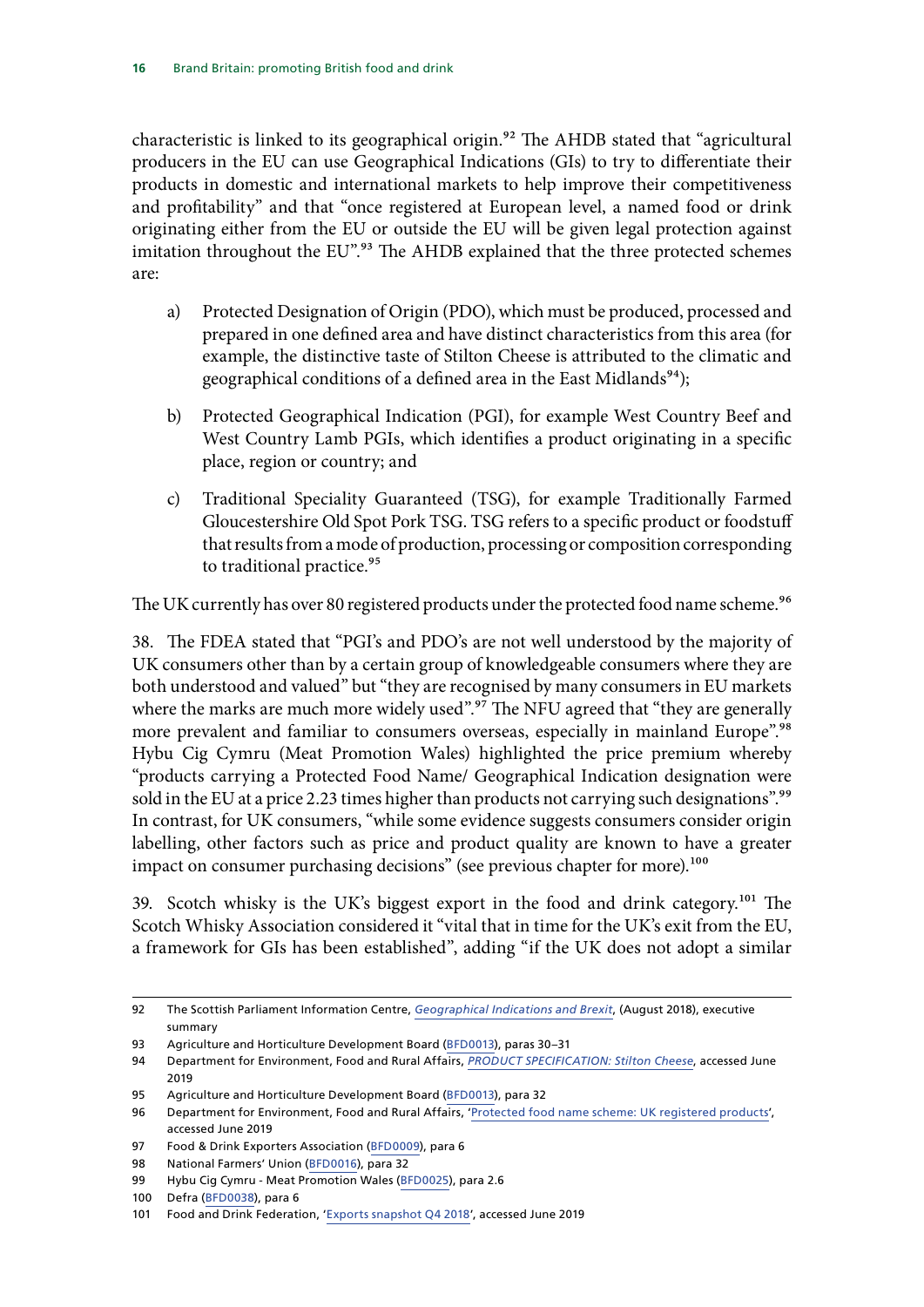framework to that set out in EU law, Scotch Whisky, for example, would lose the very wide protection […] which ensures that Scotch Whisky is protected from direct or indirect use that exploits its reputation".102

40. The National Pig Association (NPA) pointed out that "if the UK wants to register protected food names with the EU post-Brexit, it would first need to establish its own national approval scheme" which could then "be considered for approval under the EU protected food scheme".103 According to the AHDB, "these products would also be protected by countries which have a Free Trade Agreements (FTAs) or bilateral agreement with the EU".<sup>104</sup> There are currently 23 EU GI product registrations from non-EU countries and 1544 GIs or equivalents (such as trademarks) from non-EU countries protected in the EU under bilateral agreements.<sup>105</sup>

41. Defra stated that "GIs are included in many of the EU's Free Trade Agreements and other sectoral agreements" and that "there is a cross-Government programme of work to transition these agreements in order to maintain continuity in existing trade arrangements".<sup>106</sup> Defra intended to "use the EU (Withdrawal) Bill to incorporate relevant EU legislation into domestic law, providing the legal means to protect GIs in the UK after exit".<sup>107</sup> The Withdrawal Agreement, which was rejected by the House, included "the protection of existing intellectual property rights including geographical indications".<sup>108</sup>

42. In the event of a no-deal Brexit, when the UK would leave the EU without a withdrawal agreement in place, the UK would "set up its own GI schemes" which would "mirror the EU schemes".<sup>109</sup> All existing UK products registered under EU GI schemes would "automatically get UK GI status and will remain protected in the UK" and Defra would "publish guidance on how to apply to the UK GI schemes in October 2019".<sup>110</sup> We asked the Food Minister whether the EU would continue to protect UK GIs following a no-deal Brexit and he told us that his "understanding is that as far as the EU goes, for a period of time at least our GIs would be recognised by the EU".<sup>111</sup> The Investment Minister was "fairly confident the mutual benefit on either side would mean we would see that maintenance".<sup>112</sup>

43. **Geographical Indications (GIs) provide legal protection against unlawful imitation of protected food and drink products. GIs confer a price premium on products and therefore they are economically important as well as being a recognised indicator of origin. Given the UK's relative strength in high-value food and drink exports, maintaining the protections that GIs provide in major international markets is a priority for the Government. This is reflected by the inclusion of GIs in the Withdrawal Agreement negotiated with the EU.**

111 [Q302](http://data.parliament.uk/writtenevidence/committeeevidence.svc/evidencedocument/environment-food-and-rural-affairs-committee/brand-britain-promoting-and-marketing-british-food-and-drink/oral/98000.html)

<sup>102</sup> The Scotch Whisky Association ([BFD0004](http://data.parliament.uk/writtenevidence/committeeevidence.svc/evidencedocument/environment-food-and-rural-affairs-committee/brand-britain-promoting-and-marketing-british-food-and-drink/written/83884.html)), para 11

<sup>103</sup> National Pig Association ([BFD0023](http://data.parliament.uk/writtenevidence/committeeevidence.svc/evidencedocument/environment-food-and-rural-affairs-committee/brand-britain-promoting-and-marketing-british-food-and-drink/written/84679.html)), para 6

<sup>104</sup> Agriculture and Horticulture Development Board ([BFD0013\)](http://data.parliament.uk/writtenevidence/committeeevidence.svc/evidencedocument/environment-food-and-rural-affairs-committee/brand-britain-promoting-and-marketing-british-food-and-drink/written/84571.html), para 36

<sup>105</sup> Agriculture and Horticulture Development Board ([BFD0013\)](http://data.parliament.uk/writtenevidence/committeeevidence.svc/evidencedocument/environment-food-and-rural-affairs-committee/brand-britain-promoting-and-marketing-british-food-and-drink/written/84571.html), para 36; European Commission, *[GIs from non-EU](https://ec.europa.eu/info/sites/info/files/food-farming-fisheries/food_safety_and_quality/documents/list-gis-non-eu-countries-protected-in-eu_en.pdf)  [countries protected in the EU under bilateral agreements](https://ec.europa.eu/info/sites/info/files/food-farming-fisheries/food_safety_and_quality/documents/list-gis-non-eu-countries-protected-in-eu_en.pdf)*, (April 2019)

<sup>106</sup> Defra [\(BFD0038\)](http://data.parliament.uk/writtenevidence/committeeevidence.svc/evidencedocument/environment-food-and-rural-affairs-committee/brand-britain-promoting-and-marketing-british-food-and-drink/written/85451.html), para 6

<sup>107</sup> Defra [\(BFD0038\)](http://data.parliament.uk/writtenevidence/committeeevidence.svc/evidencedocument/environment-food-and-rural-affairs-committee/brand-britain-promoting-and-marketing-british-food-and-drink/written/85451.html), para 6

<sup>108</sup> European Commission, ['Brexit Negotiations: What is in the Withdrawal Agreement'](http://europa.eu/rapid/press-release_MEMO-18-6422_en.htm), November 2018

<sup>109</sup> Department for Environment, Food and Rural Affairs, *[Protecting food and drink names if there's no Brexit deal](https://www.gov.uk/guidance/protecting-food-and-drink-names-if-theres-no-brexit-deal)*, (February 2019)

<sup>110</sup> Department for Environment, Food and Rural Affairs, *[Protecting food and drink names if there's no Brexit deal](https://www.gov.uk/guidance/protecting-food-and-drink-names-if-theres-no-brexit-deal)*, (February 2019)

<sup>112</sup> [Q304](http://data.parliament.uk/writtenevidence/committeeevidence.svc/evidencedocument/environment-food-and-rural-affairs-committee/brand-britain-promoting-and-marketing-british-food-and-drink/oral/98000.html)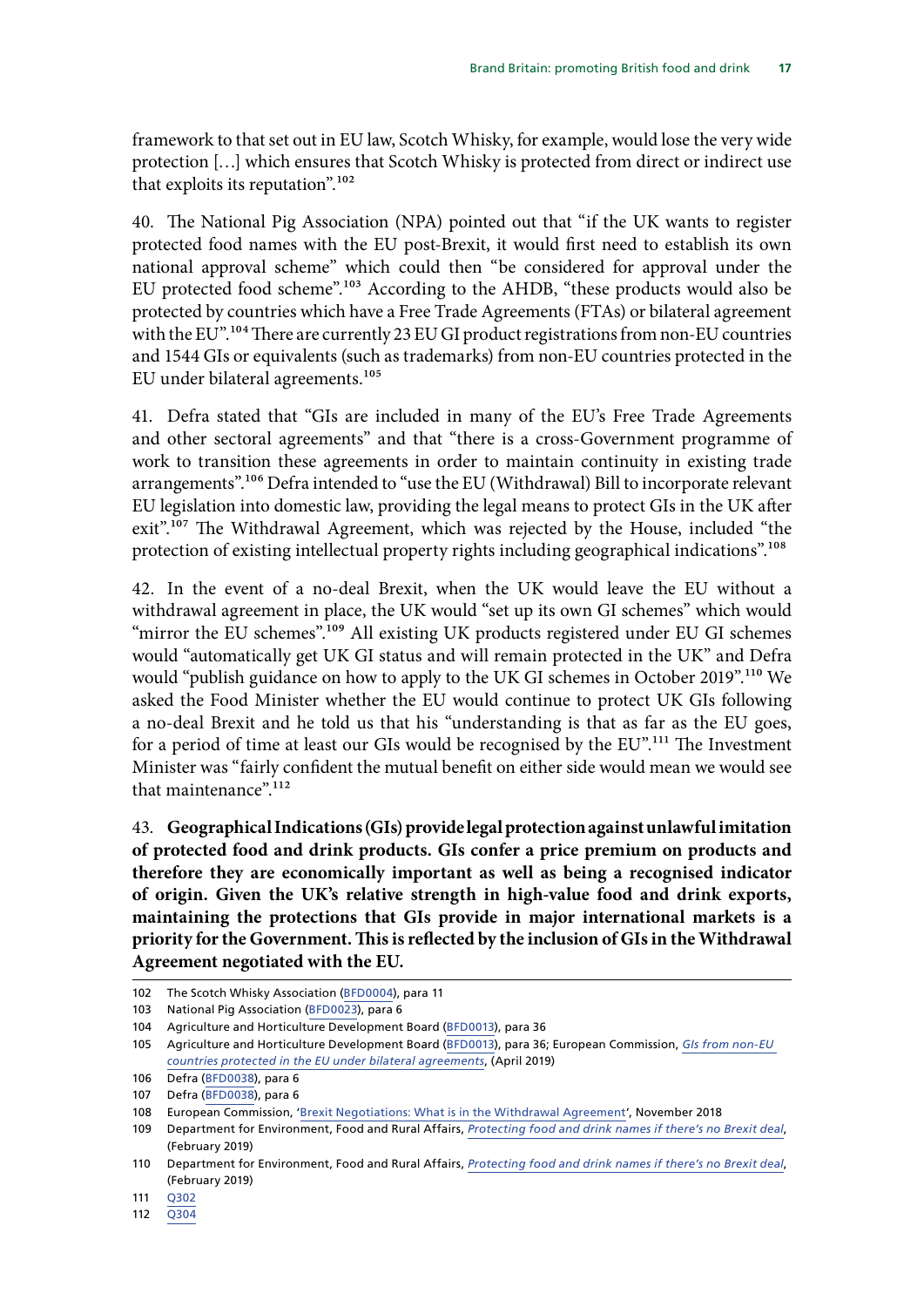44. **The Government is optimistic that the EU will continue to recognise UK GIs in the event of a no-deal Brexit, given the mutual benefit, but there is no guarantee. Therefore, there is no room for complacency.** *Given the potential for the UK to leave the EU without a deal in October, the Government should ensure that the domestic GI system meets the criteria required for EU approval and is ready prior to exit, to minimise disruption to British exporters. It should prioritise seeking a reciprocal agreement with the EU on GIs if agreeing an overarching withdrawal agreement is not possible.*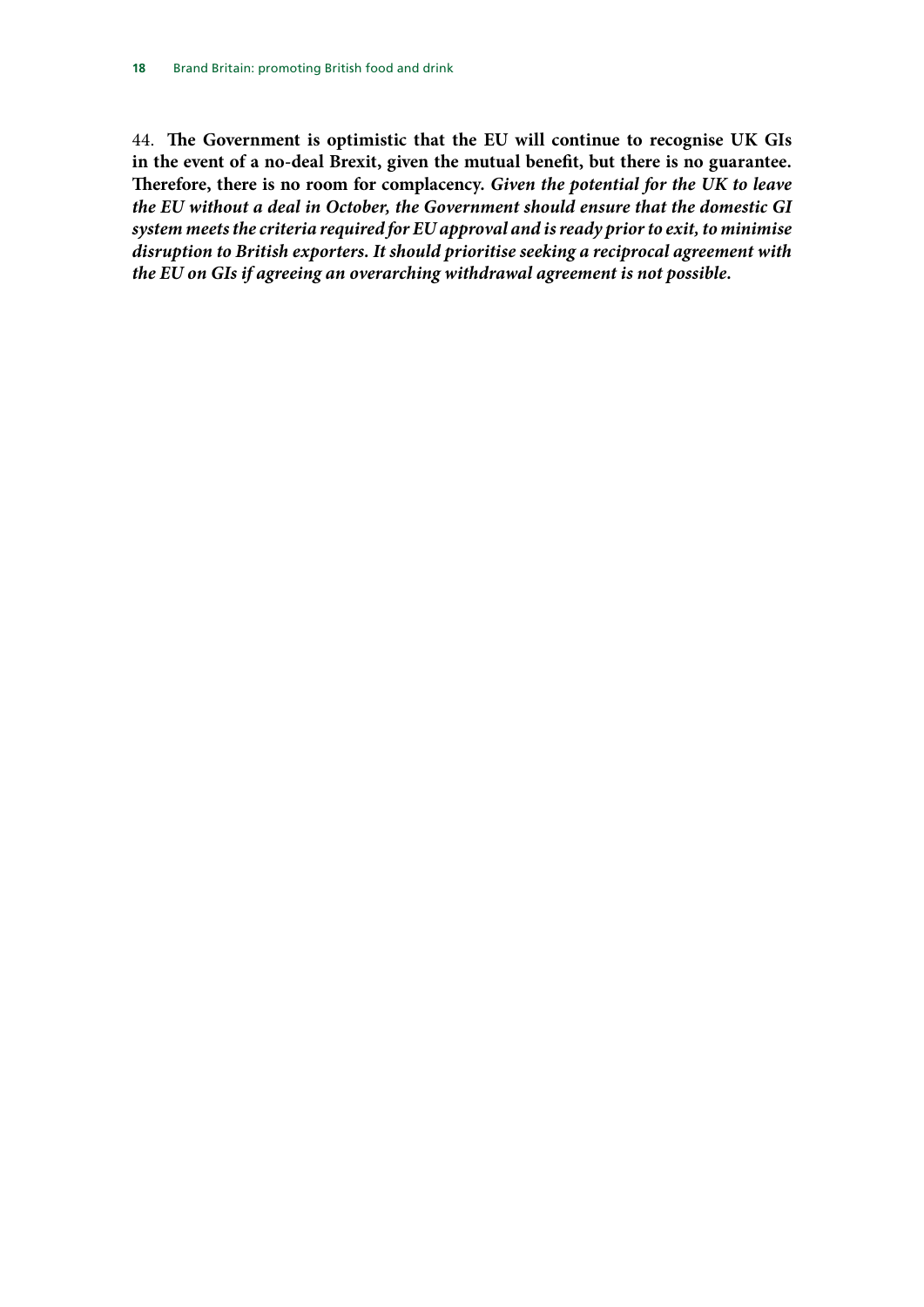## <span id="page-20-0"></span>**3** Export support

45. There was a widely held view that the UK does not fully develop export opportunities. The AHDB stated that UK Government investment was "not of the scale of countries such as the USA and Ireland who deliver coordinated marketing activities funded by Government to develop export and international opportunities".<sup>113</sup> The NFU stated that "it's widely accepted that the UK is typically behind the curve in exploring and developing export potential, for instance when compared to Ireland".<sup>114</sup> Jeff Grant, Red Meat Sector Representative, Beef and Lamb New Zealand and New Zealand Meat Industry Association, explained that:

> in New Zealand, we have shifted over the last 30 years to outcome-based proposals. Whereas, before, it would have been a directive from the Government on expenditure or direction, it is now a partnership between the industry and the Government in what we do. […] The marketing area, for example, is driven by the private sector, so the exporting companies do that. $115$

46. The FDF highlighted that "more than half of the total value of UK food and drink exports is produced by just 1 per cent of exporting companies, while SMEs currently make up 37 per cent of the total value of UK food and drink exports".<sup>116</sup> It considered that "significant value growth in our sector's exports can be delivered by enabling more SME businesses to begin exporting and by helping existing exporters to expand".<sup>117</sup> Exports "currently account for a small percentage of companies' overall UK turnover at under 10 per cent" and "ONS data shows that fewer than one in five UK food and drink manufacturers actively export, just half that of the Republic of Ireland (40 per cent) and Spain (38 per cent)". $^{118}$ 

47. In 2017, Defra identified "perceived barriers to exporting for food and drink SMEs", such as:

- a) Little intelligence on foreign markets;
- b) Anxieties about engaging with multiple regulatory frameworks;
- c) Language barriers;
- d) Capacity and finance/resource constraints;
- e) Apprehensions about the post-EU exit environment; and
- f) Access to joined-up exporting advice.<sup>119</sup>

<sup>113</sup> Agriculture and Horticulture Development Board ([BFD0013\)](http://data.parliament.uk/writtenevidence/committeeevidence.svc/evidencedocument/environment-food-and-rural-affairs-committee/brand-britain-promoting-and-marketing-british-food-and-drink/written/84571.html), para 6

<sup>114</sup> National Farmers' Union [\(BFD0016](http://data.parliament.uk/writtenevidence/committeeevidence.svc/evidencedocument/environment-food-and-rural-affairs-committee/brand-britain-promoting-and-marketing-british-food-and-drink/written/84592.html)), para 9

<sup>115</sup> [Q213](http://data.parliament.uk/writtenevidence/committeeevidence.svc/evidencedocument/environment-food-and-rural-affairs-committee/brand-britain-promoting-and-marketing-british-food-and-drink/oral/96752.html)

<sup>116</sup> Food and Drink Federation ([BFD0021](http://data.parliament.uk/writtenevidence/committeeevidence.svc/evidencedocument/environment-food-and-rural-affairs-committee/brand-britain-promoting-and-marketing-british-food-and-drink/written/84661.html)), para 13

<sup>117</sup> Food and Drink Federation ([BFD0021](http://data.parliament.uk/writtenevidence/committeeevidence.svc/evidencedocument/environment-food-and-rural-affairs-committee/brand-britain-promoting-and-marketing-british-food-and-drink/written/84661.html)), para 16

<sup>118</sup> Food and Drink Federation ([BFD0021](http://data.parliament.uk/writtenevidence/committeeevidence.svc/evidencedocument/environment-food-and-rural-affairs-committee/brand-britain-promoting-and-marketing-british-food-and-drink/written/84661.html)), para 13

<sup>119</sup> Defra [\(BFD0038\)](http://data.parliament.uk/writtenevidence/committeeevidence.svc/evidencedocument/environment-food-and-rural-affairs-committee/brand-britain-promoting-and-marketing-british-food-and-drink/written/85451.html), para 3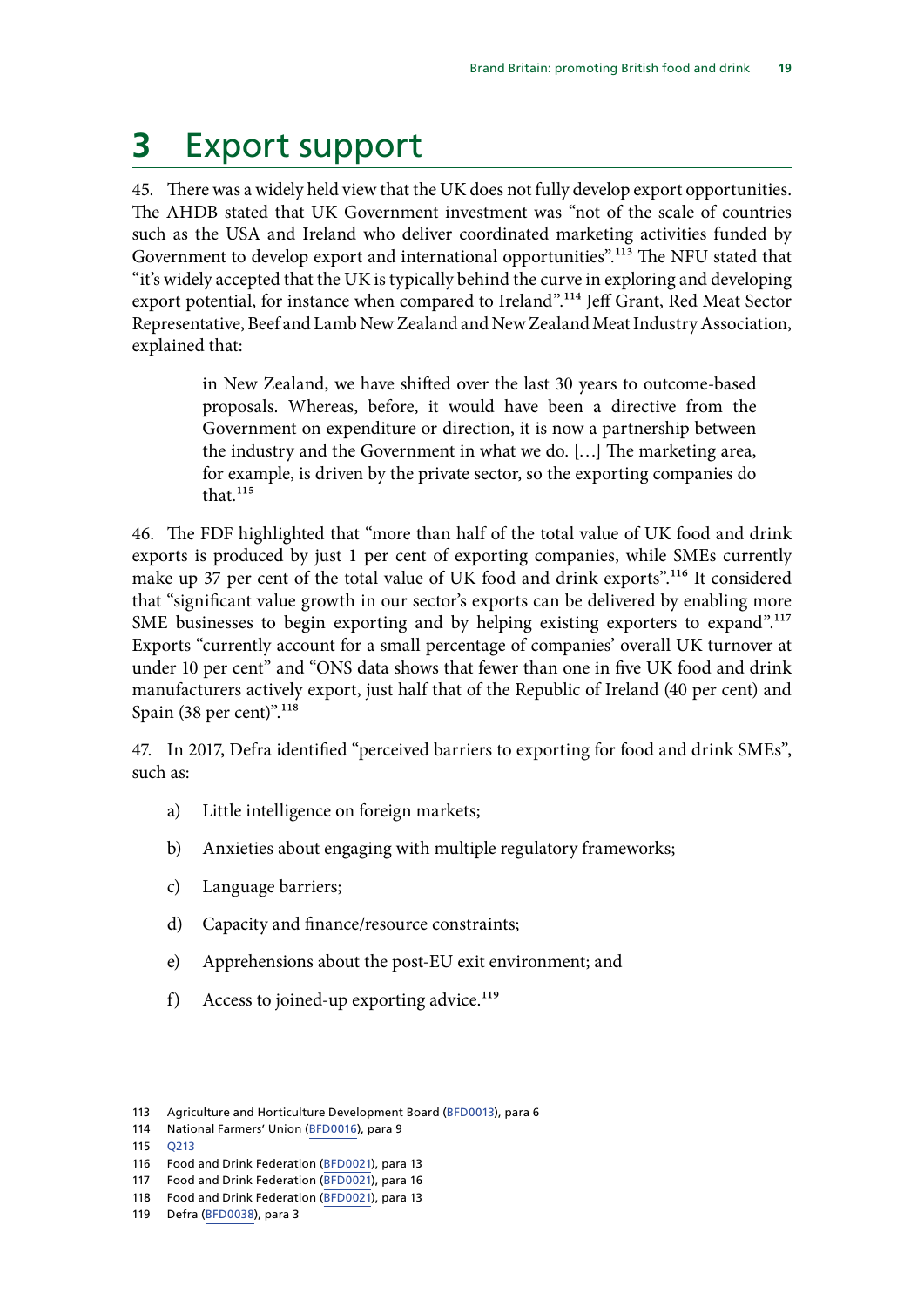The Provision Trade Federation highlighted that "small and medium companies tend to concentrate on value-added, high quality end products" and "these companies are the ones that often require most support and guidance because they do not have access the global export resources that larger companies do".<sup>120</sup> The FDEA stated that:

> Many of the top UK food producers have long standing relationships with the UK retailers. They have dedicated factories, product development teams, integrated IT systems and distribution channels to deliver 'just in time'. It is very difficult to persuade these companies to take the step into the unknown, and difficult for their management teams to convince investors to risk their cash.<sup>121</sup>

48. Disparities in regional support across England were highlighted by Sandra Sullivan from the FDEA, who explained that "there is a lot of advice and knowledge that needs to get out to these companies to give them the confidence to be able to export" and argued that:

> Scotland, Wales and Northern Ireland all have very strong national promotional events and plans around food and drink. England is dependent on which region you happen to be in. Some of those have ERDF [European Regional Development Fund] funding. The south-west at the moment, for example, has ERDF funding […]. Therefore, the companies in those regions are getting more financial support in terms of getting them export ready. Having something that is more of a level playing field across the country would be a good starting point. $122$

49. Sandra Sullivan considered that, post Brexit, there should be a national scheme across England, rather than the current "postcode lottery".123 The Food and Drink Federation (FDF) agreed that "provision of specialist food and drink export support is highly fragmented" and added that "Scottish companies informed us that they typically receive additional support in the form of funding, networking opportunities and meet the buyer events as a result of the priority given to food and drink by the Scottish Government, which provides strong backing to Scotland Food & Drink".<sup>124</sup> The FDF has, through its proposed Sector Deal, suggested creating a "Food and Drink Export Portal" website to:

- a) signpost existing Government and private sector export information and support;
- b) promote DIT export opportunities;
- c) highlight Government and private sector missions/events;
- d) promote sector-specific guidance; and
- e) build a directory of exporters to inform export support and priorities.125

- 122 [Q19](http://data.parliament.uk/writtenevidence/committeeevidence.svc/evidencedocument/environment-food-and-rural-affairs-committee/brand-britain-promoting-and-marketing-british-food-and-drink/oral/94920.html)
- 123 [Q21](http://data.parliament.uk/writtenevidence/committeeevidence.svc/evidencedocument/environment-food-and-rural-affairs-committee/brand-britain-promoting-and-marketing-british-food-and-drink/oral/94920.html)

<sup>120</sup> Provision Trade Federation ([BFD0043](http://data.parliament.uk/writtenevidence/committeeevidence.svc/evidencedocument/environment-food-and-rural-affairs-committee/brand-britain-promoting-and-marketing-british-food-and-drink/written/91953.html)), para 12

<sup>121</sup> Food & Drink Exporters Association ([BFD0009\)](http://data.parliament.uk/writtenevidence/committeeevidence.svc/evidencedocument/environment-food-and-rural-affairs-committee/brand-britain-promoting-and-marketing-british-food-and-drink/written/84293.html), para 3

<sup>124</sup> Food and Drink Federation ([BFD0021](http://data.parliament.uk/writtenevidence/committeeevidence.svc/evidencedocument/environment-food-and-rural-affairs-committee/brand-britain-promoting-and-marketing-british-food-and-drink/written/84661.html)), para 20

<sup>125</sup> Food and Drink Federation ([BFD0021](http://data.parliament.uk/writtenevidence/committeeevidence.svc/evidencedocument/environment-food-and-rural-affairs-committee/brand-britain-promoting-and-marketing-british-food-and-drink/written/84661.html)), para 26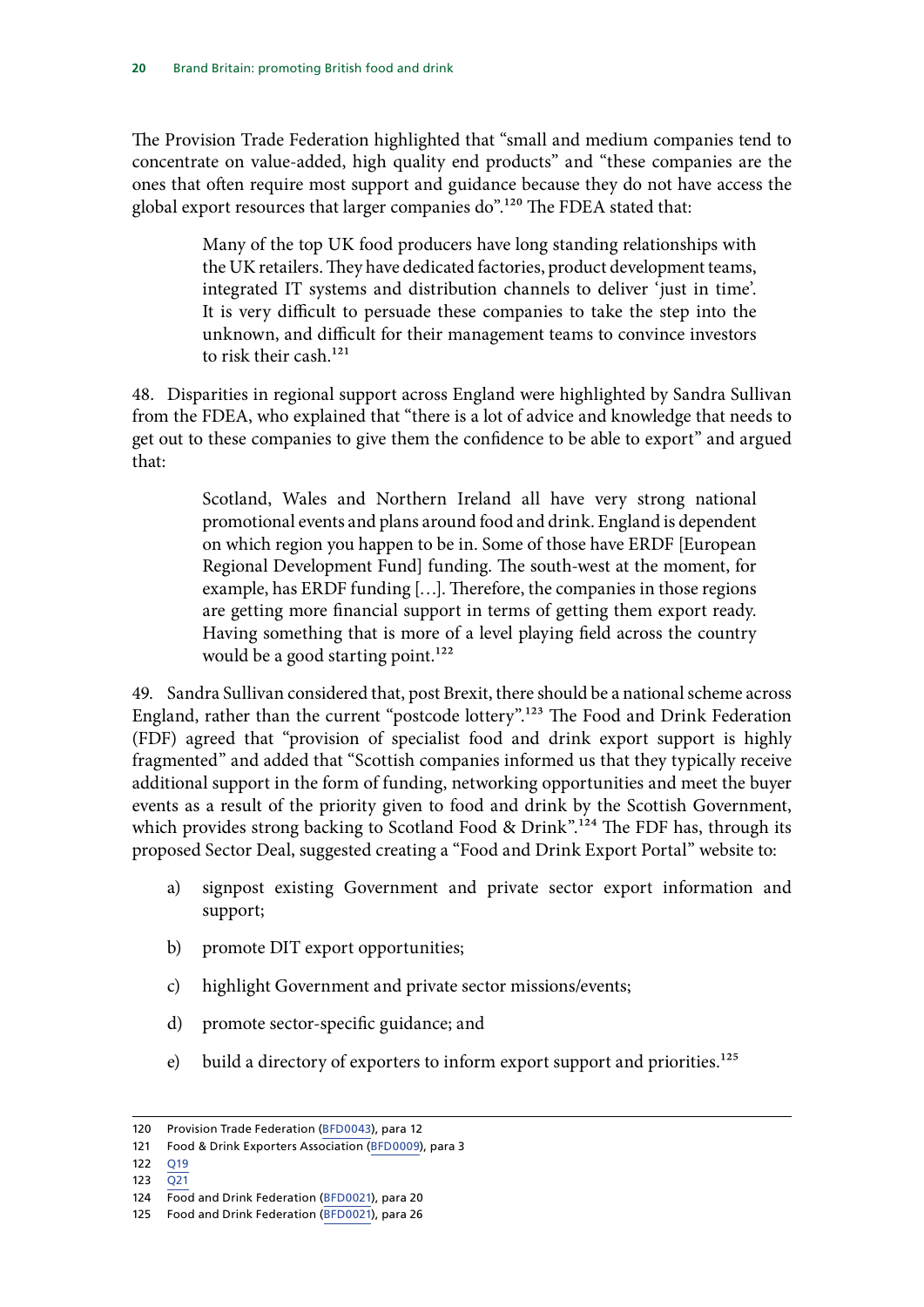<span id="page-22-0"></span>50. Between 2014–2018, 47 per cent of ERDF funding went towards enhancing the competitiveness of SMEs, equating to £655 million.<sup>126</sup> The Government is expected to publish a consultation on the UK Shared Prosperity Fund, which would replace EU structural funding (including the ERDF) after Brexit.<sup>127</sup> The Government has stated that "final decisions on UK Shared Prosperity Fund will be made during Spending Review", due in autumn 2019.128 Defra's March 2019 guidance on *European Regional Development Funding (ERDF) in a 'no deal' Brexit* stated that "the draft Withdrawal Agreement [...] would mean that the UK would continue to participate in the European Regional Development programmes until programmes end in 2023".129 In the event of a no-deal Brexit, the Government would "guarantee certain EU projects agreed before we leave the EU", including ERDF projects and all projects "that would have been funded by the EU under the 2014–2020 programme period".<sup>130</sup> The Investment Minister told us that "DIT is planning that from 2020, […] ERDF co-investment funding for high-growth SMEs will be provided through an internationalisation fund".<sup>131</sup>

51. **Improving export support for businesses is vital for improving the marketing and promotion of British food and drink more widely. The current postcode lottery of regional support for companies in England that wish to start or increase exporting is undesirable. We commend the initiative shown by the industry to improve this through the proposed Food and Drink Manufacturing Sector Deal proposal. This must,**  however, be underpinned by Government strategy. The Government should publish its *consultation on the Shared Prosperity Fund. The consultation should include proposals on enhancing the competitiveness of SMEs, with a sectoral breakdown, including the food and drink manufacturing sector. In designing new support for English companies, the UK Government should examine what it can learn from the support provided by the Devolved Governments to SMEs in their nations.*

### **Tradeshow Access Programme**

52. The Government's Tradeshow Access Programme (TAP) provides grant funding for eligible UK businesses towards the costs of exhibiting at overseas trade shows.<sup>132</sup> Each year, the Department for International Trade (DIT), with the relevant TAP trade challenge partners (for example, the FDEA), agrees which overseas trade shows they will support UK businesses to attend.<sup>133</sup> Individual organisations may receive a maximum of six grants in total.134 Grant levels are between £500 and £2500 and "must not exceed the business's own expenditure on direct exhibiting costs".<sup>135</sup> The eligibility criteria changed from April 2019, so that in order to qualify for a grant, an organisation must be either:

<sup>126</sup> *The UK Shared Prosperity Fund*, [Briefing paper 08527](https://researchbriefings.files.parliament.uk/documents/CBP-8527/CBP-8527.pdf), House of Commons Library, May 2019, p 6

<sup>127</sup> *The UK Shared Prosperity Fund*, [Briefing paper 08527](https://researchbriefings.files.parliament.uk/documents/CBP-8527/CBP-8527.pdf), House of Commons Library, May 2019, p 6

<sup>128</sup> PQ [214087](https://www.parliament.uk/business/publications/written-questions-answers-statements/written-question/Commons/2019-01-29/214087) [on UK Shared Prosperity Fund], 29 January 2019

<sup>129</sup> Department for Business, Energy and Industrial Strategy, '[European Regional Development Funding if there's no](http://data.parliament.uk/DepositedPapers/Files/DEP2018-0890/7_European_Regional_Development.pdf)  [Brexit deal](http://data.parliament.uk/DepositedPapers/Files/DEP2018-0890/7_European_Regional_Development.pdf)', accessed June 2019

<sup>130</sup> Department for Environment, Food and Rural Affairs, '[European Regional Development Funding \(ERDF\) in a 'no](https://www.gov.uk/government/publications/european-regional-development-funding-if-theres-no-brexit-deal/european-regional-development-funding-if-theres-no-brexit-deal)  [deal' Brexit'](https://www.gov.uk/government/publications/european-regional-development-funding-if-theres-no-brexit-deal/european-regional-development-funding-if-theres-no-brexit-deal), March 2019

<sup>131</sup> [Q334](http://data.parliament.uk/writtenevidence/committeeevidence.svc/evidencedocument/environment-food-and-rural-affairs-committee/brand-britain-promoting-and-marketing-british-food-and-drink/oral/98000.html)

<sup>132</sup> Department for International Trade, '[Tradeshow Access Programme \(TAP\)](https://www.gov.uk/guidance/tradeshow-access-programme)', May 2019

<sup>133</sup> Department for International Trade, '[Tradeshow Access Programme \(TAP\)](https://www.gov.uk/guidance/tradeshow-access-programme)', May 2019

<sup>134</sup> Department for International Trade, '[Tradeshow Access Programme \(TAP\)](https://www.gov.uk/guidance/tradeshow-access-programme)', May 2019

<sup>135</sup> Department for International Trade, '[Tradeshow Access Programme \(TAP\)](https://www.gov.uk/guidance/tradeshow-access-programme)', May 2019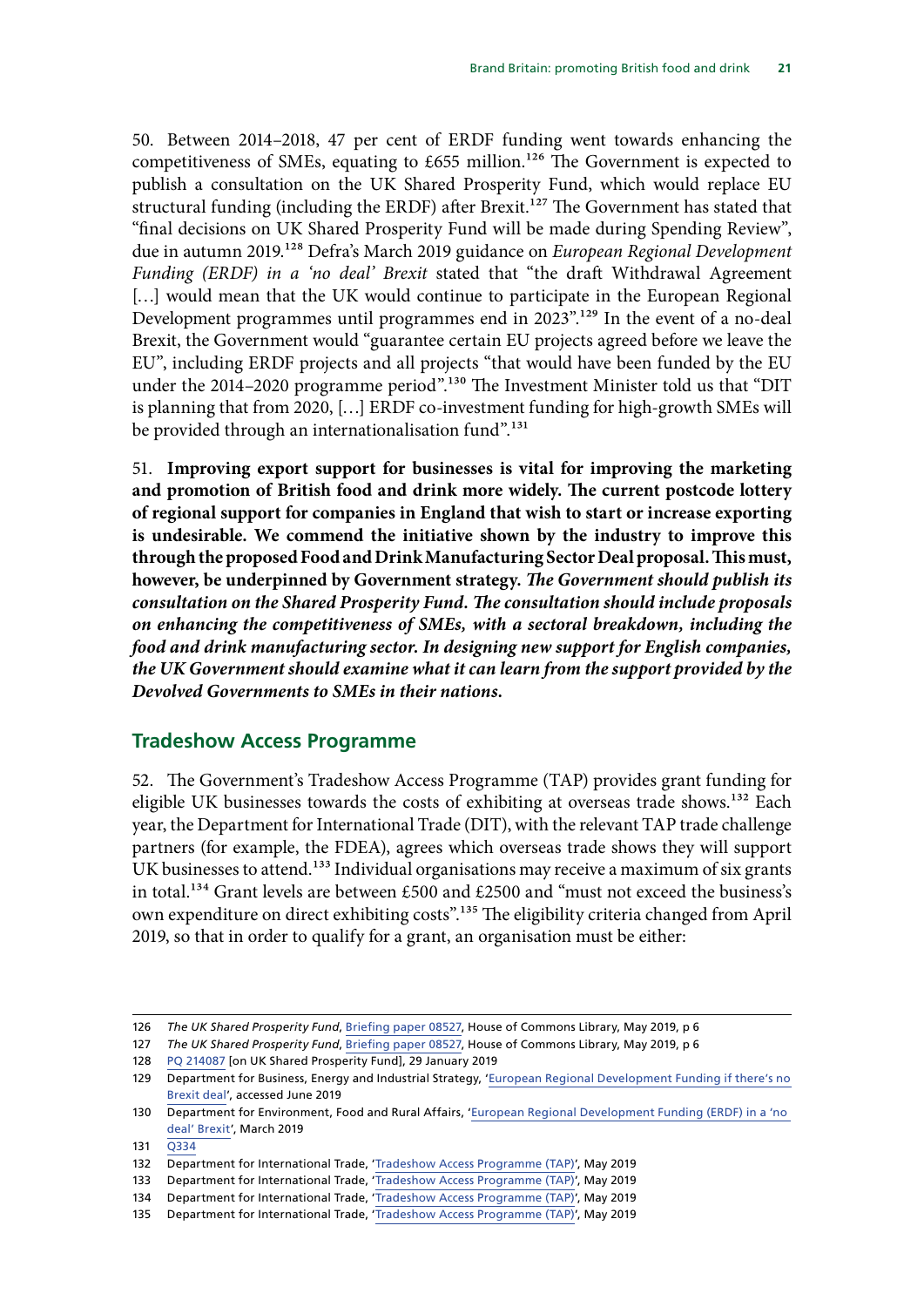- a) a small or medium-sized enterprise (SME) which is defined as an entity engaged in economic activity with less than 250 employees, and an annual turnover not exceeding €50 million or an annual balance sheet total not exceeding €43 million; or
- b) a business or organisation with less than 250 employees and an annual turnover of between £83,000 and £5 million (the Government aims to have at 75–85% of participants in this category across the 2019 to 2020 programme of TAPsupported events); or
- c) a UK university, UK government funded centre of higher or further learning or UK government funded research organisation.<sup>136</sup>

53. The National Pig Association stated that the TAP was "the single most successful scheme for small and medium scale enterprises to break into new markets" and recommended that "support for this scheme should be increased and the rules on the number of shows that companies can attend should be reviewed".<sup>137</sup> We asked Sandra Sullivan, FDEA, whether the TAP provided enough funding and attendance opportunities for businesses and she responded "no is the simple answer".<sup>138</sup> She highlighted that:

> the TAP scheme years ago was more generous […] In 2002, as far back as my records go, I think the TAP budget was £21 million. […]. It is now more restrictive. You used to be able to get six supported participations at European shows and then six in developing markets. That has been taken away and I think that has had a very negative effect on getting people out to these markets where the new growth opportunities are. They are using up their lifelines quite quickly at the major European shows and then do not really have that incentive to go out and take a look at some of the new markets<sup>139</sup>

54. We asked the Investment Minister whether funding for the TAP scheme had declined. He told us the Government had tried to "make sure it is as focused as possible on its primary purpose, which is to get people going into it" and that "what we did not want to do is find we were funding the same people who managed to tap into it".<sup>140</sup> He acknowledged that restrictions had "upset some people" but considered that "we have to strike a balance and [...] most people seem to be supportive".<sup>141</sup> He added that "the 2018–19 total TAP programme is forecast to support 317 events and provide 3,338 grants to SME businesses".<sup>142</sup> Figures subsequently shared with us by the Government showed that the budget for the TAP scheme has significantly reduced since 2014 and has been underspent every year:

- 138 [Q58](http://data.parliament.uk/writtenevidence/committeeevidence.svc/evidencedocument/environment-food-and-rural-affairs-committee/brand-britain-promoting-and-marketing-british-food-and-drink/oral/94920.html)
- 139 [Q58](http://data.parliament.uk/writtenevidence/committeeevidence.svc/evidencedocument/environment-food-and-rural-affairs-committee/brand-britain-promoting-and-marketing-british-food-and-drink/oral/94920.html)
- 140 [Q336](http://data.parliament.uk/writtenevidence/committeeevidence.svc/evidencedocument/environment-food-and-rural-affairs-committee/brand-britain-promoting-and-marketing-british-food-and-drink/oral/98000.html)
- 141 [Q336](http://data.parliament.uk/writtenevidence/committeeevidence.svc/evidencedocument/environment-food-and-rural-affairs-committee/brand-britain-promoting-and-marketing-british-food-and-drink/oral/98000.html)
- 142 [Q337](http://data.parliament.uk/writtenevidence/committeeevidence.svc/evidencedocument/environment-food-and-rural-affairs-committee/brand-britain-promoting-and-marketing-british-food-and-drink/oral/98000.html)

<sup>136</sup> Department for International Trade, '[Tradeshow Access Programme \(TAP\)](https://www.gov.uk/guidance/tradeshow-access-programme)', May 2019

<sup>137</sup> National Pig Association ([BFD0023](http://data.parliament.uk/writtenevidence/committeeevidence.svc/evidencedocument/environment-food-and-rural-affairs-committee/brand-britain-promoting-and-marketing-british-food-and-drink/written/84679.html)), para 4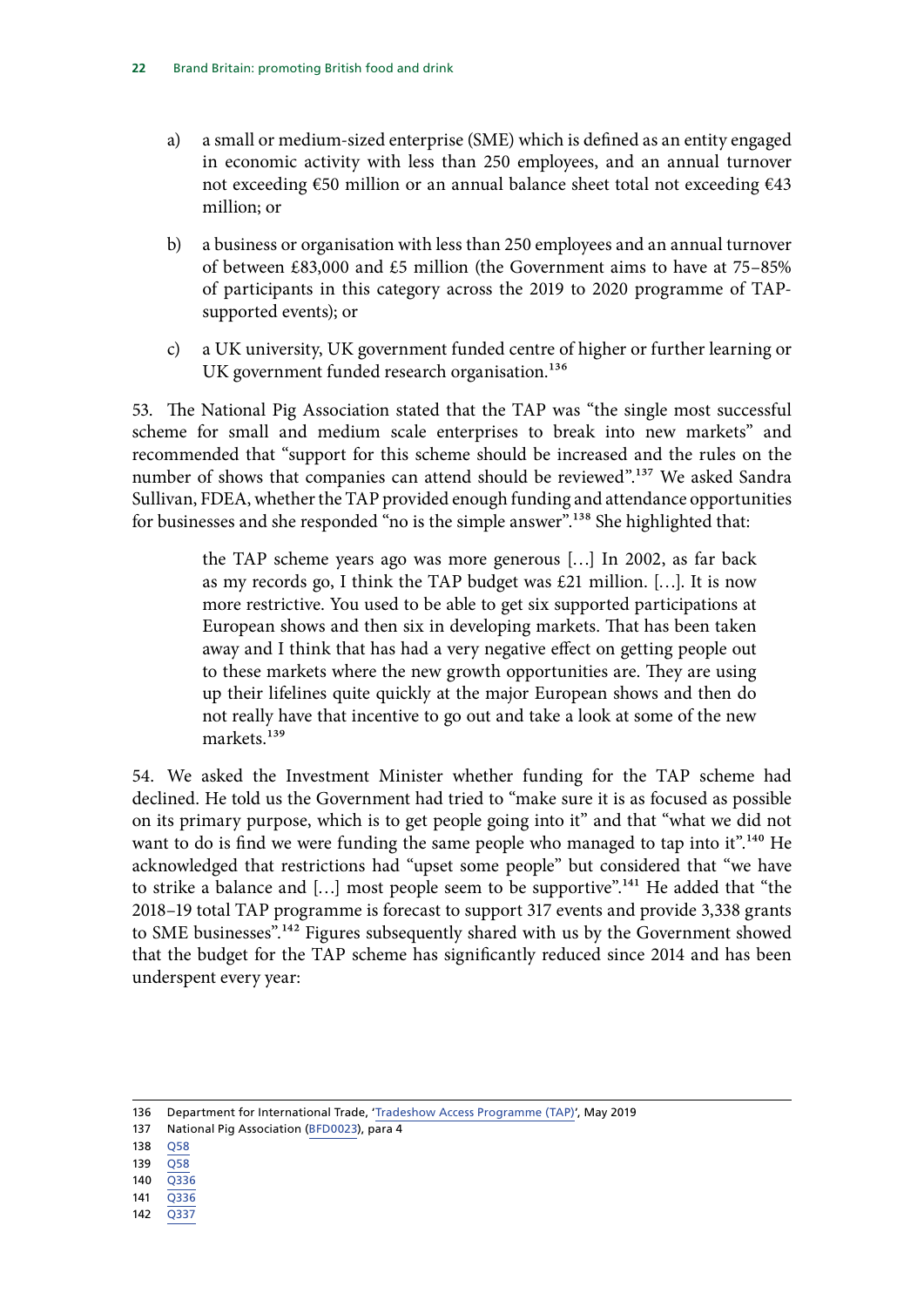| Year        | <b>TAP Budget</b> | <b>TAP spend</b>         | <b>Food &amp; Drink TAP spend</b> |
|-------------|-------------------|--------------------------|-----------------------------------|
|             | Em                | $\mathbf{f}$             | £k                                |
| $2014 - 15$ | 11.3              | 11                       | 546                               |
| $2015 - 16$ | 10                | 9                        | 472                               |
| $2016 - 17$ | 8.1               | 7.7                      | 399                               |
| $2017 - 18$ | 7.5               | 6.5                      | 311                               |
| 2018-19     | 6.5               | 6.4                      | 277                               |
| $2019 - 20$ | 6.5               | $\overline{\phantom{a}}$ |                                   |

<span id="page-24-0"></span>**Table 1: Tradeshow Access Programme (TAP) funding between 2014–2019143**

The Government explained that "the core programme is agreed in consultation with stakeholders and ensures the right mix of events and attendees is selected to deliver the best value for UK business and the taxpayer and aligns with the Department's objectives".144

55. **Getting out to international trade shows is crucial to promoting British food and drink abroad. The Tradeshow Access Programme (TAP) is seen by industry as an important way for companies, particularly SMEs, to promote their businesses and break into new markets. We accept that there may have been satisfactory reasons for the budget to have declined slightly until 2016. However, following the EU referendum, the Government should have anticipated the increased necessity for British businesses to access and promote themselves to new markets. Instead, TAP spend on food and drink has declined by 10 per cent since 2017/18, as part of an ongoing trend of decreased funding. Opportunities for companies to access grants have become more restrictive, although we welcome the increased focus on SME participation.**

56. *Given the Government's export ambitions, the Tradeshow Access Programme should be reviewed urgently, in consultation with industry and trade associations. Funding should be reviewed and potentially increased as part of the upcoming Spending Review.*

57. *In its response to our Report, the Government should explain why the TAP budget has been underspent every year since 2014/15, particularly when the number of grants available per company have also decreased.*

### **In-market specialist support**

58. In January 2015, the Government appointed Karen Morgan as the UK's first Agriculture and Food Counsellor in China to "help increase our growing food and drink exports to the country".<sup>145</sup> The role was designed to "help British firms tap into China's growing interest in speciality foods - a market expected to be worth a potential £39 billion [in 2015]".<sup>146</sup> Karen Morgan has since been replaced by Ray Smith.

<sup>143</sup> David Rutley and Graham Stuart [\(BFD0049\)](http://data.parliament.uk/writtenevidence/committeeevidence.svc/evidencedocument/environment-food-and-rural-affairs-committee/brand-britain-promoting-and-marketing-british-food-and-drink/written/101788.html), para 3

<sup>144</sup> David Rutley and Graham Stuart [\(BFD0049\)](http://data.parliament.uk/writtenevidence/committeeevidence.svc/evidencedocument/environment-food-and-rural-affairs-committee/brand-britain-promoting-and-marketing-british-food-and-drink/written/101788.html), para 3

<sup>145</sup> Department of Environment, Food and Rural Affairs and Agriculture and Horticulture Development Board, 'UK [appoints first Agriculture and Food Counsellor in China](https://www.gov.uk/government/news/uk-appoints-first-agriculture-and-food-counsellor-in-china)', January 2015

<sup>146</sup> Department of Environment, Food and Rural Affairs and Agriculture and Horticulture Development Board, '[UK](https://www.gov.uk/government/news/uk-appoints-first-agriculture-and-food-counsellor-in-china)  [appoints first Agriculture and Food Counsellor in China](https://www.gov.uk/government/news/uk-appoints-first-agriculture-and-food-counsellor-in-china)', January 2015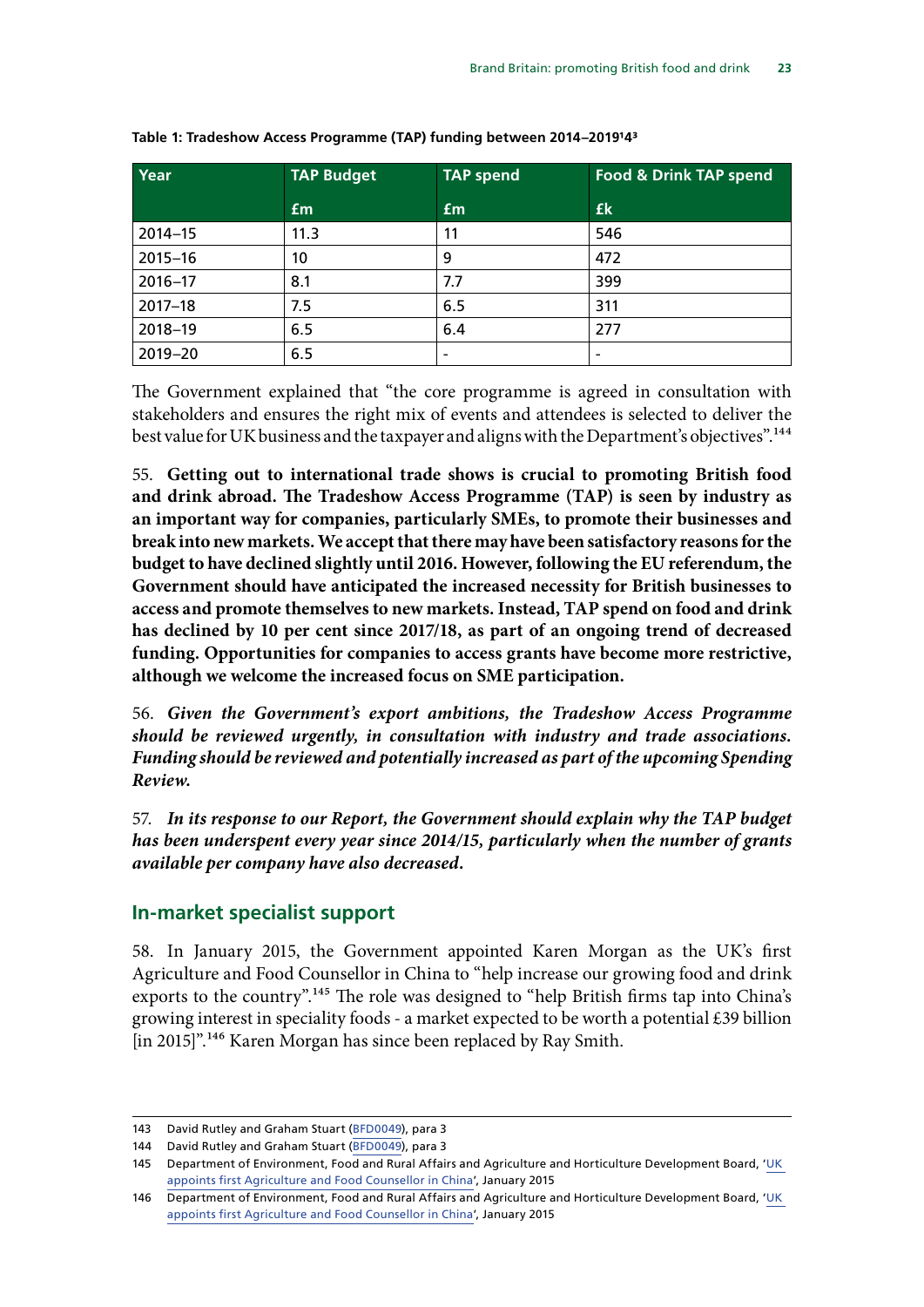59. We found widespread support for the Agriculture and Food Counsellor, which was described as "an excellent example of how it is a positive, helpful thing to have somebody on the ground".147 Katie Doherty, Policy Director of the International Meat Trade Association, gave examples of impact:

> when there have been media stories in the UK that might say something about UK food and it has not necessarily been true, then she has been able to go in and talk to officials and say what the facts are, to make sure that the UK brand is not hit by that. […] Where there might be certain import conditions, she would be able to go in and talk to the authorities over there to understand better. She plays a role in facilitating some of the inward inspections that China has over in the UK, so it is a conduit and facilitation role and that is very beneficial.<sup>148</sup>

60. The food and drink industry was keen to see the numbers of such specialists increased. The Food and Drink Manufacturing Sector Deal proposed "actions that would work together to enhance export volumes and values for business of all sizes" including "Market Access Assistance to put in place food and drink sector specialists in markets that offer the greatest opportunity for growth but are difficult markets for businesses to access".<sup>149</sup> The FDF suggested that "initial priority markets would be China, India, Japan, USA and UAE and could be based on a similar model to the existing [Defra and AHDB] one in China".150

61. Ray Smith explained that Karen Morgan's initial task "was to set up a team and start the process of market access" and that her job was "to carry on the good work that she has been doing and to grow the Chinese understanding of the UK offer and the different products that we would like to export to China".<sup>151</sup> She confirmed that "AHDB funds 90% of [her] posting".152 When we asked whether the Government should increase the number of agriculture, food and drink counsellors overseas, she replied that:

> Every country is different. China is a very complicated regulatory framework and there is a lot of merit in having a UK diplomat to open the door. I have a very capable, locally engaged Chinese team, which does most of the work, but when it comes to getting in at a high enough level I need to be present in the room. That may not necessarily be the case in other countries, so you may not need someone from the UK to be the representative for agriculture, food and drink. While you may need a named person, they do not necessarily need to be a UK diplomat.<sup>153</sup>

62. Phil Hadley, AHDB, agreed that the role "would be tailored to suit the individual countries, because of the complexities and challenges that each country offers".<sup>154</sup> He stated that AHDB broadly supported "the countries that have been identified for ag counsellors"

- 149 Food and Drink Federation, '[Food and Drink Manufacturing Sector Deal Proposal'](https://www.fdf.org.uk/food-and-drink-manufacturing-sector-deal.aspx), accessed June 2019
- 150 Food and Drink Federation, '[Food and Drink Manufacturing Sector Deal Proposal'](https://www.fdf.org.uk/food-and-drink-manufacturing-sector-deal.aspx), accessed June 2019
- 151 [Q168](http://data.parliament.uk/writtenevidence/committeeevidence.svc/evidencedocument/environment-food-and-rural-affairs-committee/brand-britain-promoting-and-marketing-british-food-and-drink/oral/96752.html)
- 152 [Q180](http://data.parliament.uk/writtenevidence/committeeevidence.svc/evidencedocument/environment-food-and-rural-affairs-committee/brand-britain-promoting-and-marketing-british-food-and-drink/oral/96752.html)
- 153 [Q177](http://data.parliament.uk/writtenevidence/committeeevidence.svc/evidencedocument/environment-food-and-rural-affairs-committee/brand-britain-promoting-and-marketing-british-food-and-drink/oral/96752.html)
- 154 [Q207](http://data.parliament.uk/writtenevidence/committeeevidence.svc/evidencedocument/environment-food-and-rural-affairs-committee/brand-britain-promoting-and-marketing-british-food-and-drink/oral/96752.html)

<sup>147</sup> [Q16](http://data.parliament.uk/writtenevidence/committeeevidence.svc/evidencedocument/environment-food-and-rural-affairs-committee/brand-britain-promoting-and-marketing-british-food-and-drink/oral/94920.html) [Katie Doherty]

<sup>148</sup> [Qq27–28](http://data.parliament.uk/writtenevidence/committeeevidence.svc/evidencedocument/environment-food-and-rural-affairs-committee/brand-britain-promoting-and-marketing-british-food-and-drink/oral/94920.html)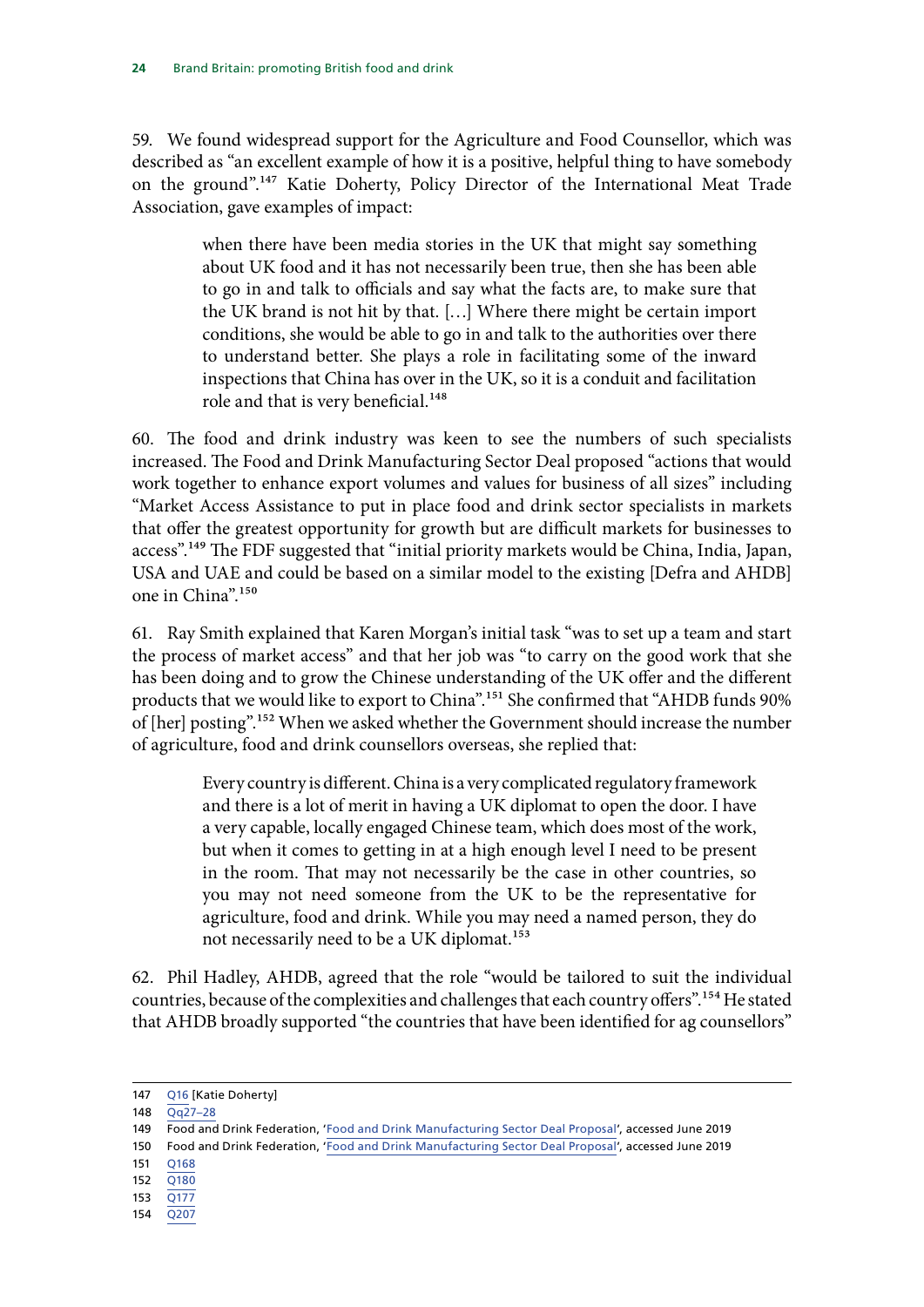by the FDF but added that "the FDF proposal is broader, so we have to recognise that some of those positions are in markets that might have a great opportunity for UK plc, but not necessarily for our raw agricultural commodities".<sup>155</sup>

63. Ray Smith highlighted that "AHDB members know that we exist" because she worked "closely with AHDB at trade conferences, and we keep each other apprised of what is going on in the Chinese market".156 However, she explained that there was a wider lack of awareness of her role:

> The problem is not with the exporters of commodities like pork; it is more with the SMEs that are new to exporting and do not know where to go for support and help. Often those companies are surprised when we come to a trade show and say, "Did you know you can come to us for this advice and that advice?" They have no idea that a team in the embassy exists to support them and give them that advice. […] Most people think embassies are just about visas.157

64. We asked the Government whether it would accept the proposed Sector Deal, which suggested increasing the number of food and drink specialists in key markets. The Investment Minister stated that Government was "supportive of it" and "want to see it happen".<sup>158</sup> The Food Minister was unable to specify a timescale, stating that "the negotiations are ongoing but they have been slowed because the focus in the industry and across Departments has been on EU exit".<sup>159</sup> The Investment Minister explained that "we are not waiting for the sector deal to get on with certain other things" and that:

> We are seeking to improve in-market support in other regions. The Government are boosting our overseas network of posts focusing on agriculture, environment, fisheries and trade negotiations, with four posts spread across Canberra, Ottawa, Wellington and Tokyo. As a result of ongoing support from DIT and Defra working together, DIT Dubai will access regional FCO funding to recruit an agriculture, food and drink counsellor for the Gulf region.<sup>160</sup>

65. **Having a dedicated food and agriculture specialist on the ground in China has proved to be helpful for market access and maintaining ongoing dialogue about British food and drink. Diplomatic and trade relationships are built over time and we therefore expect this presence in China to continue. We are satisfied that the Government is taking action to increase the numbers of such specialists in other key markets.**

66. **Currently, the AHDB funds 90 per cent of the Food and Agriculture Counsellor in China. This has led to useful synergies, but, as the AHDB is a levy-funded organisation, this means the role is essentially funded by British food and farming businesses with a focus on raw agricultural commodities. However, the UK's strengths also lie in** 

<sup>155</sup> [Qq205–206](http://data.parliament.uk/writtenevidence/committeeevidence.svc/evidencedocument/environment-food-and-rural-affairs-committee/brand-britain-promoting-and-marketing-british-food-and-drink/oral/96752.html)

<sup>156</sup> [Q180](http://data.parliament.uk/writtenevidence/committeeevidence.svc/evidencedocument/environment-food-and-rural-affairs-committee/brand-britain-promoting-and-marketing-british-food-and-drink/oral/96752.html)

<sup>157</sup> [Q180](http://data.parliament.uk/writtenevidence/committeeevidence.svc/evidencedocument/environment-food-and-rural-affairs-committee/brand-britain-promoting-and-marketing-british-food-and-drink/oral/96752.html)

<sup>158</sup> [Q316](http://data.parliament.uk/writtenevidence/committeeevidence.svc/evidencedocument/environment-food-and-rural-affairs-committee/brand-britain-promoting-and-marketing-british-food-and-drink/oral/98000.html)

<sup>159</sup> [Q316](http://data.parliament.uk/writtenevidence/committeeevidence.svc/evidencedocument/environment-food-and-rural-affairs-committee/brand-britain-promoting-and-marketing-british-food-and-drink/oral/98000.html)

<sup>160</sup> [Q319](http://data.parliament.uk/writtenevidence/committeeevidence.svc/evidencedocument/environment-food-and-rural-affairs-committee/brand-britain-promoting-and-marketing-british-food-and-drink/oral/98000.html)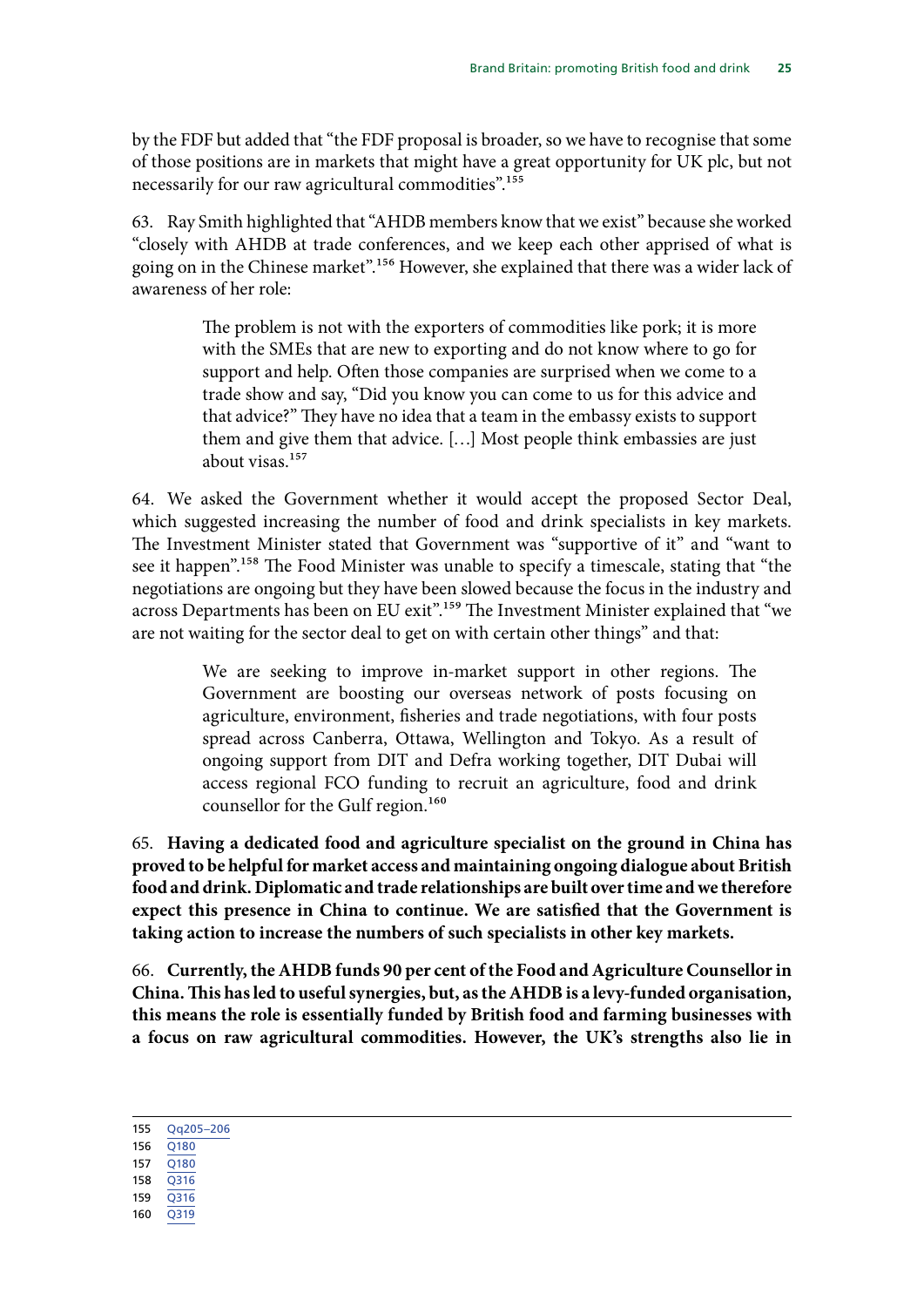**exporting value-added and branded products.** *Although the AHDB should continue to provide some funding, we recommend that Food and Agriculture Counsellors in other markets are co-funded by the Government and the wider food and drink industry.*

67. **Unfortunately, too few British exporters know about the work of the Food and Agriculture Counsellor in China, aside from AHDB members.** *As well as increasing the numbers of counsellors, the Government should ensure that their existence is better communicated, particularly to SMEs. As a minimum, the counsellors should be identified on each embassy's website and the new export portal proposed under the Sector Deal. They should also regularly participate in UK food and drink industry events and conferences.*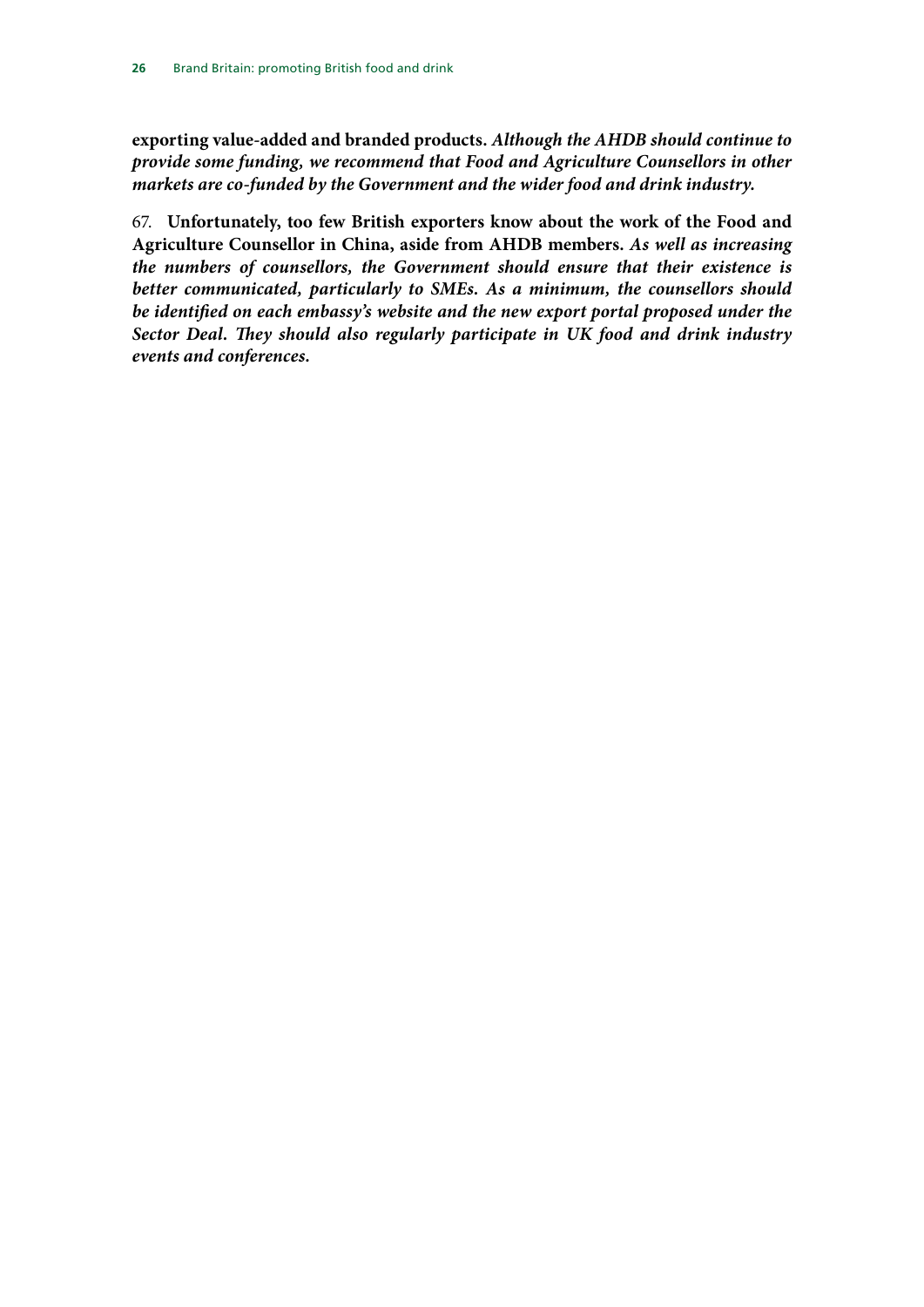## <span id="page-28-0"></span>**4** Future strategy

68. In autumn 2018, Defra began a review of the AHDB, seeking views on the "continuing need for AHDB and the statutory levy, and what the levy board should deliver".<sup>161</sup> AHDB "raises about £60 million per year in statutory levies, and levy raised from one sector can only be spent for the benefit of that sector".<sup>162</sup> The sectors that contribute the highest amount to the levy are beef and lamb in England<sup>163</sup> (£16.7 million) and cereals and oilseeds in the UK (£12.7 million).<sup>164</sup> The consultation for the AHDB review closed in November 2018 and a summary of responses was expected in early 2019.<sup>165</sup> Phil Hadley, AHDB, considered that "the focus is on Brexit discussions and, as a result, it has been delayed".<sup>166</sup> When we asked the Food Minister about the review, he stated that his "understanding is that there is more work to be done".167 **The AHDB conducts market research and promotes British food and its efforts are split across domestic and international markets. This is welcome, but also ambitious.** *The current review of the AHDB should consider whether the balance of funding between domestic and international market intelligence and promotion is fit for the future and meets the needs of levy payers. AHDB should assess if more needs to be done to promote to the domestic market. Furthermore, the Government should also consider the case for splitting responsibility for promoting to the domestic market from that for the overseas market, so these two, different, important markets are not competing for resources from the same pot.*

69. The proposed Food and Drink Manufacturing Sector Deal would address many of the concerns raised during our inquiry, and the proposed actions to improve exports (a food and drink export portal, market research unit and in-market specialists) were supported by the evidence we received.168 **Brexit makes it important for the UK to access new markets for food and drink as well as maintain trade with existing countries and the EU. While progress is being made in some areas, we are concerned that the Government is not being ambitious or strategic enough in its approach to marketing and export activities. Market access and increasing exports do not happen overnight, and more action must be taken urgently. The food and drink industry has recognised what needs to be done to increase export activities. The** *Government should approve the Food and Drink Manufacturing Sector Deal immediately and confirm a timetable for its implementation.*

<sup>161</sup> Department for Environment, Food and Rural Affairs, '[Request for Views on the Agriculture and Horticulture](https://consult.defra.gov.uk/farming/views-on-ahdb/)  [Development Board](https://consult.defra.gov.uk/farming/views-on-ahdb/)', accessed June 2019

<sup>162</sup> Department for Environment, Food and Rural Affairs, *[Request for Views on the Agriculture and Horticulture](https://consult.defra.gov.uk/farming/views-on-ahdb/supporting_documents/AHDB%20Request%20for%20Views%20on%20AHDB%20Aug%202018.pdf)  [Development Board](https://consult.defra.gov.uk/farming/views-on-ahdb/supporting_documents/AHDB%20Request%20for%20Views%20on%20AHDB%20Aug%202018.pdf)*, (August 2018), p 5; the AHDB also receives an additional £10 million from EU grants, fees for services and from its commercial subsidiary, Meat and Livestock Commercial Services Ltd.

<sup>163</sup> Outside England, the development, promotion and marketing of red meat is the responsibility of Quality Meat Scotland (QMS), Hybu Cig Cymru/Meat Promotion Wales (HCC) and the Livestock and Meat Commission for Northern Ireland (LMC).

<sup>164</sup> Department for Environment, Food and Rural Affairs, *[Request for Views on the Agriculture and Horticulture](https://consult.defra.gov.uk/farming/views-on-ahdb/supporting_documents/AHDB%20Request%20for%20Views%20on%20AHDB%20Aug%202018.pdf)  [Development Board](https://consult.defra.gov.uk/farming/views-on-ahdb/supporting_documents/AHDB%20Request%20for%20Views%20on%20AHDB%20Aug%202018.pdf)*, (August 2018), p 6

<sup>165</sup> Department for Environment, Food and Rural Affairs, '[Request for Views on the Agriculture and Horticulture](https://consult.defra.gov.uk/farming/views-on-ahdb/)  [Development Board](https://consult.defra.gov.uk/farming/views-on-ahdb/)', accessed June 2019

<sup>166</sup> [Q192](http://data.parliament.uk/writtenevidence/committeeevidence.svc/evidencedocument/environment-food-and-rural-affairs-committee/brand-britain-promoting-and-marketing-british-food-and-drink/oral/96752.html)

<sup>167</sup> [Q329](http://data.parliament.uk/writtenevidence/committeeevidence.svc/evidencedocument/environment-food-and-rural-affairs-committee/brand-britain-promoting-and-marketing-british-food-and-drink/oral/98000.html)

<sup>168</sup> Food and Drink Federation, '[Food and Drink Manufacturing Sector Deal Proposal'](https://www.fdf.org.uk/food-and-drink-manufacturing-sector-deal.aspx), accessed June 2019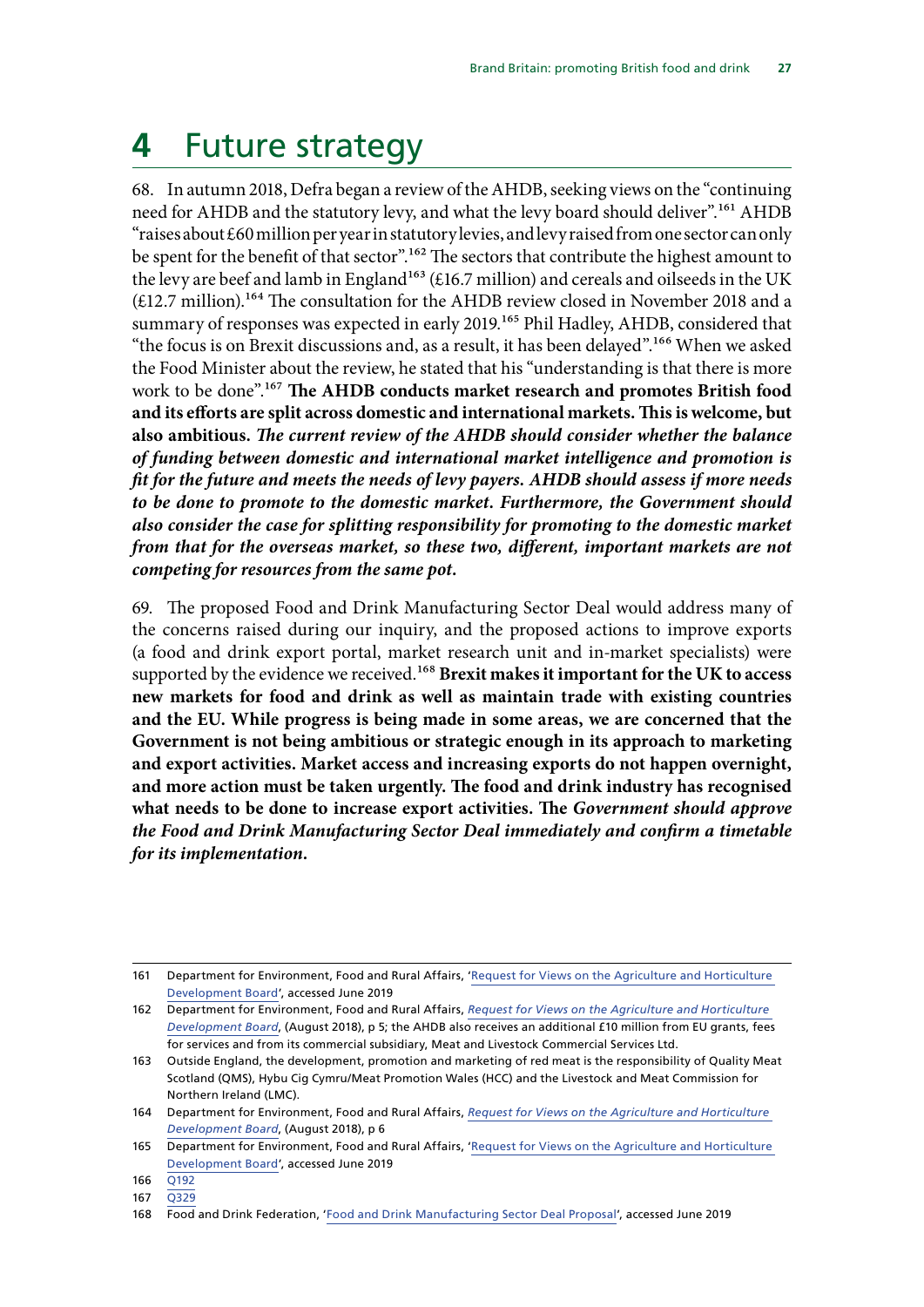## <span id="page-29-0"></span>Conclusions and recommendations

### British consumers

- 1. Research shows that origin is important to some British consumers, but purchasing behaviour is primarily driven by price. (Paragraph 7)
- 2. *The Government should introduce requirements for the origin of characterising ingredients in food products to be specified on labels. This would enable consumers to make informed choices*. (Paragraph 10)
- 3. *The Government should explore the potential of blockchain and similar technology to increase transparency and traceability in the food supply chain. This could be useful for consumers when buying food and drink products with multiple ingredients and where ingredients may have crossed international borders during processing*. (Paragraph 11)
- 4. Red Tractor provides an assurance for British consumers about the traceability and British origin of meat and poultry. *Some efforts have been made by Red Tractor to*  increase consumer awareness of the underlying standards and these promotional *activities should continue. We suggest that Red Tractor should also assess the impact of its logo and further promotional activities on actual purchasing behaviour rather than just consumer surveys*. (Paragraph 17)

### International markets

- 5. Research suggests that awareness of British food and drink is low in international markets. This provides an opportunity for improvement, particularly if promotion is tailored to the values of each market, for example emphasising the safety of British food in China. *More research should be done into some overseas markets to work out the best way to promote British products overseas and ensure greater exposure to British food*. (Paragraph 23)
- 6. International market research to support exports is lacking, and this has been recognised by the Agriculture and Horticulture Development Board (AHDB) and industry. We commend the efforts of the AHDB in increasing its focus on international market intelligence and support the Food and Drink Federation's (FDF) proposed market research unit. Because the AHDB and FDF support different parts of the food and drink industry, these efforts should be complementary. However, this should not be taken as a given and it would be useful for businesses if market research was coordinated. *The Government and AHDB must work closely with the FDF to develop and support the new market research unit. The market research unit ought to provide insights to enable the Government and exporting businesses to promote and market British products more effectively*. (Paragraph 24)
- 7. More should be done to increase overseas consumer exposure to British food and drink. We recognise that this needs to be done sensitively and in a way that enables nations of the UK to retain their separate identities - as has been done with the tourist boards, VisitBritain, VisitEngland, VisitScotland and Visit Wales. (Paragraph 25)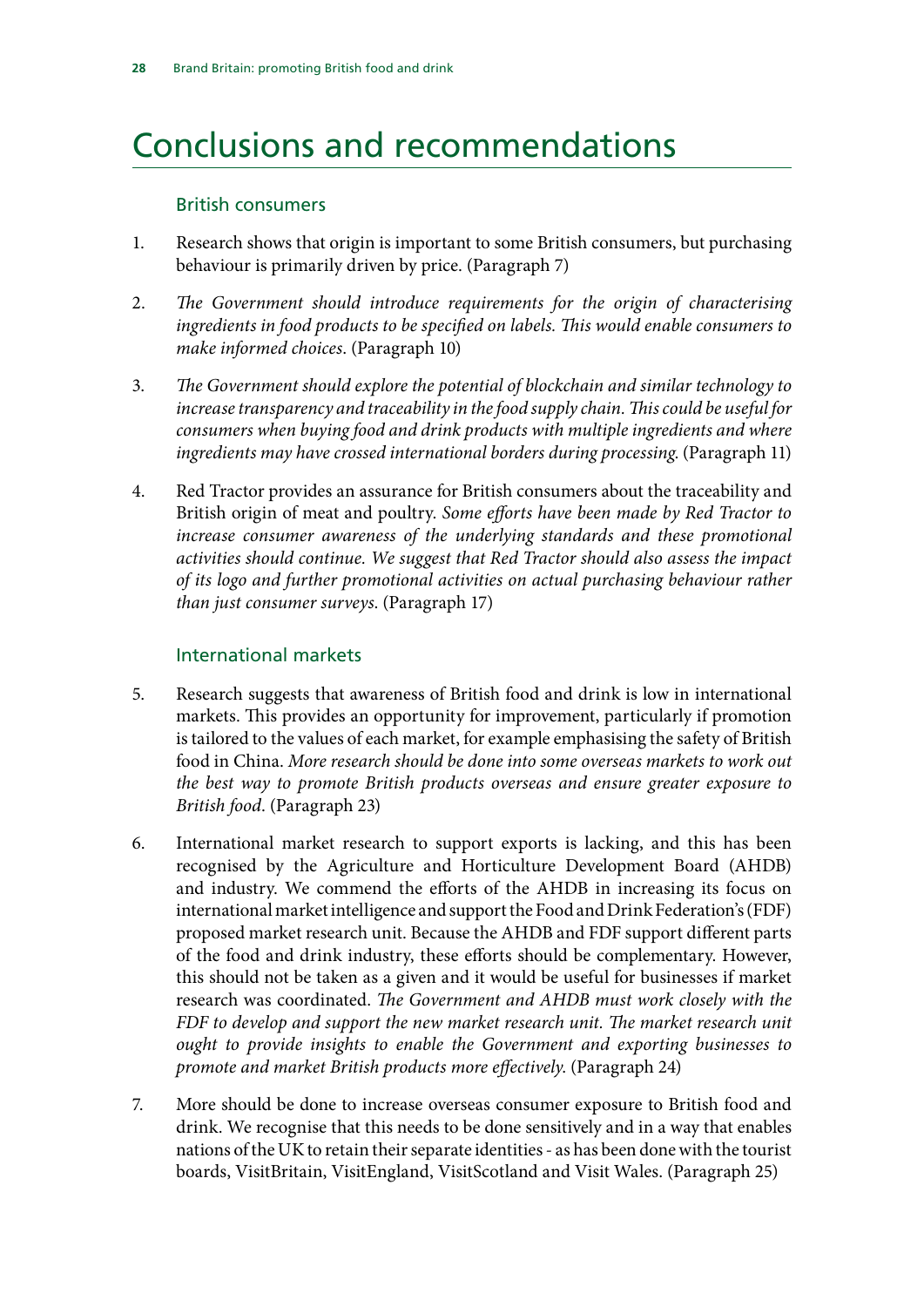- 8. We are satisfied that the Government is on track to meet its target to increase food exports to £23 billion by 2020. However, £23 billion was a modest target. *The UK Food and Drink International Action Plan (IAP) 2016–2020 should be reviewed and updated immediately, with a new plan published for 2021–2025. We consider that a key focus of the next IAP should be on improving export activities of SMEs. The next IAP should be accompanied by a more ambitious target for the value of food exports*. (Paragraph 30)
- 9. Red Tractor appears to be working well as a domestic assurance scheme, but consideration needs to be given to whether this assurance scheme could be used to promote British products overseas. The Government should explore a variety of different options to effectively promote British food and drink overseas. A "one size fits all" approach will not work across different countries. (Paragraph 35)
- 10. Defra told us a year ago that it was working on a "gold standard" for food and farming quality. Although Brexit preparations have understandably delayed much of Defra's work, we are nonetheless disappointed that little progress appears to have been made on this, given the importance of increasing UK exports to the Government's economic and trade strategy post-Brexit. *The current deadline for EU Exit is 31 October. By December 2019, Defra should provide us with a detailed update on the development of the "gold standard" including what metrics it would be based on. We would like to see greater collaboration between Defra, AHDB, Red Tractor, other assurance schemes and other food and drink organisations to promote British products overseas*. (Paragraph 36)
- 11. Geographical Indications (GIs) provide legal protection against unlawful imitation of protected food and drink products. GIs confer a price premium on products and therefore they are economically important as well as being a recognised indicator of origin. Given the UK's relative strength in high-value food and drink exports, maintaining the protections that GIs provide in major international markets is a priority for the Government. This is reflected by the inclusion of GIs in the Withdrawal Agreement negotiated with the EU. (Paragraph 43)
- 12. The Government is optimistic that the EU will continue to recognise UK GIs in the event of a no-deal Brexit, given the mutual benefit, but there is no guarantee. Therefore, there is no room for complacency. *Given the potential for the UK to leave the EU without a deal in October, the Government should ensure that the domestic GI system meets the criteria required for EU approval and is ready prior to exit, to minimise disruption to British exporters. It should prioritise seeking a reciprocal agreement with the EU on GIs if agreeing an overarching withdrawal agreement is not possible*. (Paragraph 44)

### Export support

13. Improving export support for businesses is vital for improving the marketing and promotion of British food and drink more widely. The current postcode lottery of regional support for companies in England that wish to start or increase exporting is undesirable. We commend the initiative shown by the industry to improve this through the proposed Food and Drink Manufacturing Sector Deal proposal. This must, however, be underpinned by Government strategy. *The Government*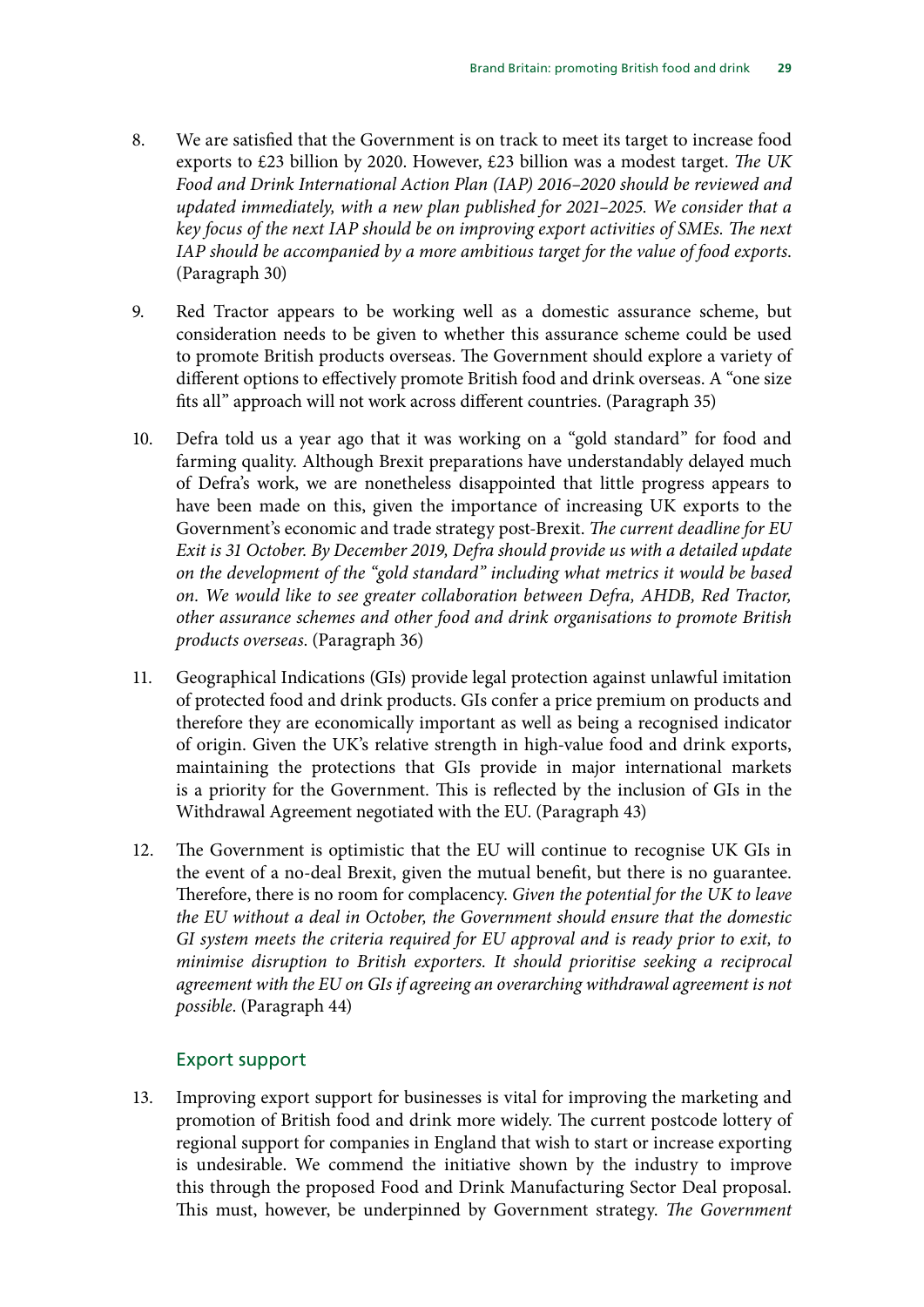*should publish its consultation on the Shared Prosperity Fund. The consultation should include proposals on enhancing the competitiveness of SMEs, with a sectoral breakdown, including the food and drink manufacturing sector. In designing new support for English companies, the UK Government should examine what it can learn from the support provided by the Devolved Governments to SMEs in their nations*. (Paragraph 51)

- 14. Getting out to international trade shows is crucial to promoting British food and drink abroad. The Tradeshow Access Programme (TAP) is seen by industry as an important way for companies, particularly SMEs, to promote their businesses and break into new markets. We accept that there may have been satisfactory reasons for the budget to have declined slightly until 2016. However, following the EU referendum, the Government should have anticipated the increased necessity for British businesses to access and promote themselves to new markets. Instead, TAP spend on food and drink has declined by 10 per cent since 2017/18, as part of an ongoing trend of decreased funding. Opportunities for companies to access grants have become more restrictive, although we welcome the increased focus on SME participation. (Paragraph 55)
- 15. *Given the Government's export ambitions, the Tradeshow Access Programme should be reviewed urgently, in consultation with industry and trade associations. Funding should be reviewed and potentially increased as part of the upcoming Spending Review*. (Paragraph 56)
- 16. *In its response to our Report, the Government should explain why the TAP budget has been underspent every year since 2014/15, particularly when the number of grants available per company have also decreased*. (Paragraph 57)
- 17. Having a dedicated food and agriculture specialist on the ground in China has proved to be helpful for market access and maintaining ongoing dialogue about British food and drink. Diplomatic and trade relationships are built over time and we therefore expect this presence in China to continue. We are satisfied that the Government is taking action to increase the numbers of such specialists in other key markets. (Paragraph 65)
- 18. Currently, the AHDB funds 90 per cent of the Food and Agriculture Counsellor in China. This has led to useful synergies, but, as the AHDB is a levy-funded organisation, this means the role is essentially funded by British food and farming businesses with a focus on raw agricultural commodities. However, the UK's strengths also lie in exporting value-added and branded products. *Although the AHDB should continue to provide some funding, we recommend that Food and Agriculture Counsellors in other markets are co-funded by the Government and the wider food and drink industry*. (Paragraph 66)
- 19. Unfortunately, too few British exporters know about the work of the Food and Agriculture Counsellor in China, aside from AHDB members. *As well as increasing the numbers of counsellors, the Government should ensure that their existence is better communicated, particularly to SMEs. As a minimum, the counsellors should*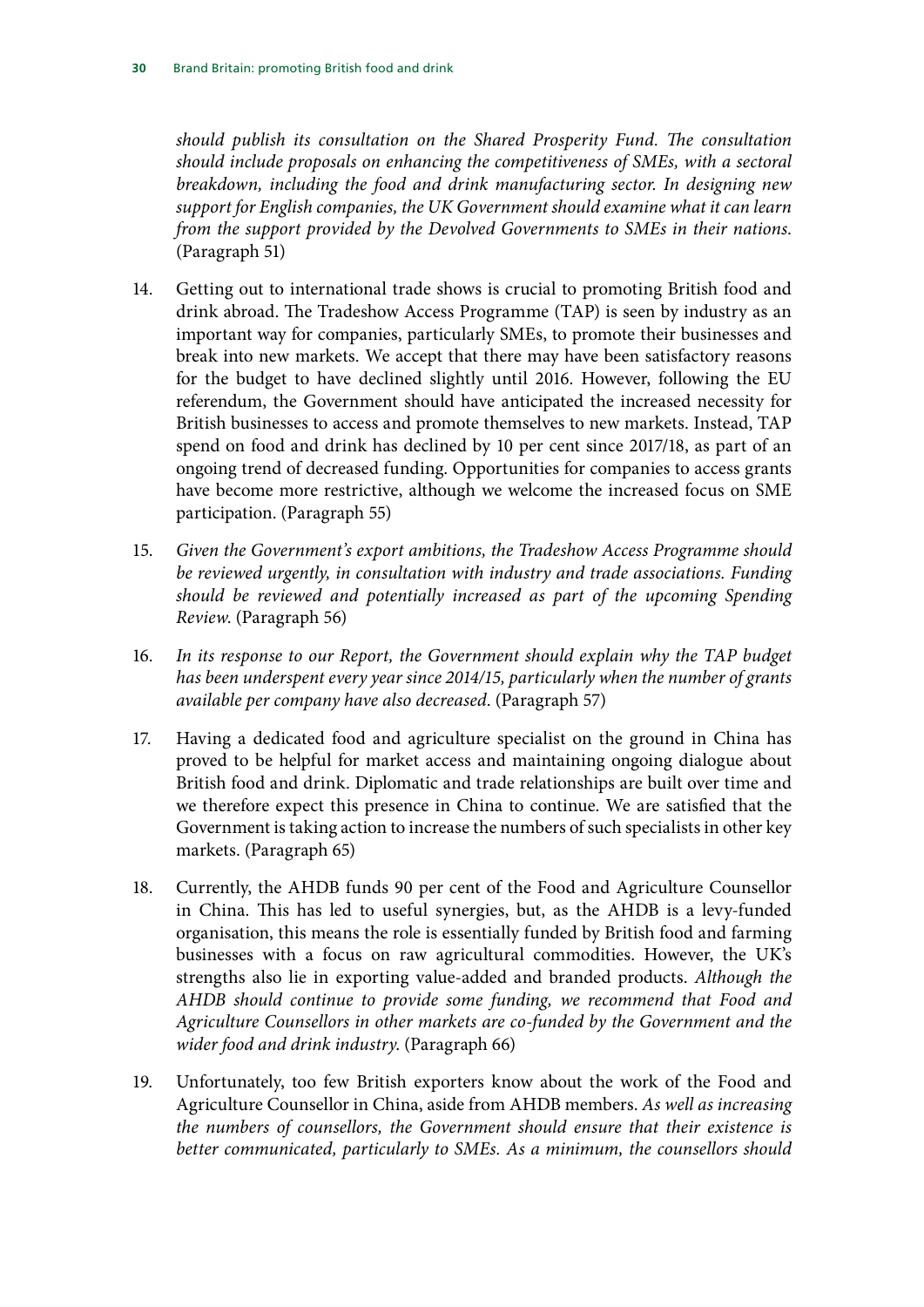*be identified on each embassy's website and the new export portal proposed under the Sector Deal. They should also regularly participate in UK food and drink industry events and conferences*. (Paragraph 67)

### Future strategy

- 20. The AHDB conducts market research and promotes British food and its efforts are split across domestic and international markets. This is welcome, but also ambitious. *The current review of the AHDB should consider whether the balance of funding between domestic and international market intelligence and promotion is fit for the future and meets the needs of levy payers. AHDB should assess if more needs to be done to promote to the domestic market. Furthermore, the Government should also consider the case for splitting responsibility for promoting to the domestic market from that for the overseas market, so these two, different, important markets are not competing for resources from the same pot*. (Paragraph 68)
- 21. Brexit makes it important for the UK to access new markets for food and drink as well as maintain trade with existing countries and the EU. While progress is being made in some areas, we are concerned that the Government is not being ambitious or strategic enough in its approach to marketing and export activities. Market access and increasing exports do not happen overnight, and more action must be taken urgently. The food and drink industry has recognised what needs to be done to increase export activities. *The Government should approve the Food and Drink Manufacturing Sector Deal immediately and confirm a timetable for its implementation*. (Paragraph 69)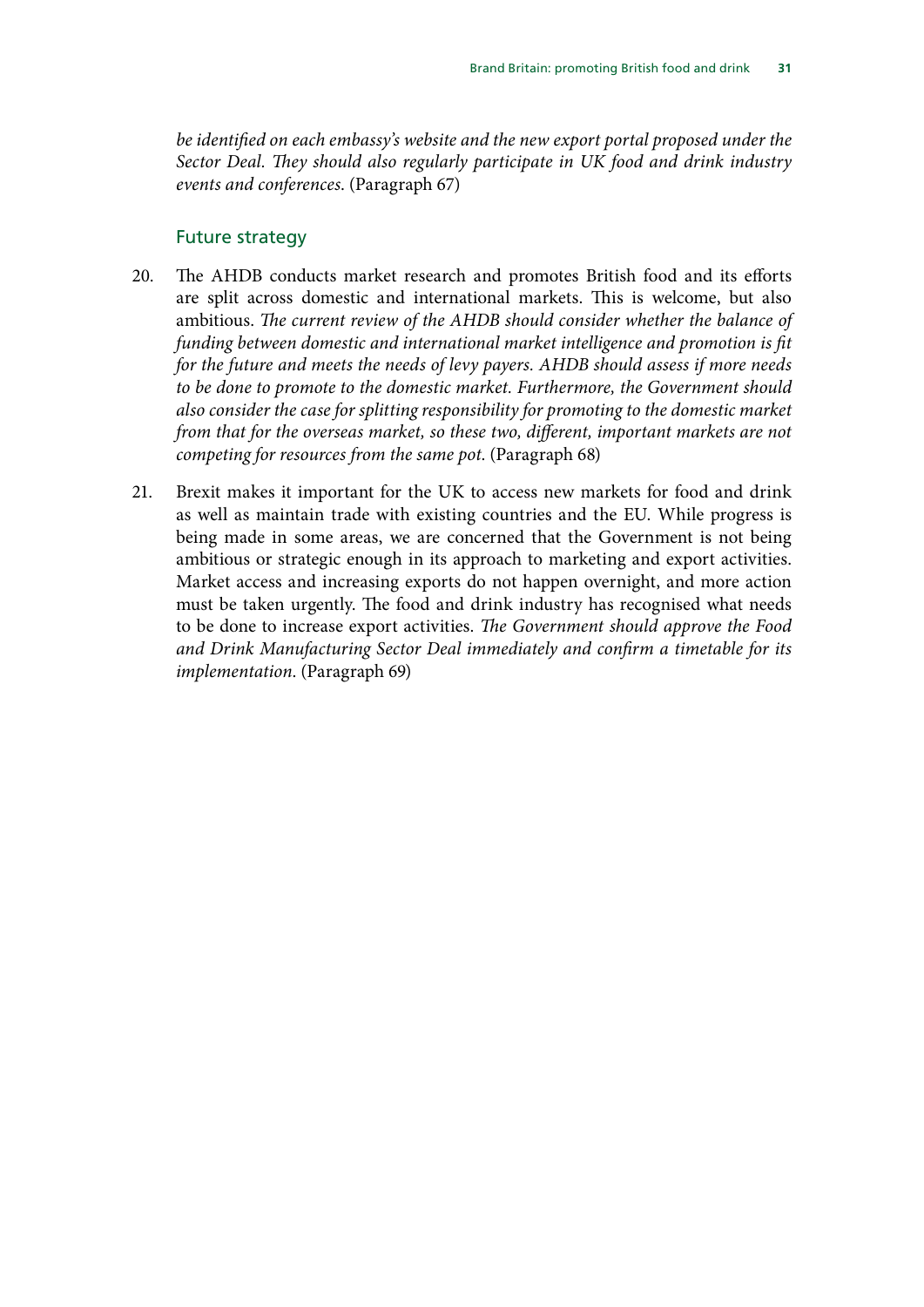### <span id="page-33-0"></span>Formal minutes

### **Wednesday 19 June 2019**

Members present:

Neil Parish, in the Chair

Mrs Sheryll Murray David Simpson

The following declarations of interest relating to the inquiry were made:

### **9 January 2019**

David Simpson declared his family's interest in the beef, pork, lamb and chicken industry.

David Simpson repeated this declaration of interest on 23 January 2019.

### **13 February 2019**

Julian Sturdy declared his interest as a barley grower for the domestic market.

### **6 March 2019**

Dr Caroline Johnson declared her interest as the Parliamentary Private Secretary to Graham Stuart MP, Minister for Investment, Department for International Trade.

Draft Report (*Brand Britain: promoting British food and drink*) proposed by the Chair, brought up and read.

*Ordered*, That the draft Report be read a second time, paragraph by paragraph.

Paragraphs 1 to 69 read and agreed to.

Figure 1 agreed to.

Table 1 agreed to.

Summary agreed to.

*Resolved*, That the Report be the Fifteenth Report of the Committee to the House.

*Ordered*, That the Chair make the Report to the House.

*Ordered*, That embargoed copies of the Report be made available, in accordance with the provisions of Standing Order No. 134.

[Adjourned till Wednesday 26 June at 2.30 p.m.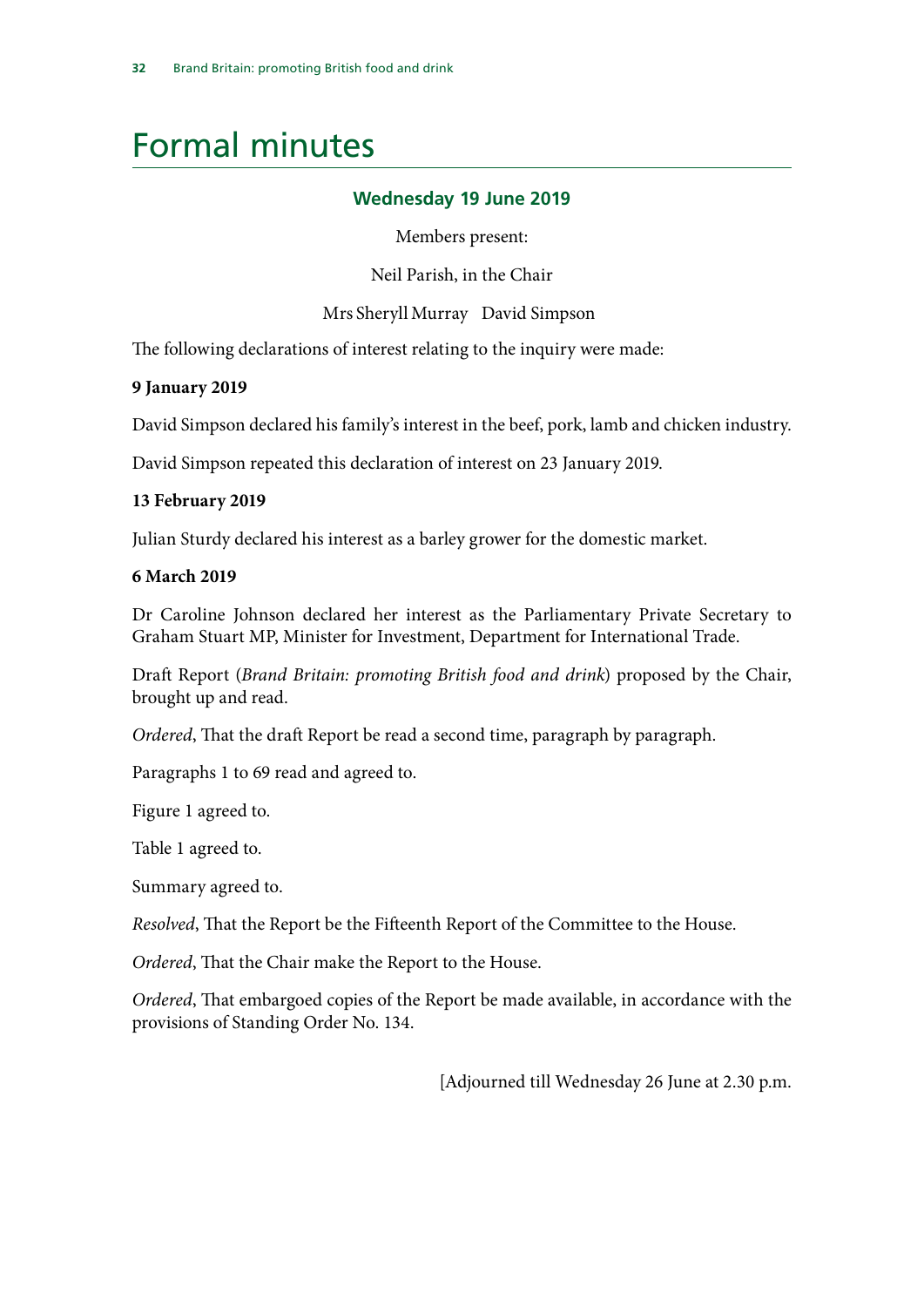### <span id="page-34-0"></span>**Witnesses**

The following witnesses gave evidence. Transcripts can be viewed on the [inquiry publications](https://www.parliament.uk/business/committees/committees-a-z/commons-select/environment-food-and-rural-affairs-committee/inquiries/parliament-2017/brand-britain-17-19/publications/) [page](https://www.parliament.uk/business/committees/committees-a-z/commons-select/environment-food-and-rural-affairs-committee/inquiries/parliament-2017/brand-britain-17-19/publications/) of the Committee's website.

### **Wednesday 9 January 2019**

| Dagmar Droogsma, Director of Industry, Scotch Whisky Association, Katie<br>Doherty, Policy Director, International Meat Trade Association, Sandra<br>Sullivan MBE, Food and Drink Exporters Association, and Lee Holdstock,<br><b>Trade Relations Manager, Soil Association</b> | Q1-95       |
|---------------------------------------------------------------------------------------------------------------------------------------------------------------------------------------------------------------------------------------------------------------------------------|-------------|
| <b>Wednesday 23 January 2019</b>                                                                                                                                                                                                                                                |             |
| Jim Moseley, Chief Executive Officer, Assured Foods/ Red Tractor, Ruth<br><b>Edge, National Farmers Union, and Dominic Goudie, Policy Manager for</b><br><b>Exports, Food and Drink Federation</b>                                                                              | $Q96 - 160$ |
| <b>Wednesday 13 February 2019</b>                                                                                                                                                                                                                                               |             |
| Ray Smith, Agriculture, Food and Drink Counsellor, British Embassy Beijing<br>(via video link)                                                                                                                                                                                  | Q161-185    |
| Dr Phil Hadley, International Market Development Director, Agriculture<br>and Horticulture Development Board, Jeff Grant, Red Meat Sector<br>Representative, Beef and Lamb New Zealand and New Zealand Meat<br><b>Industry Association</b>                                      | Q186-259    |
| <b>Wednesday 6 March 2019</b>                                                                                                                                                                                                                                                   |             |
| David Rutley MP, Parliamentary Under-Secretary of State for Food and<br>Animal Welfare, and Graham Stuart MP, Parliamentary Under-Secretary of<br>State (Department for International Trade)                                                                                    | Q260-346    |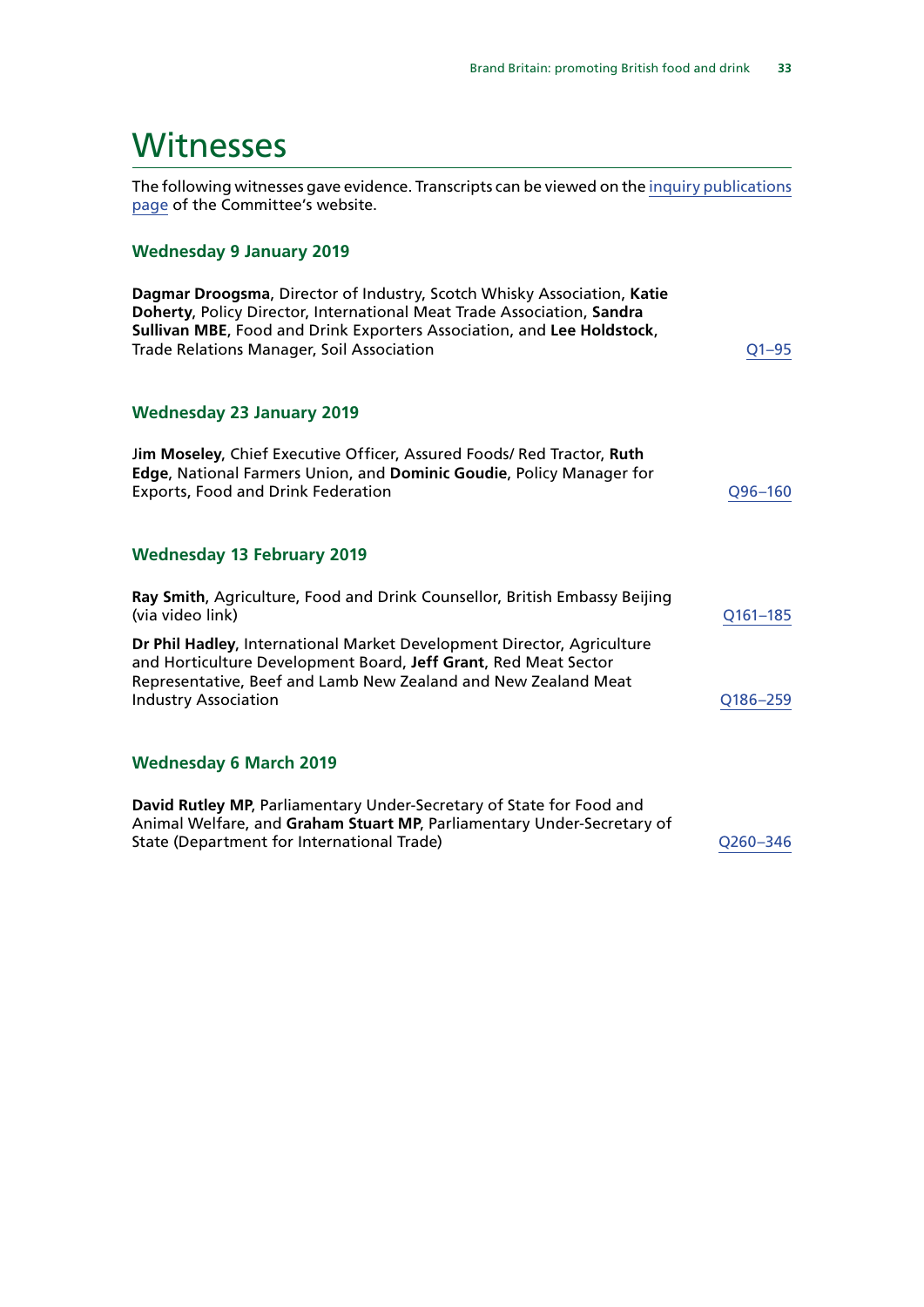### <span id="page-35-0"></span>Published written evidence

The following written evidence was received and can be viewed on the [inquiry publications](https://www.parliament.uk/business/committees/committees-a-z/commons-select/environment-food-and-rural-affairs-committee/inquiries/parliament-2017/brand-britain-17-19/publications/) [page](https://www.parliament.uk/business/committees/committees-a-z/commons-select/environment-food-and-rural-affairs-committee/inquiries/parliament-2017/brand-britain-17-19/publications/) of the Committee's website.

BFD numbers are generated by the evidence processing system and so may not be complete

- Agriculture & Horticulture Development Board ([BFD0047\)](http://data.parliament.uk/WrittenEvidence/CommitteeEvidence.svc/EvidenceDocument/Environment,%20Food%20and%20Rural%20Affairs/Brand%20Britain%20Promoting%20and%20Marketing%20British%20food%20and%20drink/written/97937.html)
- Agriculture and Horticulture Development Board [\(BFD0013](http://data.parliament.uk/WrittenEvidence/CommitteeEvidence.svc/EvidenceDocument/Environment,%20Food%20and%20Rural%20Affairs/Brand%20Britain%20Promoting%20and%20Marketing%20British%20food%20and%20drink/written/84571.html))
- Aldi UK [\(BFD0031](http://data.parliament.uk/WrittenEvidence/CommitteeEvidence.svc/EvidenceDocument/Environment,%20Food%20and%20Rural%20Affairs/Brand%20Britain%20Promoting%20and%20Marketing%20British%20food%20and%20drink/written/84754.html))
- Arla Foods UK [\(BFD0008\)](http://data.parliament.uk/WrittenEvidence/CommitteeEvidence.svc/EvidenceDocument/Environment,%20Food%20and%20Rural%20Affairs/Brand%20Britain%20Promoting%20and%20Marketing%20British%20food%20and%20drink/written/84190.html)
- British Beer and Pub Association [\(BFD0030\)](http://data.parliament.uk/WrittenEvidence/CommitteeEvidence.svc/EvidenceDocument/Environment,%20Food%20and%20Rural%20Affairs/Brand%20Britain%20Promoting%20and%20Marketing%20British%20food%20and%20drink/written/84743.html)
- British Egg Industry Council [\(BFD0022](http://data.parliament.uk/WrittenEvidence/CommitteeEvidence.svc/EvidenceDocument/Environment,%20Food%20and%20Rural%20Affairs/Brand%20Britain%20Promoting%20and%20Marketing%20British%20food%20and%20drink/written/84665.html))
- British Meat Processors Association [\(BFD0035](http://data.parliament.uk/WrittenEvidence/CommitteeEvidence.svc/EvidenceDocument/Environment,%20Food%20and%20Rural%20Affairs/Brand%20Britain%20Promoting%20and%20Marketing%20British%20food%20and%20drink/written/84809.html))
- British Poultry Council ([BFD0034\)](http://data.parliament.uk/WrittenEvidence/CommitteeEvidence.svc/EvidenceDocument/Environment,%20Food%20and%20Rural%20Affairs/Brand%20Britain%20Promoting%20and%20Marketing%20British%20food%20and%20drink/written/84764.html)
- British Sugar ([BFD0041\)](http://data.parliament.uk/WrittenEvidence/CommitteeEvidence.svc/EvidenceDocument/Environment,%20Food%20and%20Rural%20Affairs/Brand%20Britain%20Promoting%20and%20Marketing%20British%20food%20and%20drink/written/86050.html)
- 10 British Veterinary Association ([BFD0029\)](http://data.parliament.uk/WrittenEvidence/CommitteeEvidence.svc/EvidenceDocument/Environment,%20Food%20and%20Rural%20Affairs/Brand%20Britain%20Promoting%20and%20Marketing%20British%20food%20and%20drink/written/84740.html)
- Chartered Institute of Marketing [\(BFD0024\)](http://data.parliament.uk/WrittenEvidence/CommitteeEvidence.svc/EvidenceDocument/Environment,%20Food%20and%20Rural%20Affairs/Brand%20Britain%20Promoting%20and%20Marketing%20British%20food%20and%20drink/written/84683.html)
- DAIRY UK ([BFD0027\)](http://data.parliament.uk/WrittenEvidence/CommitteeEvidence.svc/EvidenceDocument/Environment,%20Food%20and%20Rural%20Affairs/Brand%20Britain%20Promoting%20and%20Marketing%20British%20food%20and%20drink/written/84721.html)
- 13 David Rutley and Graham Stuart [\(BFD0049\)](http://data.parliament.uk/WrittenEvidence/CommitteeEvidence.svc/EvidenceDocument/Environment,%20Food%20and%20Rural%20Affairs/Brand%20Britain%20Promoting%20and%20Marketing%20British%20food%20and%20drink/written/101788.html)
- Defra ([BFD0038\)](http://data.parliament.uk/WrittenEvidence/CommitteeEvidence.svc/EvidenceDocument/Environment,%20Food%20and%20Rural%20Affairs/Brand%20Britain%20Promoting%20and%20Marketing%20British%20food%20and%20drink/written/85451.html)
- Department for Environment, Food and Rural Affairs ([BFD0048](http://data.parliament.uk/WrittenEvidence/CommitteeEvidence.svc/EvidenceDocument/Environment,%20Food%20and%20Rural%20Affairs/Brand%20Britain%20Promoting%20and%20Marketing%20British%20food%20and%20drink/written/99277.html))
- Dr Graham Birch ([BFD0005](http://data.parliament.uk/WrittenEvidence/CommitteeEvidence.svc/EvidenceDocument/Environment,%20Food%20and%20Rural%20Affairs/Brand%20Britain%20Promoting%20and%20Marketing%20British%20food%20and%20drink/written/83973.html))
- Dr. Nathan Abrams, Professor in Film, Bangor University ([BFD0039\)](http://data.parliament.uk/WrittenEvidence/CommitteeEvidence.svc/EvidenceDocument/Environment,%20Food%20and%20Rural%20Affairs/Brand%20Britain%20Promoting%20and%20Marketing%20British%20food%20and%20drink/written/86047.html)
- Export Certifcation Ltd UEKCP [\(BFD0032](http://data.parliament.uk/WrittenEvidence/CommitteeEvidence.svc/EvidenceDocument/Environment,%20Food%20and%20Rural%20Affairs/Brand%20Britain%20Promoting%20and%20Marketing%20British%20food%20and%20drink/written/84761.html))
- Farmwel [\(BFD0001\)](http://data.parliament.uk/WrittenEvidence/CommitteeEvidence.svc/EvidenceDocument/Environment,%20Food%20and%20Rural%20Affairs/Brand%20Britain%20Promoting%20and%20Marketing%20British%20food%20and%20drink/written/82988.html)
- Food & Drink Exporters Association [\(BFD0009\)](http://data.parliament.uk/WrittenEvidence/CommitteeEvidence.svc/EvidenceDocument/Environment,%20Food%20and%20Rural%20Affairs/Brand%20Britain%20Promoting%20and%20Marketing%20British%20food%20and%20drink/written/84293.html)
- Food and Drink Federation ([BFD0021\)](http://data.parliament.uk/WrittenEvidence/CommitteeEvidence.svc/EvidenceDocument/Environment,%20Food%20and%20Rural%20Affairs/Brand%20Britain%20Promoting%20and%20Marketing%20British%20food%20and%20drink/written/84661.html)
- Hybu Cig Cymru Meat Promotion Wales ([BFD0025\)](http://data.parliament.uk/WrittenEvidence/CommitteeEvidence.svc/EvidenceDocument/Environment,%20Food%20and%20Rural%20Affairs/Brand%20Britain%20Promoting%20and%20Marketing%20British%20food%20and%20drink/written/84713.html)
- Invest Northern Ireland ([BFD0045](http://data.parliament.uk/WrittenEvidence/CommitteeEvidence.svc/EvidenceDocument/Environment,%20Food%20and%20Rural%20Affairs/Brand%20Britain%20Promoting%20and%20Marketing%20British%20food%20and%20drink/written/91957.html))
- Jos Haynes ([BFD0006](http://data.parliament.uk/WrittenEvidence/CommitteeEvidence.svc/EvidenceDocument/Environment,%20Food%20and%20Rural%20Affairs/Brand%20Britain%20Promoting%20and%20Marketing%20British%20food%20and%20drink/written/84013.html))
- Keep Scotland the Brand [\(BFD0010\)](http://data.parliament.uk/WrittenEvidence/CommitteeEvidence.svc/EvidenceDocument/Environment,%20Food%20and%20Rural%20Affairs/Brand%20Britain%20Promoting%20and%20Marketing%20British%20food%20and%20drink/written/84470.html)
- Love British Food ([BFD0042\)](http://data.parliament.uk/WrittenEvidence/CommitteeEvidence.svc/EvidenceDocument/Environment,%20Food%20and%20Rural%20Affairs/Brand%20Britain%20Promoting%20and%20Marketing%20British%20food%20and%20drink/written/86386.html)
- Mr David Whannel ([BFD0012\)](http://data.parliament.uk/WrittenEvidence/CommitteeEvidence.svc/EvidenceDocument/Environment,%20Food%20and%20Rural%20Affairs/Brand%20Britain%20Promoting%20and%20Marketing%20British%20food%20and%20drink/written/84564.html)
- Mrs Evelyn Bell ([BFD0011](http://data.parliament.uk/WrittenEvidence/CommitteeEvidence.svc/EvidenceDocument/Environment,%20Food%20and%20Rural%20Affairs/Brand%20Britain%20Promoting%20and%20Marketing%20British%20food%20and%20drink/written/84544.html))
- Mrs Marion Mullan [\(BFD0014](http://data.parliament.uk/WrittenEvidence/CommitteeEvidence.svc/EvidenceDocument/Environment,%20Food%20and%20Rural%20Affairs/Brand%20Britain%20Promoting%20and%20Marketing%20British%20food%20and%20drink/written/84583.html))
- Ms Fay Francis [\(BFD0015\)](http://data.parliament.uk/WrittenEvidence/CommitteeEvidence.svc/EvidenceDocument/Environment,%20Food%20and%20Rural%20Affairs/Brand%20Britain%20Promoting%20and%20Marketing%20British%20food%20and%20drink/written/84586.html)
- National Beef Association ([BFD0026\)](http://data.parliament.uk/WrittenEvidence/CommitteeEvidence.svc/EvidenceDocument/Environment,%20Food%20and%20Rural%20Affairs/Brand%20Britain%20Promoting%20and%20Marketing%20British%20food%20and%20drink/written/84714.html)
- National Farmers' Union [\(BFD0016\)](http://data.parliament.uk/WrittenEvidence/CommitteeEvidence.svc/EvidenceDocument/Environment,%20Food%20and%20Rural%20Affairs/Brand%20Britain%20Promoting%20and%20Marketing%20British%20food%20and%20drink/written/84592.html)
- National Pig Association ([BFD0023\)](http://data.parliament.uk/WrittenEvidence/CommitteeEvidence.svc/EvidenceDocument/Environment,%20Food%20and%20Rural%20Affairs/Brand%20Britain%20Promoting%20and%20Marketing%20British%20food%20and%20drink/written/84679.html)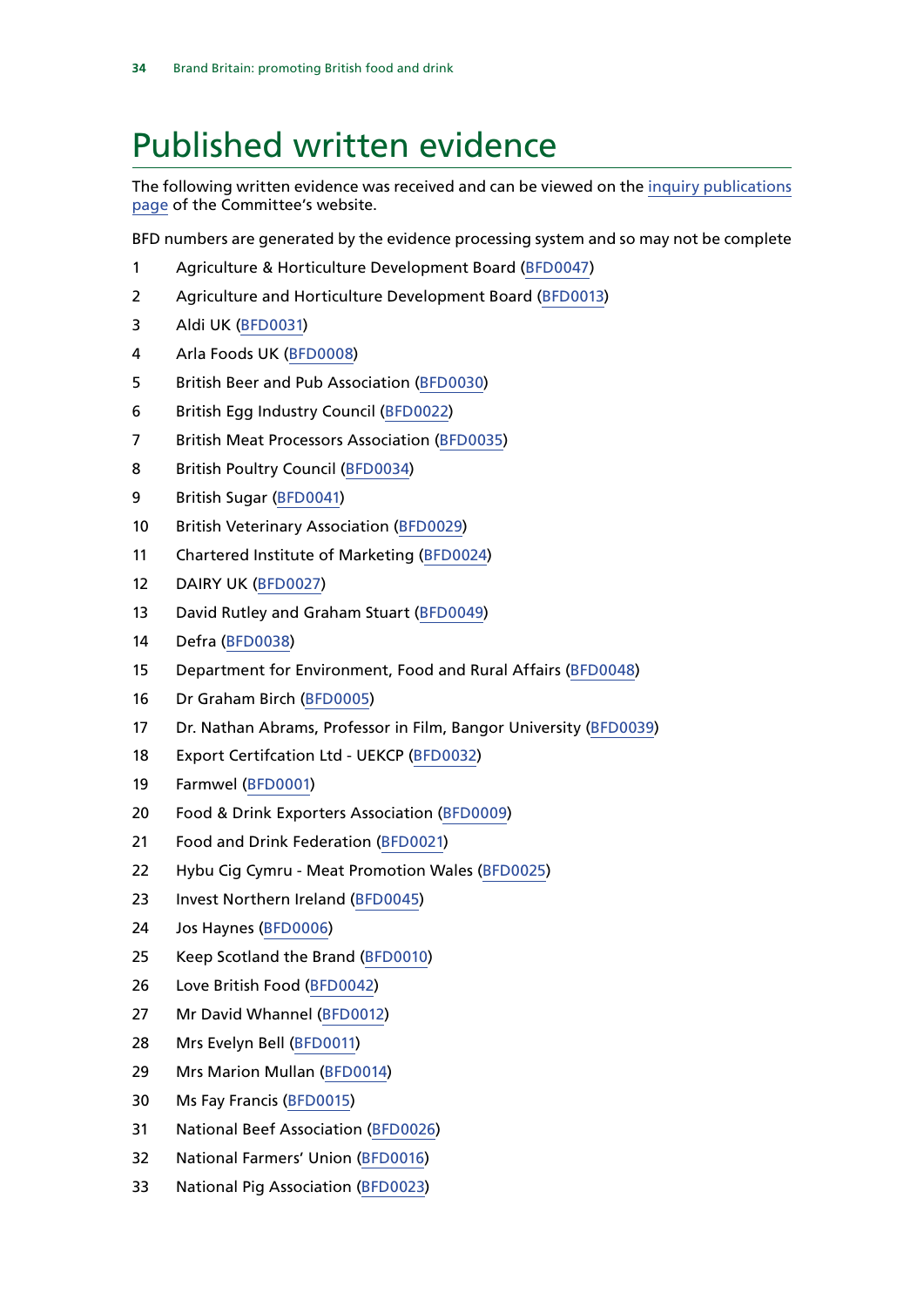- NFU Scotland ([BFD0017](http://data.parliament.uk/WrittenEvidence/CommitteeEvidence.svc/EvidenceDocument/Environment,%20Food%20and%20Rural%20Affairs/Brand%20Britain%20Promoting%20and%20Marketing%20British%20food%20and%20drink/written/84594.html))
- Peter Dunford [\(BFD0033](http://data.parliament.uk/WrittenEvidence/CommitteeEvidence.svc/EvidenceDocument/Environment,%20Food%20and%20Rural%20Affairs/Brand%20Britain%20Promoting%20and%20Marketing%20British%20food%20and%20drink/written/84763.html))
- Provision Trade Federation [\(BFD0043](http://data.parliament.uk/WrittenEvidence/CommitteeEvidence.svc/EvidenceDocument/Environment,%20Food%20and%20Rural%20Affairs/Brand%20Britain%20Promoting%20and%20Marketing%20British%20food%20and%20drink/written/91953.html))
- Quality Meat Scotland (QMS) ([BFD0036\)](http://data.parliament.uk/WrittenEvidence/CommitteeEvidence.svc/EvidenceDocument/Environment,%20Food%20and%20Rural%20Affairs/Brand%20Britain%20Promoting%20and%20Marketing%20British%20food%20and%20drink/written/84819.html)
- Rare Breeds Survival Trust ([BFD0020\)](http://data.parliament.uk/WrittenEvidence/CommitteeEvidence.svc/EvidenceDocument/Environment,%20Food%20and%20Rural%20Affairs/Brand%20Britain%20Promoting%20and%20Marketing%20British%20food%20and%20drink/written/84658.html)
- Red Tractor Assurance [\(BFD0040\)](http://data.parliament.uk/WrittenEvidence/CommitteeEvidence.svc/EvidenceDocument/Environment,%20Food%20and%20Rural%20Affairs/Brand%20Britain%20Promoting%20and%20Marketing%20British%20food%20and%20drink/written/86049.html)
- Soil Association [\(BFD0002](http://data.parliament.uk/WrittenEvidence/CommitteeEvidence.svc/EvidenceDocument/Environment,%20Food%20and%20Rural%20Affairs/Brand%20Britain%20Promoting%20and%20Marketing%20British%20food%20and%20drink/written/83240.html))
- The International Meat Trade Association [\(BFD0003](http://data.parliament.uk/WrittenEvidence/CommitteeEvidence.svc/EvidenceDocument/Environment,%20Food%20and%20Rural%20Affairs/Brand%20Britain%20Promoting%20and%20Marketing%20British%20food%20and%20drink/written/83430.html))
- The Rookery [\(BFD0018\)](http://data.parliament.uk/WrittenEvidence/CommitteeEvidence.svc/EvidenceDocument/Environment,%20Food%20and%20Rural%20Affairs/Brand%20Britain%20Promoting%20and%20Marketing%20British%20food%20and%20drink/written/84596.html)
- The Scotch Whisky Association ([BFD0004](http://data.parliament.uk/WrittenEvidence/CommitteeEvidence.svc/EvidenceDocument/Environment,%20Food%20and%20Rural%20Affairs/Brand%20Britain%20Promoting%20and%20Marketing%20British%20food%20and%20drink/written/83884.html))
- Thomas Jardine & Co ([BFD0007\)](http://data.parliament.uk/WrittenEvidence/CommitteeEvidence.svc/EvidenceDocument/Environment,%20Food%20and%20Rural%20Affairs/Brand%20Britain%20Promoting%20and%20Marketing%20British%20food%20and%20drink/written/84135.html)
- Traidcraft Exchange [\(BFD0019](http://data.parliament.uk/WrittenEvidence/CommitteeEvidence.svc/EvidenceDocument/Environment,%20Food%20and%20Rural%20Affairs/Brand%20Britain%20Promoting%20and%20Marketing%20British%20food%20and%20drink/written/84657.html))
- Waitrose & Partners ([BFD0044](http://data.parliament.uk/WrittenEvidence/CommitteeEvidence.svc/EvidenceDocument/Environment,%20Food%20and%20Rural%20Affairs/Brand%20Britain%20Promoting%20and%20Marketing%20British%20food%20and%20drink/written/91954.html))
- Welsh Government [\(BFD0046\)](http://data.parliament.uk/WrittenEvidence/CommitteeEvidence.svc/EvidenceDocument/Environment,%20Food%20and%20Rural%20Affairs/Brand%20Britain%20Promoting%20and%20Marketing%20British%20food%20and%20drink/written/92313.html)
- Wine & Spirit Trade Association [\(BFD0028](http://data.parliament.uk/WrittenEvidence/CommitteeEvidence.svc/EvidenceDocument/Environment,%20Food%20and%20Rural%20Affairs/Brand%20Britain%20Promoting%20and%20Marketing%20British%20food%20and%20drink/written/84730.html)).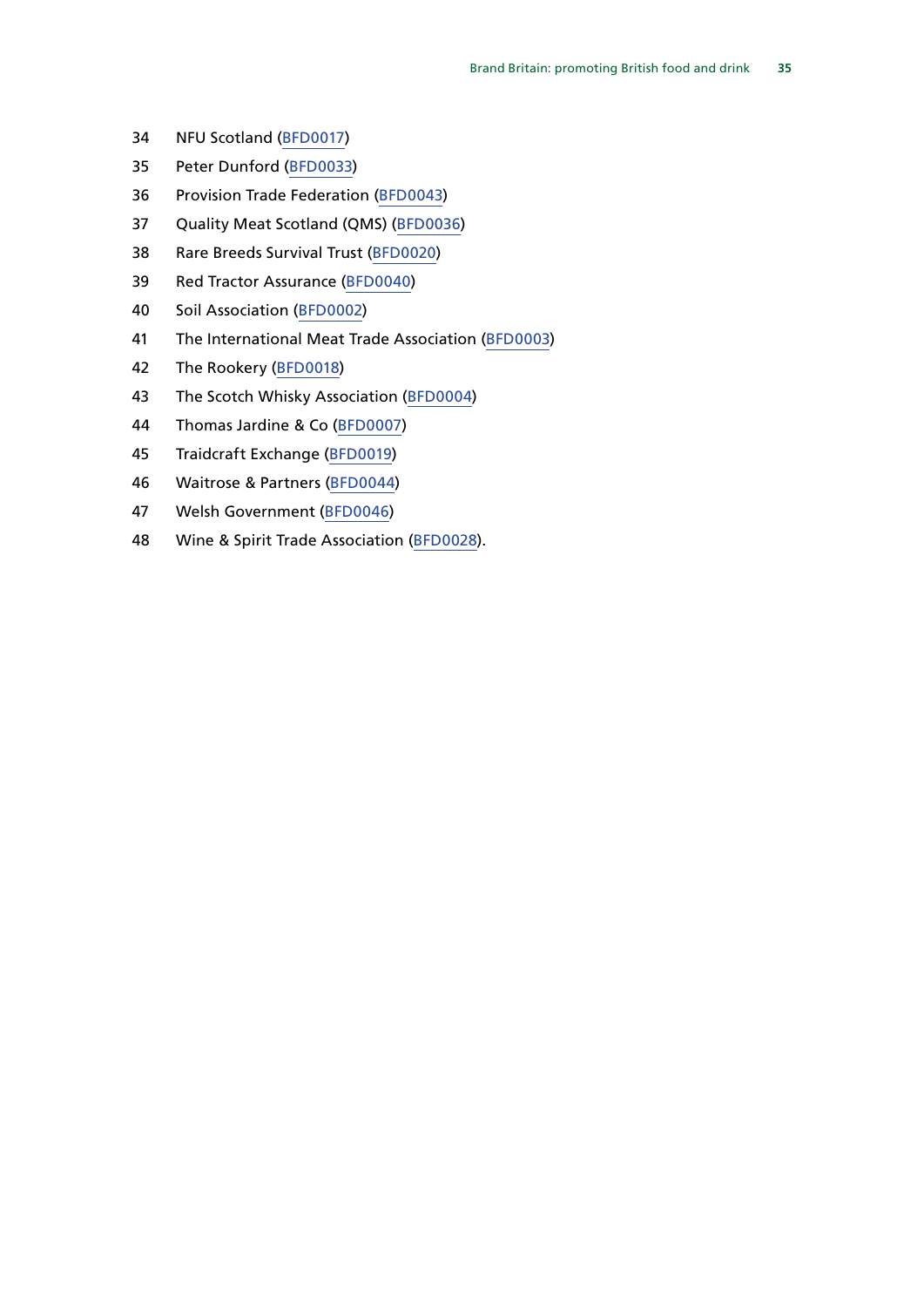## <span id="page-37-0"></span>List of Reports from the Committee during the current Parliament

All publications from the Committee are available on the [publications page](https://www.parliament.uk/business/committees/committees-a-z/commons-select/environment-food-and-rural-affairs-committee/publications/) of the Committee's website. The reference number of the Government's response to each Report is printed in brackets after the HC printing number.

### **Session 2017–19**

| <b>First Report</b>          | 2 Sisters and Standards in Poultry Processing                                                                                                | <b>HC 490</b>  |
|------------------------------|----------------------------------------------------------------------------------------------------------------------------------------------|----------------|
| <b>Second Report</b>         | Pre-Legislative Scrutiny of the draft Animal Welfare<br>(Sentencing and Recognition of Sentience) Bill 2017                                  | <b>HC 709</b>  |
| <b>Third Report</b>          | <b>Brexit: Trade in Food</b>                                                                                                                 | <b>HC 348</b>  |
| Fourth Report                | Improving air quality                                                                                                                        | <b>HC 433</b>  |
| <b>Fifth Report</b>          | Performance of the Rural Payments Agency                                                                                                     | <b>HC 887</b>  |
| Sixth Report                 | The future for food, farming and the environment                                                                                             | <b>HC 870</b>  |
| Seventh Report               | Fur trade in the UK                                                                                                                          | <b>HC 823</b>  |
| Eighth Report                | Regulation of the water industry                                                                                                             | <b>HC 1041</b> |
| Ninth Report                 | Controlling dangerous dogs                                                                                                                   | <b>HC 1040</b> |
| <b>Tenth Report</b>          | Scrutiny of the Agriculture Bill                                                                                                             | <b>HC 1591</b> |
| <b>Eleventh Report</b>       | Beyond the Common Fisheries Policy: Scrutiny of the<br><b>Fisheries Bill</b>                                                                 | <b>HC 1722</b> |
| <b>Twelfth Report</b>        | Pre-appointment hearing with the Government's<br>preferred candidate for Chair of Natural England                                            | <b>HC 1979</b> |
| <b>Thirteenth Report</b>     | Draft National Policy Statement for Water Resources<br>Infrastructure                                                                        | <b>HC 1978</b> |
| Fourteenth Report            | Pre-legislative scrutiny of the Draft Environment<br>(Principles and Governance) Bill                                                        | <b>HC 1893</b> |
| <b>First Special Report</b>  | Food waste in England: Government Response to<br>the Committee's Eighth Report of Session 2016-17                                            | <b>HC 444</b>  |
| <b>Second Special Report</b> | Forestry in England: Seeing the wood for the trees:<br>Government Response to the Committee's Fifth<br>Report of Session 2016-17             | <b>HC 445</b>  |
| <b>Third Special Report</b>  | Feeding the nation: labour constraints: Government<br>Response to the Committee's Seventh Report of<br>Session 2016-17                       | <b>HC 446</b>  |
| <b>Fourth Special Report</b> | Post-legislative scrutiny: Flood and Water<br>Management Act 2010: Government Response to<br>the Committee's Sixth Report of Session 2016-17 | <b>HC 447</b>  |
| <b>Fifth Special Report</b>  | 2 Sisters and Standards in Poultry Processing:<br>Government Response to the Committee's First<br>Report                                     | <b>HC 772</b>  |
| <b>Sixth Special Report</b>  | 2 Sisters and Standards in Poultry Processing: Food<br>Standards Agency Response to the Committee's First<br>Report                          | <b>HC 861</b>  |